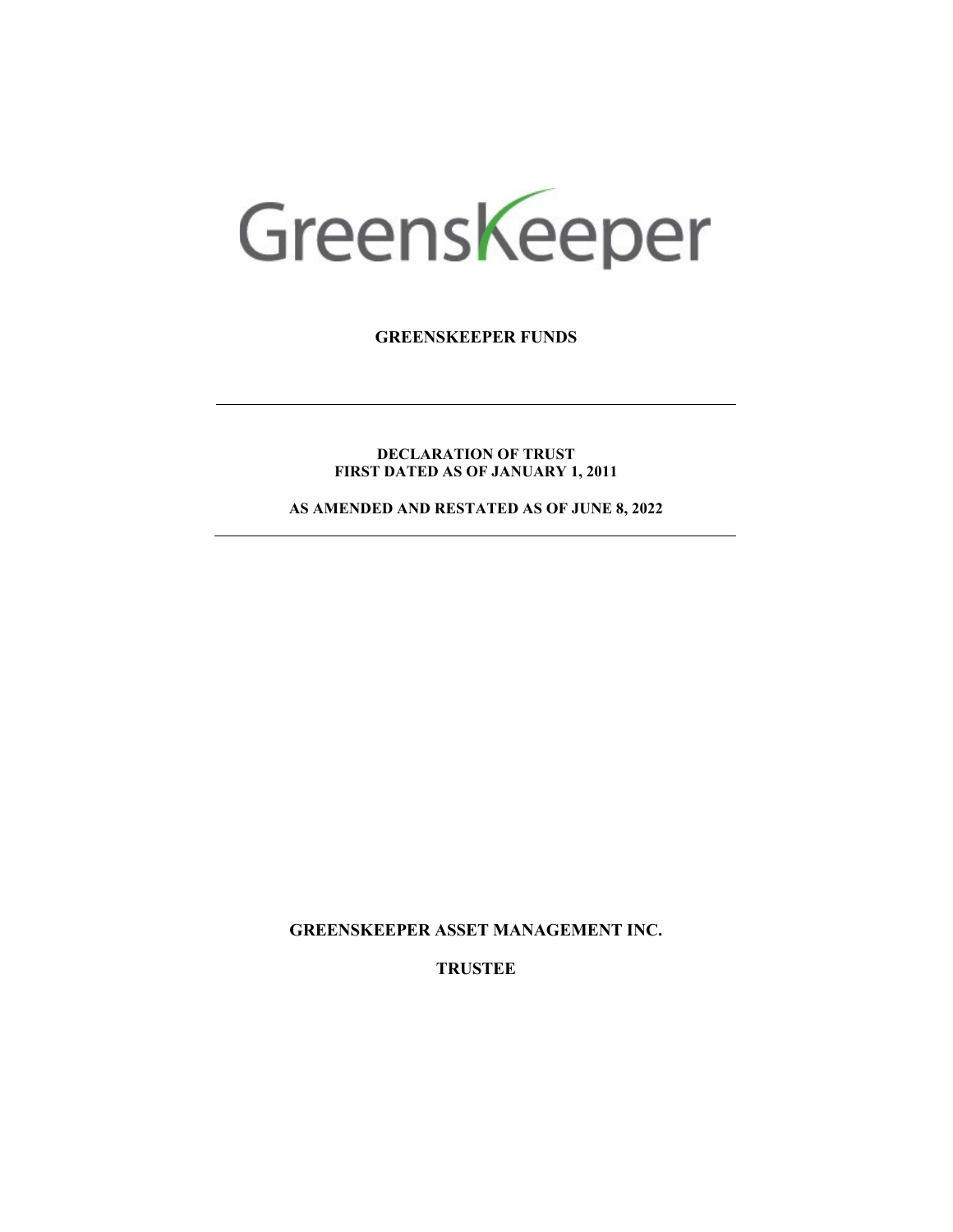# **TABLE OF CONTENTS**

| 1.1  |  |
|------|--|
| 1.2  |  |
| 1.3  |  |
| 1.4  |  |
| 1.5  |  |
| 1.6  |  |
| 1.7  |  |
| 1.8  |  |
|      |  |
| 2.1  |  |
| 2.2  |  |
| 2.3  |  |
|      |  |
| 3.1  |  |
| 3.2  |  |
| 3.3  |  |
| 3.4  |  |
| 3.5  |  |
| 3.6  |  |
|      |  |
| 3.7  |  |
| 3.8  |  |
| 3.9  |  |
| 3.10 |  |
| 3.11 |  |
| 3.12 |  |
| 3.13 |  |
| 3.14 |  |
|      |  |
| 4.1  |  |
| 4.2  |  |
| 4.3  |  |
| 4.4  |  |
| 4.5  |  |
|      |  |
| 5.1  |  |
| 5.2  |  |
| 5.3  |  |
| 5.4  |  |
| 5.5  |  |
| 5.6  |  |
| 5.7  |  |
| 5.8  |  |
| 5.9  |  |
|      |  |
| 6.1  |  |
| 6.2  |  |
| 6.3  |  |
| 6.4  |  |
| 6.5  |  |
| 6.6  |  |
| 6.7  |  |
|      |  |
| 7.1  |  |
|      |  |
|      |  |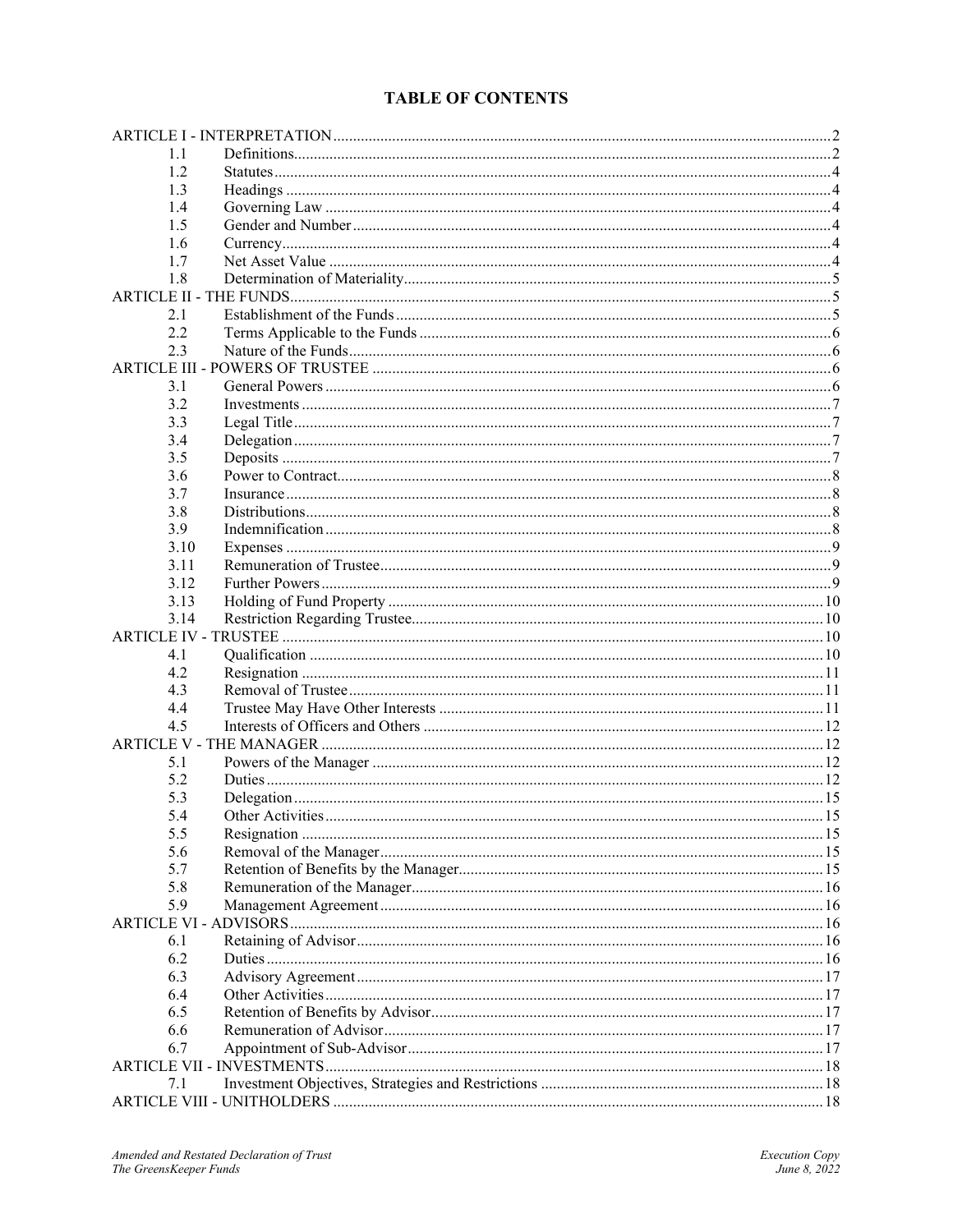| 8.1                  |                                                                             |  |
|----------------------|-----------------------------------------------------------------------------|--|
| 8.2                  |                                                                             |  |
| 8.3                  |                                                                             |  |
| 8.4                  |                                                                             |  |
|                      |                                                                             |  |
| 8.5<br>8.6           |                                                                             |  |
|                      |                                                                             |  |
| 8.7                  |                                                                             |  |
| 8.8                  |                                                                             |  |
|                      |                                                                             |  |
| 9.1                  |                                                                             |  |
| 9.2                  |                                                                             |  |
| 9.3                  |                                                                             |  |
| 9.4                  |                                                                             |  |
|                      |                                                                             |  |
| 10.1                 |                                                                             |  |
| 10.2                 |                                                                             |  |
| 10.3                 |                                                                             |  |
| 10.4                 |                                                                             |  |
|                      |                                                                             |  |
| 11.1                 |                                                                             |  |
| 11.2                 |                                                                             |  |
| 11.3                 |                                                                             |  |
| 11.4                 |                                                                             |  |
| 11.5                 |                                                                             |  |
| 11.6                 |                                                                             |  |
| 11.7                 | Limitation of Liability of Trustee and Others Respecting Tax Consequences26 |  |
|                      |                                                                             |  |
| 12.1                 |                                                                             |  |
| 12.2                 |                                                                             |  |
| 12.3                 |                                                                             |  |
| 12.4                 |                                                                             |  |
| 12.5                 |                                                                             |  |
| 12.6                 |                                                                             |  |
|                      |                                                                             |  |
| 13.1                 |                                                                             |  |
| 13.2                 |                                                                             |  |
| 13.3                 |                                                                             |  |
| 13.4                 |                                                                             |  |
| <b>ARTICLE XIV -</b> |                                                                             |  |
| 14.1                 |                                                                             |  |
| 14.2                 |                                                                             |  |
| 14.3                 |                                                                             |  |
| 14.4                 |                                                                             |  |
| 14.5                 |                                                                             |  |
|                      |                                                                             |  |
| 15.1                 |                                                                             |  |
|                      |                                                                             |  |
| 16.1                 |                                                                             |  |
| 16.2                 |                                                                             |  |
| 16.3                 |                                                                             |  |
| 16.4                 |                                                                             |  |
|                      |                                                                             |  |
| 17.1                 |                                                                             |  |
|                      |                                                                             |  |
| 18.1                 |                                                                             |  |
| 18.2                 |                                                                             |  |
|                      |                                                                             |  |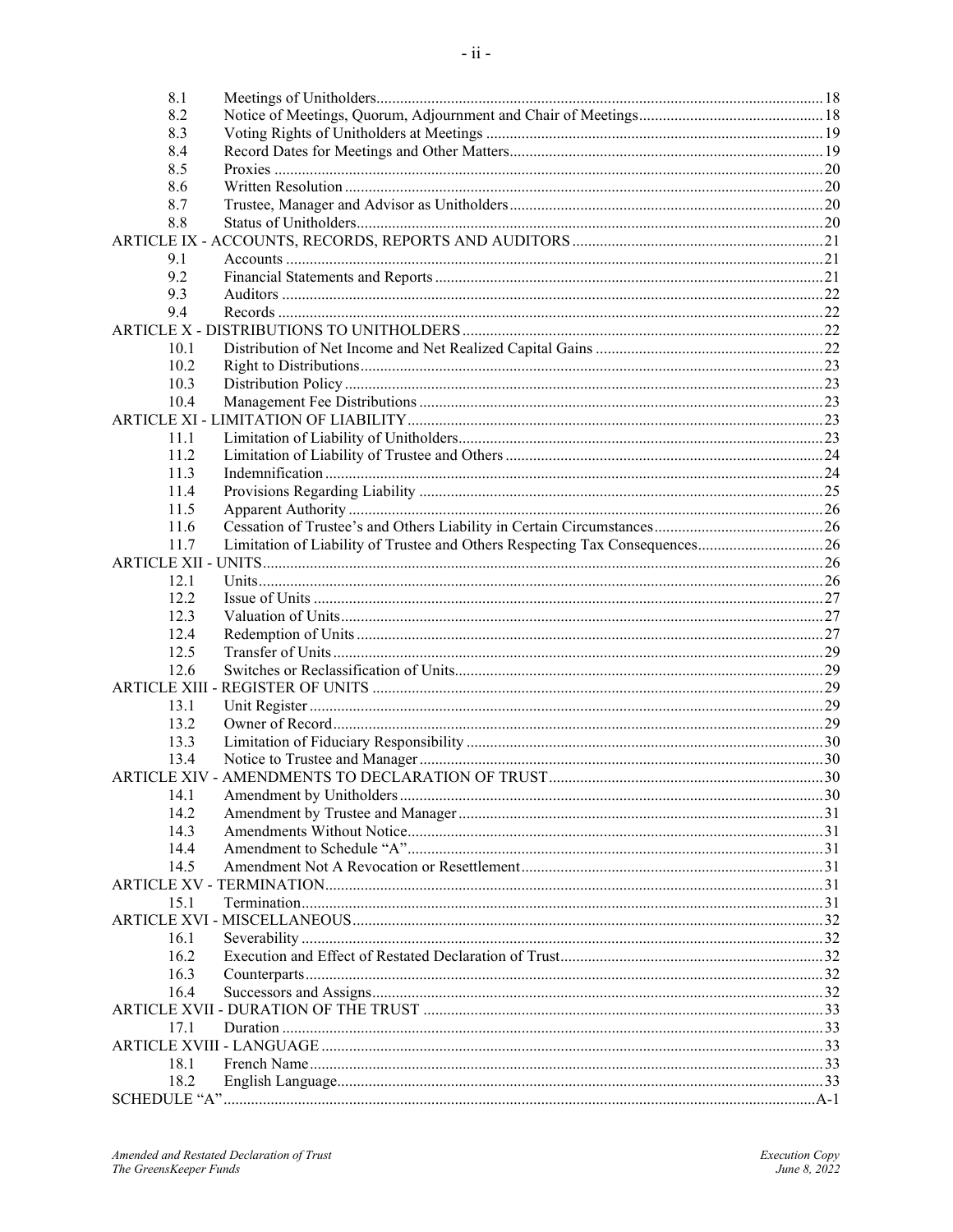#### **DECLARATION OF TRUST**

**THIS AMENDED AND RESTATED DECLARATION OF TRUST** is dated as of June 8, 2022.

#### **BETWEEN:**

**GreensKeeper Asset Management Inc.,** a corporation incorporated under the laws of Canada, in its capacity as manager (hereinafter called the "**Manager**")

and

**GreensKeeper Asset Management Inc.,** a corporation incorporated under the laws of Canada, in its capacity as trustee (hereinafter called the "**Trustee**")

**WHEREAS** GreensKeeper Value Fund (the "**Original Fund**") was constituted as a unit trust pursuant to an original master declaration of trust dated as of January 1, 2011 (the "**Original Declaration of Trust**") and a first supplement thereto;

**AND WHEREAS** the Trustee was appointed the trustee of the Original Fund pursuant to an amended and restated declaration of trust dated as of January 17, 2014 (the "**Amended and Restated Declaration of Trust**");

**AND WHEREAS** there have been supplements (the "**Supplements**") to the Original Declaration of Trust and the Amended and Restated Declaration of Trust;

**AND WHEREAS** the Trustee wishes to further amend and restate the Amended and Restated Declaration of Trust to: (i) incorporate all amendments to the Original Declaration of Trust as well as the terms of the Supplements into this single document, (ii) to make clerical changes to the Amended and Restated Declaration of Trust, and (iii) to facilitate the creation of additional Classes of Units and to set out the terms of all such classes into a single document for ease of reference;

**AND WHEREAS** pursuant to section 14.2 of the Amended and Restated Declaration of Trust, the Trustee may, as Trustee and Manager, upon at least 30 days' prior written notice to each Unitholder, amend the Amended and Restated Declaration of Trust in order to establish additional classes or series of units of a fund and to make other changes which in the opinion of the Trustee and Manager is not materially adverse to affected Unitholders' pecuniary interests;

**AND WHEREAS** the Trustee and Manager has determined it would not be adverse to affected Unitholders to make the aforementioned amendments and to restate the Amended and Restated Declaration of Trust;

**AND WHEREAS** the Trustee and Manager wishes to make such amendments with the intent of continuing, and not terminating, the Original Fund hereunder;

**NOW THEREFORE** the Trustee does hereby declare that it will act as trustee of all sums or property of any type or description, any accretions thereto and any additions thereto from time to time, all of which constitute the trust fund of a Fund (as defined below), to be held and dealt with by the Trustee in trust for the use and benefit of the Unitholders (as defined below) and their legal personal representatives upon and subject to the express terms, conditions and trusts of this Declaration of Trust.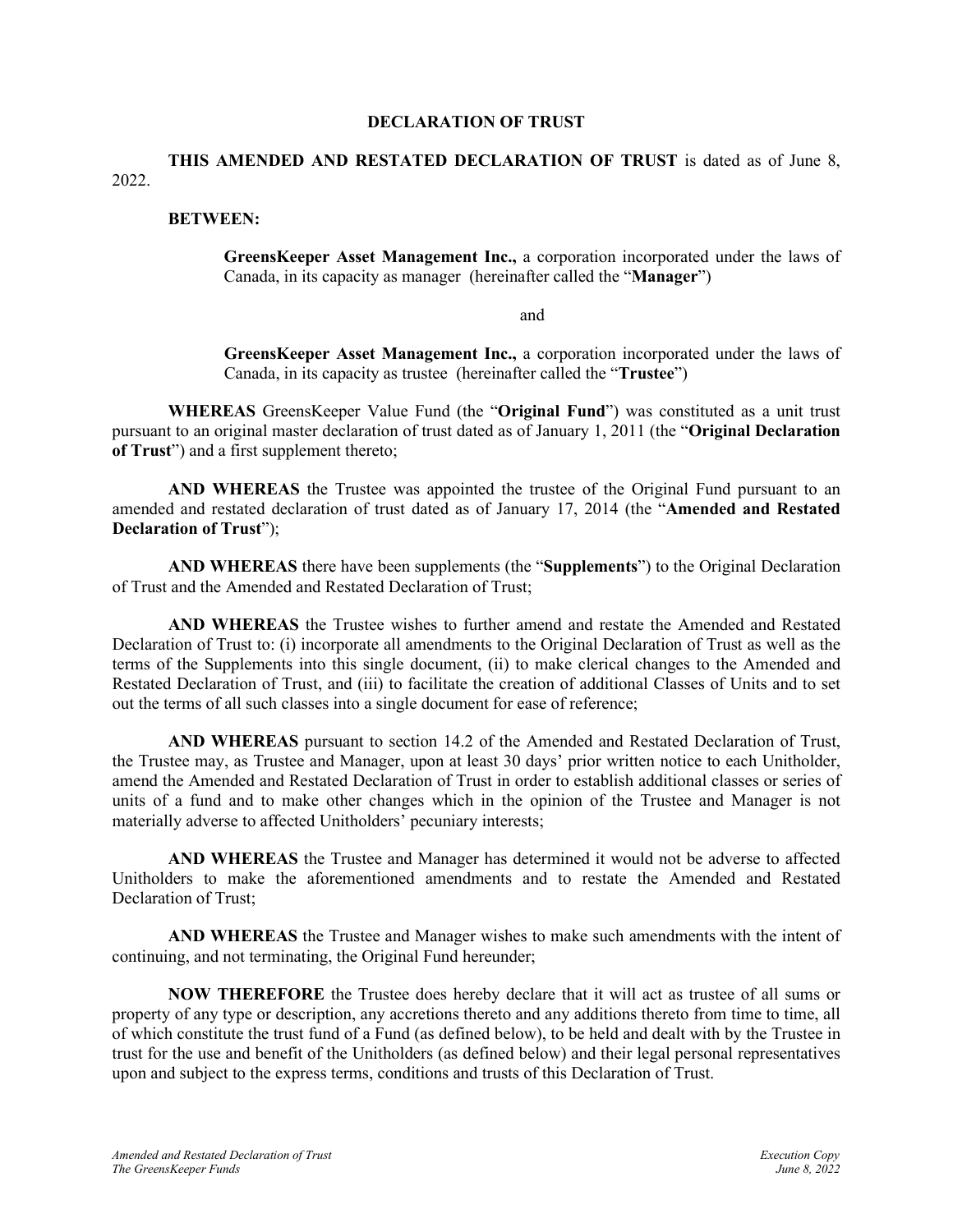#### **ARTICLE I - INTERPRETATION**

#### <span id="page-4-1"></span><span id="page-4-0"></span>**1.1 Definitions**

In this Declaration of Trust, the following terms shall have the following meanings unless the context hereof otherwise requires:

"**Advisor**" means any Person appointed by the Manager to provide investment advice to one or more Funds or to the Manager pursuant to section [6.1,](#page-18-3) or a sub-advisor appointed by an Advisor, and if the Advisor is a company, any company resulting from any amalgamation to which the Advisor or any successor is a party or any company succeeding to the business of the Advisor;

"**Advisory Agreement**" means the agreement to be entered into with an Advisor pursuant to section 6.1;

"**affiliate**" and "**associate**" have the meanings given to them, respectively, in the *Securities Act* (Ontario) at the date hereof and derivations of those words have corresponding meanings;

"**auditors**" means an independent firm of professional accountants licensed to practise public accounting in Ontario appointed as auditors of a Fund;

"**Business Day**" means any day normally treated as a business day in Toronto, Ontario and on which day there is a regular session on the Toronto Stock Exchange and any other securities market or exchange on which a significant portion of the Fund's investments trade at any time;

"**Criteria"** shall mean the criteria, if any, established by the Trustee from time to time in respect of a class or series of a Fund whereby Units of each such class or series may only be purchased by persons meeting such Criteria;

"**Custodian**" means any person appointed, employed or contracted with by the Manager to provide custodial services to a Fund pursuant to section 3.13 hereof;

**"Declaration of Trust**" means this master declaration of trust together with the schedules hereto, as amended and/or restated from time to time;

"**Fiscal Year**" of a Fund means the calendar year or such other fiscal year as may be established for a Fund by the Trustee from time to time;

"**Fund**" means, severally, the Original Fund and each other investment unit trust established and governed by this Declaration of Trust as set out in Schedule "A" hereto;

"**Fund Property**" means, as of any particular time, any and all property which is transferred, conveyed or paid to and held by the Trustee on behalf of a Fund pursuant to the terms of this Declaration of Trust, and all income, profits and gains therefrom;

"**Manager**" means GreensKeeper Asset Management Inc. and any successor company or companies duly appointed as Manager in accordance with the provisions hereof or any company resulting from any amalgamation to which either Manager or any successor is a party or any company or companies succeeding to the businesses of the Manager;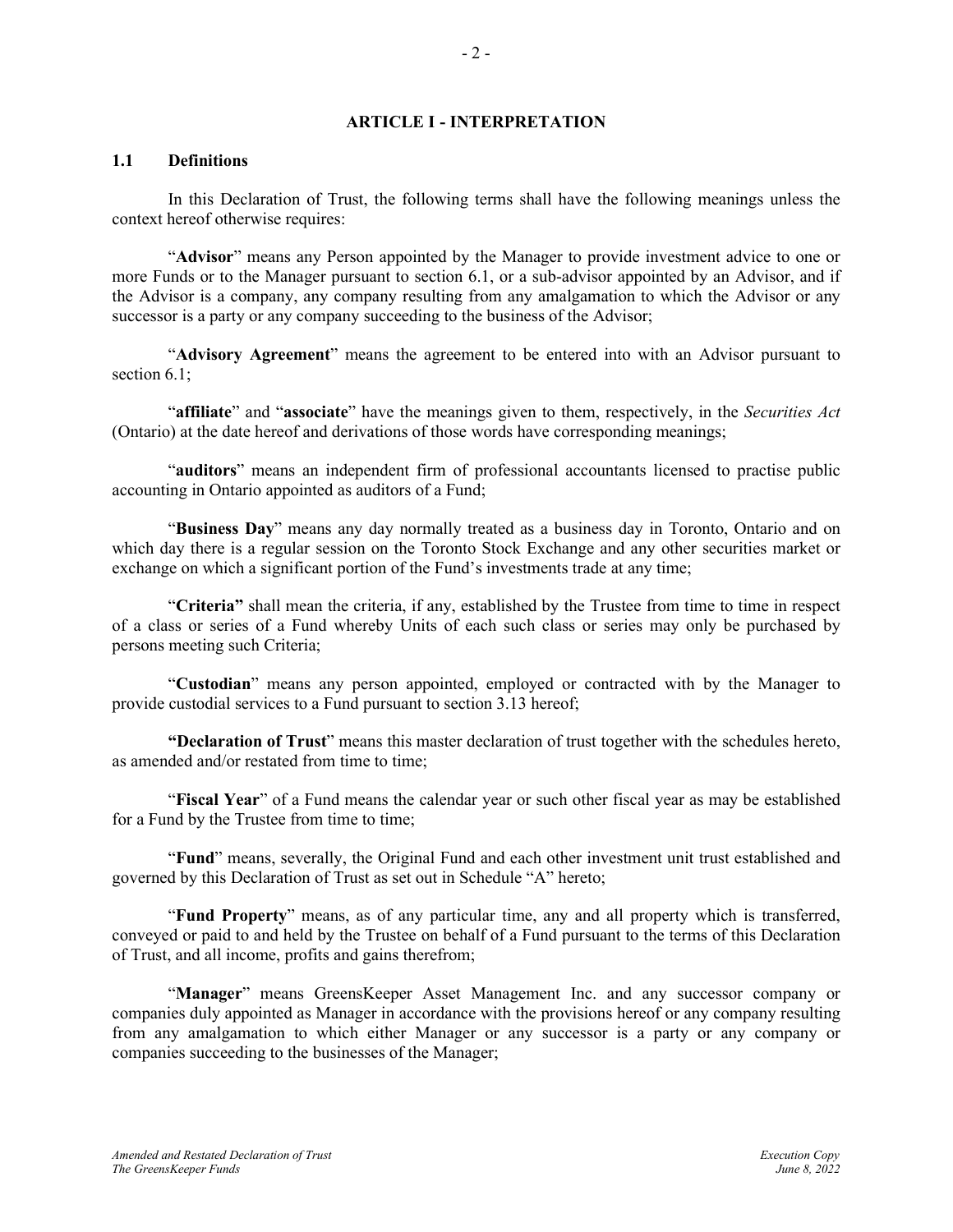"**Management Agreement**" means any agreement entered into between the Manager and the Trustee on behalf of one or more Funds providing for the management of such Fund or Funds by the

"**Management Fee Distributions**" has the meaning set out in [5.8\(c\).](#page-18-5)

Manager;

"**Net Asset Value**" means the net asset value of the Fund calculated as the total assets less total liabilities (including any accrued expenses, including management and performance fees) of a Fund, as more particularly described in section [1.7](#page-6-5) and "**Net Asset Value of a Class**", "**Net Asset Value of a Series**" and "**Net Asset Value per Unit**" have the meanings given to them in that section;

"**Person**" means and includes individuals, corporations, limited partnerships, general partnerships, joint ventures, associations, companies, trusts, banks, trust companies, land trusts, business trusts or other organizations whether or not legal entities and governments and agencies or political subdivisions thereof;

"**Proportionate Share**", when used to describe a Unitholder's interest in or share of, inter alia, a Fund, Net Asset Value, net income, net realized capital gains, distributions or costs of disposition means, subject to any and all adjustments made pursuant to the provisions of Section 12.4(i), that portion obtained by multiplying such amount by a fraction, the numerator of which is the aggregate Net Asset Value of a Class or Net Asset Value of a Series of the Units of the Fund registered in the name of that Unitholder at that particular time and the denominator of which is the Net Asset Value of the Fund, and in calculating such fraction Units redeemed or to be redeemed as of that time or on the same day shall be included and Units to be purchased as of that time or on the same day shall be excluded;

"**Special Resolution**" means a resolution passed by not less than sixty-six and two-thirds percent  $(66<sup>2</sup>/3%)$  of the votes cast by the Unitholders who voted in respect of that resolution at a meeting or in writing, as the case may be;

"**Sub-Custodian**" means any Person appointed by a Custodian to provide custodial services with respect to a portion of the Fund Property;

"**Tax Act**" means the *Income Tax Act* (Canada) and regulations thereunder, as amended from time to time;

"**Trustee**" means GreensKeeper Asset Management Inc. or any successor duly appointed as Trustee in accordance with the provisions hereof in its capacity as trustee under this Declaration of Trust or any company resulting from any amalgamation to which GreensKeeper Asset Management Inc. or any successor is a party or any company succeeding to the business of GreensKeeper Asset Management Inc.;

"**Unitholders**" means any Person whose name appears on the register or registers of a Fund as a holder of Units of that Fund.

"**Units**" means the units into which the beneficial interest in each Fund may from time to time be divided;

"**Valuation Date**" means the date for valuation of a Fund as determined by the Manager from time to time; and

"**Valuation Time**" means 4:00 p.m. on each Valuation Date.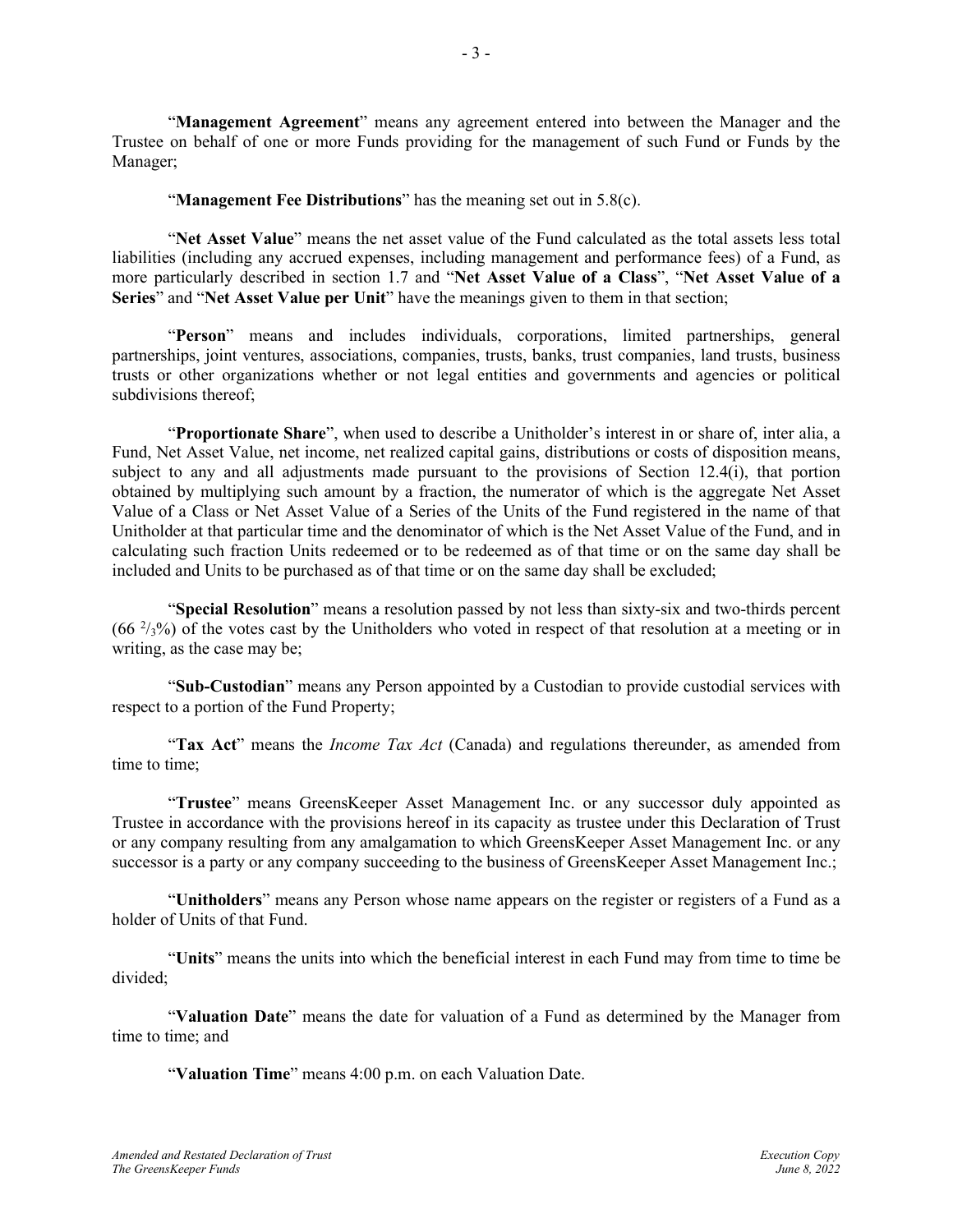#### <span id="page-6-0"></span>**1.2 Statutes**

Wherever in this Declaration of Trust a statute is referred to, such reference shall be a reference to such statute as amended from time to time, unless the express provisions hereof otherwise require.

## <span id="page-6-1"></span>**1.3 Headings**

The headings of all the articles and sections hereof and the Table of Contents are inserted for convenience of reference only and shall not affect the construction or interpretation of this instrument.

## <span id="page-6-2"></span>**1.4 Governing Law**

This Declaration of Trust shall be construed in accordance with the laws of the Province of Ontario and the laws of Canada applicable therein.

## <span id="page-6-3"></span>**1.5 Gender and Number**

Words importing the singular number only shall also include the plural, and vice versa; words importing natural persons shall include a Person, and vice versa; and the neuter gender includes the masculine and feminine, where applicable. References herein to "this Declaration", "this Declaration of Trust", "hereof", "herein", and similar expressions refer to this Declaration of Trust as a whole and not to any particular article or section hereof.

## <span id="page-6-4"></span>**1.6 Currency**

All references to currency in this Declaration of Trust are to lawful money of Canada, unless otherwise expressly provided herein. Calculations required to be performed in accordance with this Declaration of Trust may be completed in any currency, but all amounts required to be determined and statements required to be prepared shall be expressed in the currency of Canada, unless otherwise expressly provided, and all amounts in other currencies, including assets of the Funds valued in terms of foreign currency, funds on deposit and contractual obligations payable to the Funds in foreign currency, shall for the purposes of such expression be translated into Canadian currency at the spot rate of exchange quoted by a Canadian chartered bank or an independent pricing service which uses quotes of major world banks on the date as of which such expression is to be made.

## <span id="page-6-5"></span>**1.7 Net Asset Value**

- (a) Net Asset Value of a Fund shall be the value of a Fund from time to time computed by the Manager (or the Trustee, if so directed by the Manager in accordance with section [5.3\)](#page-17-0) on each Valuation Date obtained by deducting from the aggregate value of the assets (which includes net income earned) of the Fund an amount sufficient to provide for liabilities of the Fund then outstanding, including any accrued expenses, including management fees and performance fees.
- (b) Net Asset Value of a Class and Net Asset Value of a Series of a Fund means the value of the Fund Property of a Fund allocated to that class or series, as the case may be, pro rata, as determined by the Manager in accordance with this section [1.7,](#page-6-5) at the time the calculation is made less the amount of its liabilities allocated to that class pro rata at that time;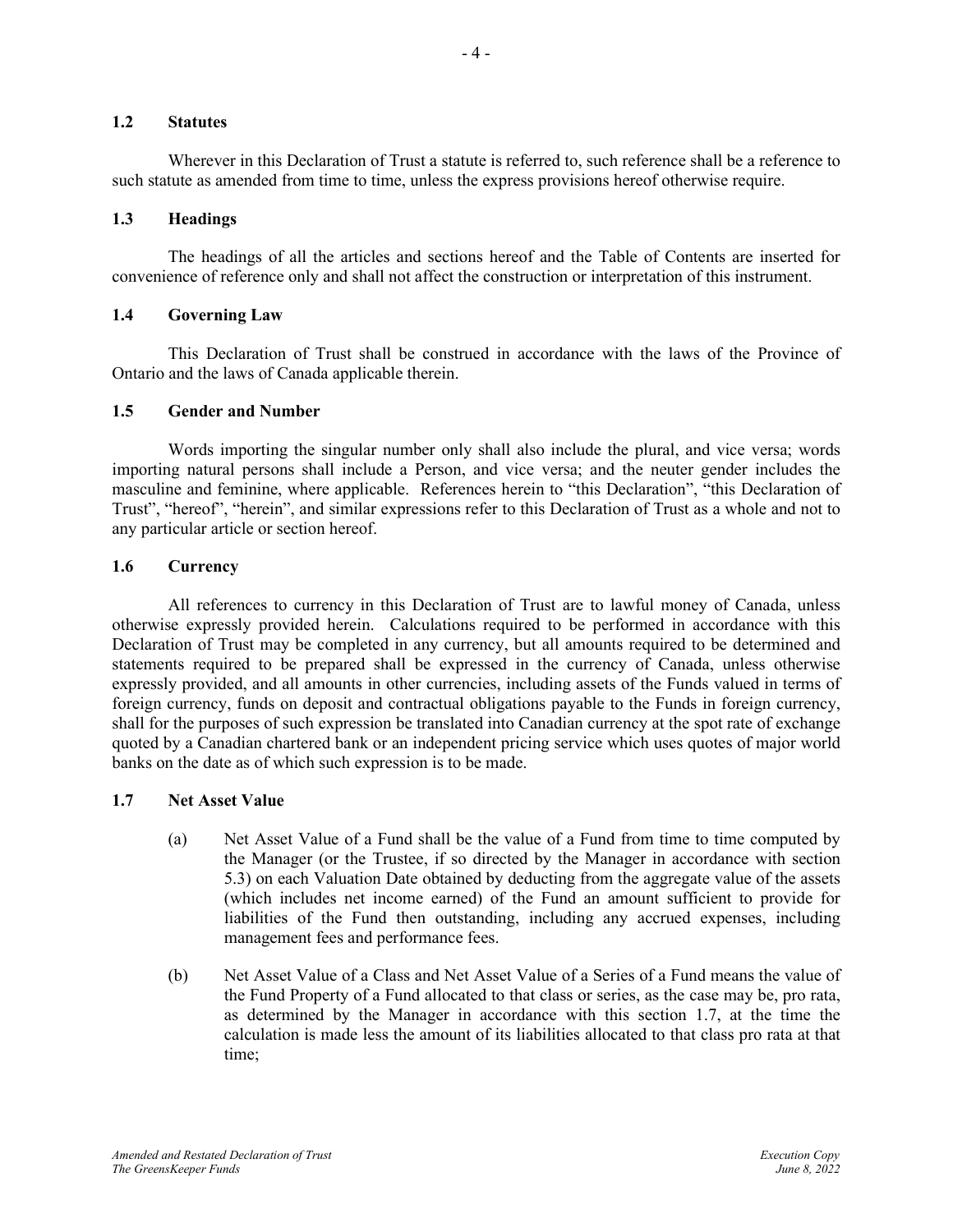- (c) Net Asset Value per Unit shall be computed by dividing the Net Asset Value of a Class or Net Asset Value of a Series by the total number of Units of the particular class or series, as the case may be, then outstanding.
- (d) The aggregate value of the Fund Property of a Fund at any time shall be determined by the Manager in accordance with such method of valuation as the Manager may deem proper, provided that such method is in accordance with any policies, guidelines or regulations which may apply to the Fund.
- (e) In determining Net Asset Value, the Manager may rely upon, as sufficient evidence, reports of sales and bid prices and quotes published in or by a recognized financial newspaper or journal of general circulation (whether in print or online) or a quotation service, or the records of the relevant stock exchange.
- (f) The Net Asset Value per Unit established by the Manager in accordance with the provisions of this section [1.7](#page-6-5) shall be conclusive and binding on all Unitholders.
- (g) In determining the total number of Units outstanding: (i) fractions of Units and Units to be redeemed as of the day of computation are included; and (ii) Units to be issued as of the day of computation are excluded.

## <span id="page-7-0"></span>**1.8 Determination of Materiality**

Where a determination is to be made as to whether any act, occurrence, conduct, event, state of affairs, amendment or change is "material" or any grammatical variation of such word, such determination shall be made by the Manager in its sole discretion and such determination shall be final and binding.

## **ARTICLE II - THE FUNDS**

## <span id="page-7-2"></span><span id="page-7-1"></span>**2.1 Establishment of the Funds**

- (a) To constitute and settle each subsequent Fund as a trust, the Manager shall deliver to the Trustee or deposit in an account established for the Fund the sum of \$10, for the benefit of the Unitholders, but shall not be issued any Units therefor. Each Fund established and administered hereunder shall be known by the name for that Fund set out in Schedule "A". Should the Manager determine that the use of any such name is not practicable, legal or convenient, the Trustee shall use such other name for a Fund as selected by the Manager, in its sole discretion, and the Fund may hold property and conduct its activities under such designation or name.
- (b) Insofar as may be practicable, the Trustee shall conduct each Fund's activities, execute all documents and sue or be sued under its name, which name and the word "Fund" wherever used in this Declaration of Trust, except where the context otherwise requires, shall refer to the Trustee in its capacity as trustee thereof and not individually or personally and shall not refer to the directors, officers, agents or employees of the Trustee or to the directors, officers, agents, employees or Unitholders of the Fund.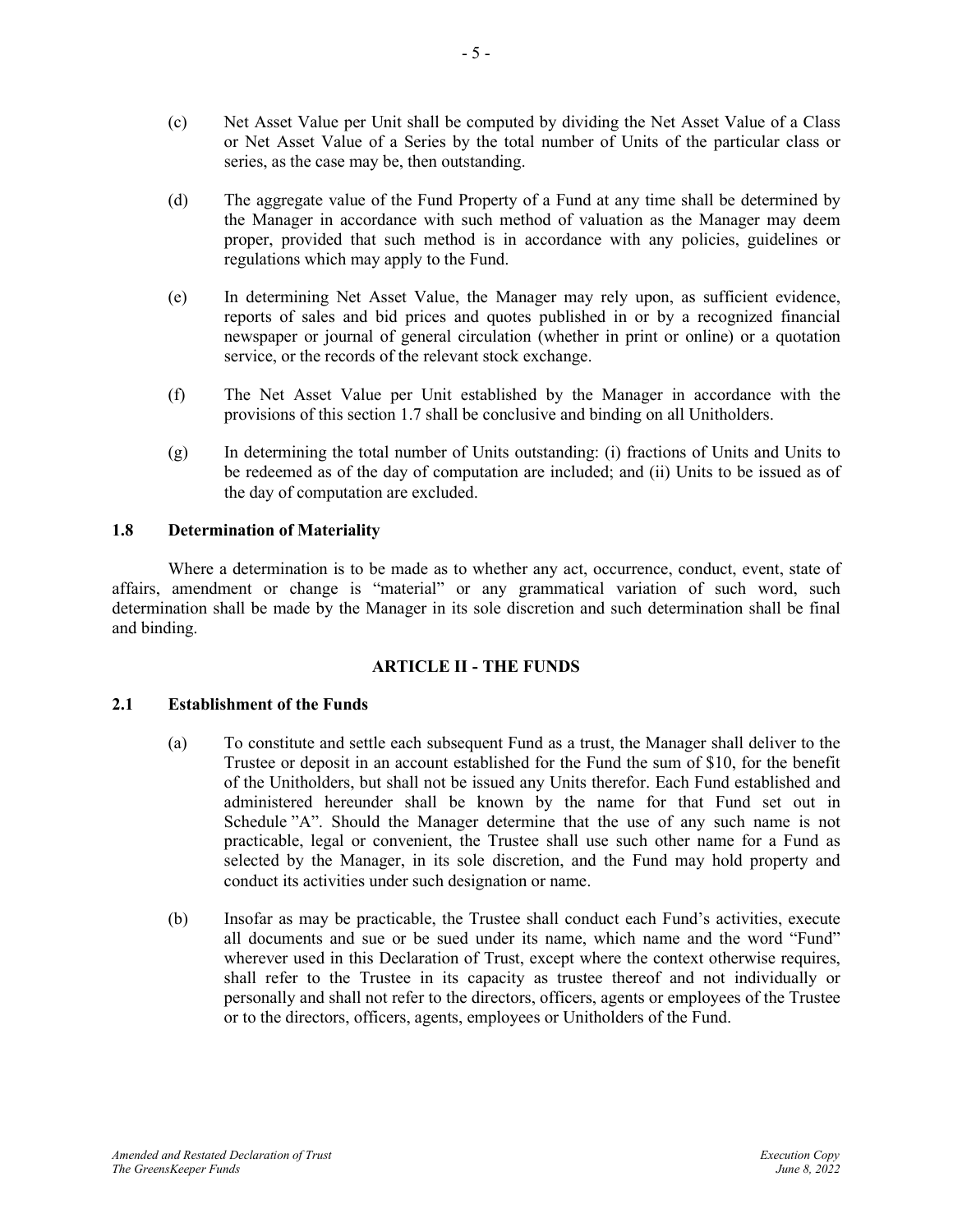#### <span id="page-8-0"></span>**2.2 Terms Applicable to the Funds**

The terms applicable to each Fund, including the investment policy and restrictions, the classes and series of Units, the fees payable in respect thereof and all such other terms not specifically addressed in the body of this Declaration of Trust, or which deviate therefrom, shall be set out in **Schedule "A"** (and the terms of Schedule "A" shall prevail in respect of such Fund).

## <span id="page-8-1"></span>**2.3 Nature of the Funds**

- (a) This Declaration of Trust, as it applies to each Fund listed in Schedule "A", is being executed as a single instrument for convenience only and shall be treated as a separate trust agreement applicable to each Fund severally and not jointly.
- (b) For greater certainty, each Fund created under this Declaration of Trust is a trust separate and distinct from each other trust created hereunder, the liabilities of which are several and not joint. The money and investments of each Fund shall be segregated and not commingled with the monies and investments of the other Funds. No Unitholder or other person shall have recourse to the assets of a Fund in respect of any claims or liabilities relating to another Fund.
- (c) No Fund is intended to be, nor shall any Fund be deemed to be or be treated as a general partnership, limited partnership, joint venture, syndicate, corporation or joint stock company. Neither the Trustee nor the Manager shall be, or be deemed to be the agent of the Unitholders.
- (d) The beneficial interest of a Unitholder in a Fund shall be limited to the right to participate to the extent of the Unitholder's Proportionate Share of distributions as provided for herein (including the proceeds of liquidation of Fund Property upon termination of a Fund) and the right to have Units redeemed in accordance with the provisions hereof. No Unitholder shall have or be deemed to have legal title or ownership in any assets of a Fund.

## **ARTICLE III - POWERS OF TRUSTEE**

## <span id="page-8-3"></span><span id="page-8-2"></span>**3.1 General Powers**

Except to the extent delegated to the Manager or an Advisor or other Person in accordance with the provisions hereof, the Trustee shall have, subject to the specific restrictions and limitations in favour of the Manager contained in this Declaration of Trust, full power, control and authority over the Fund Property and over the management of the Funds to the same extent as if the Trustee was the sole and absolute owner of the Fund Property in its own right, including, without limitation, such power, control and authority to do all such acts and things as it, in its sole judgment and discretion considers necessary, incidental or desirable for the carrying out of or the conducting of the operations of the Funds, and such powers of delegation as may be permitted by this Declaration of Trust. The enumeration of any specific power or authority in this Declaration of Trust shall not be construed as limiting the aforesaid power or authority or any other specific power or authority although the powers set forth in this Article III are subject at all times to the specific restrictions and limitations in favour of the Manager set forth elsewhere in this Declaration of Trust.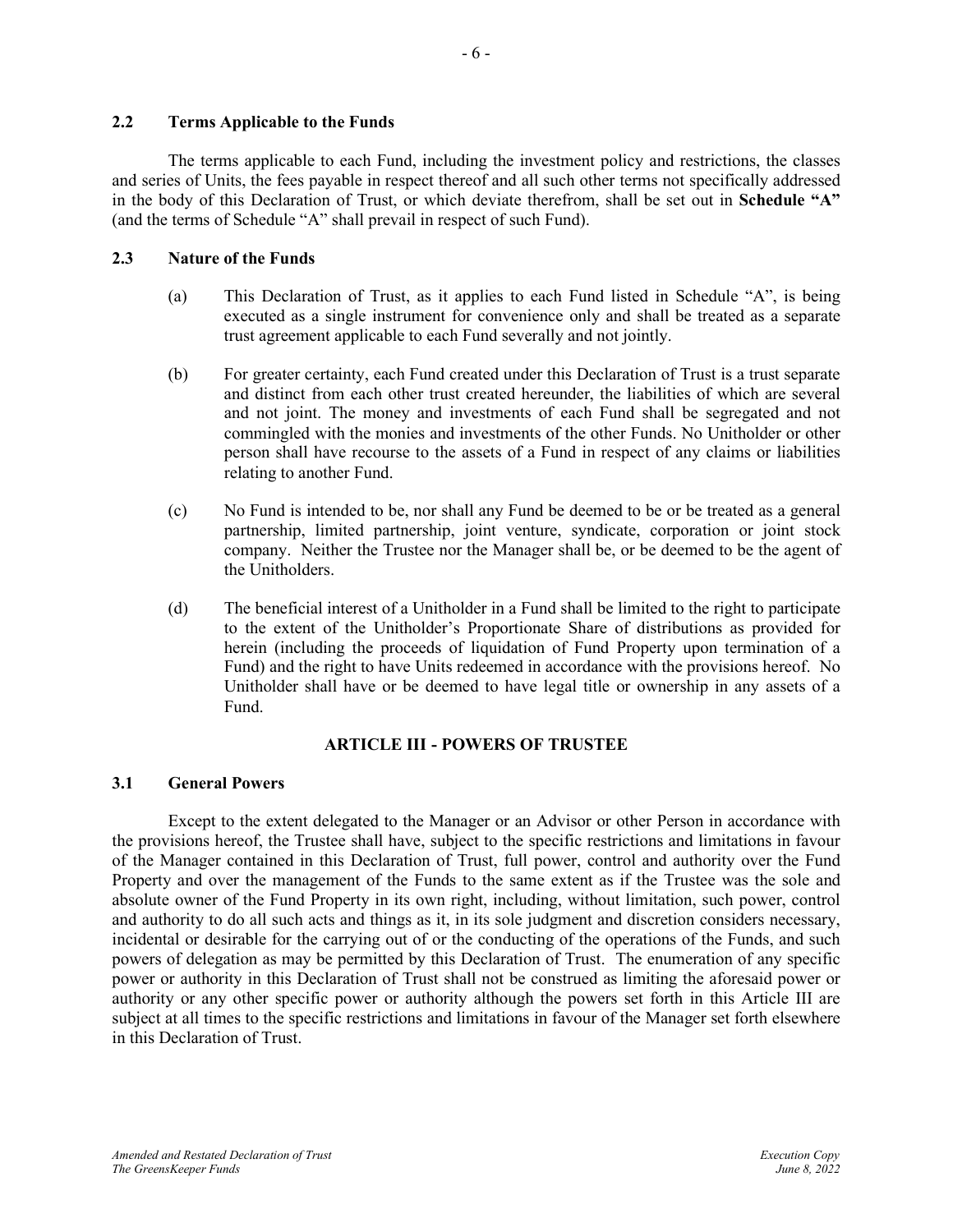<span id="page-9-0"></span>Unless the Manager directs otherwise, the Trustee shall have, subject to the investment powers and restrictions set forth in Schedule "A", power to purchase or otherwise acquire, for cash or other property, and hold or retain for investment, sell, convey, transfer, assign, exchange or otherwise dispose of any or all of the Fund Property free and clear of any and all trusts upon such terms as the Trustee considers appropriate in its sole and absolute discretion. In the exercise of its powers, the Trustee shall not be limited by any law now or hereafter in effect limiting the investments which may be made, held or retained by trustees or other fiduciaries, but shall have full authority and power to make any and all investments within the limitations of this Declaration of Trust that it, in its discretion, but subject at all times to the restrictions and limitations in favour of the Manager, shall determine, without liability for loss.

## <span id="page-9-1"></span>**3.3 Legal Title**

Legal title to all the Fund Property shall be vested in the Trustee and held by and transferred to the Trustee, except that the Trustee, but only with the consent of the Manager (where the Trustee is not also the Manager), shall have power to cause legal title to any Fund Property to be held by or in the name of the Trustee with suitable reference to its trustee status, or in the name of a Fund, or in the name of any other Person (which may be the Manager, Advisor, Custodian or Sub-Custodian) as nominee, on such terms, in such manner and with such powers as the Trustee may determine.

## <span id="page-9-2"></span>**3.4 Delegation**

The Trustee shall have the power, consistent with its authority over the management of the Funds and the management and disposition of Fund Property, to delegate, but only with the consent of the Manager (where the Trustee is not also the Manager), from time to time to one or more Persons (who may be an associate or affiliate of the Trustee), the powers and responsibilities of the Trustee hereunder, the delegation of which is expressly provided for herein, and the doing of such things and the execution of such deeds or other instruments either in the name of the Fund or the Trustee or as the Trustee's attorney or attorneys or otherwise as the Trustee may from time to time deem appropriate and any such person shall have the power to further delegate the doing of such things and the execution of such deeds or other instruments to the extent permitted in this Declaration of Trust or provided for in any instrument evidencing the delegation by the Trustee to such Person.

## <span id="page-9-3"></span>**3.5 Deposits**

The Trustee shall have power, but only with the consent of the Manager (where the Trustee is not also the Manager), to deposit any money or securities included in the Fund Property with any one or more banks, trust companies, investment dealers or other financial institutions (which may be an associate or affiliate of the Trustee), domestic or foreign, whether or not such deposits will draw interest, and with any "book-based" depository system. Such deposits are to be subject to withdrawal in such manner as the Trustee may, with the consent of the Manager (where the Trustee is not also the Manager), determine. Neither the Trustee nor the Manager shall have any responsibility for any loss to a Fund which may occur by reason of the failure or insolvency of the bank, trust company, investment dealer or other financial institution with which the monies or securities have been deposited. Such deposits may be kept in bearer form or in the name of either the Trustee or the Manager or in the names of nominees of either of them or in any manner which conforms to the policy of any such custodian or depository.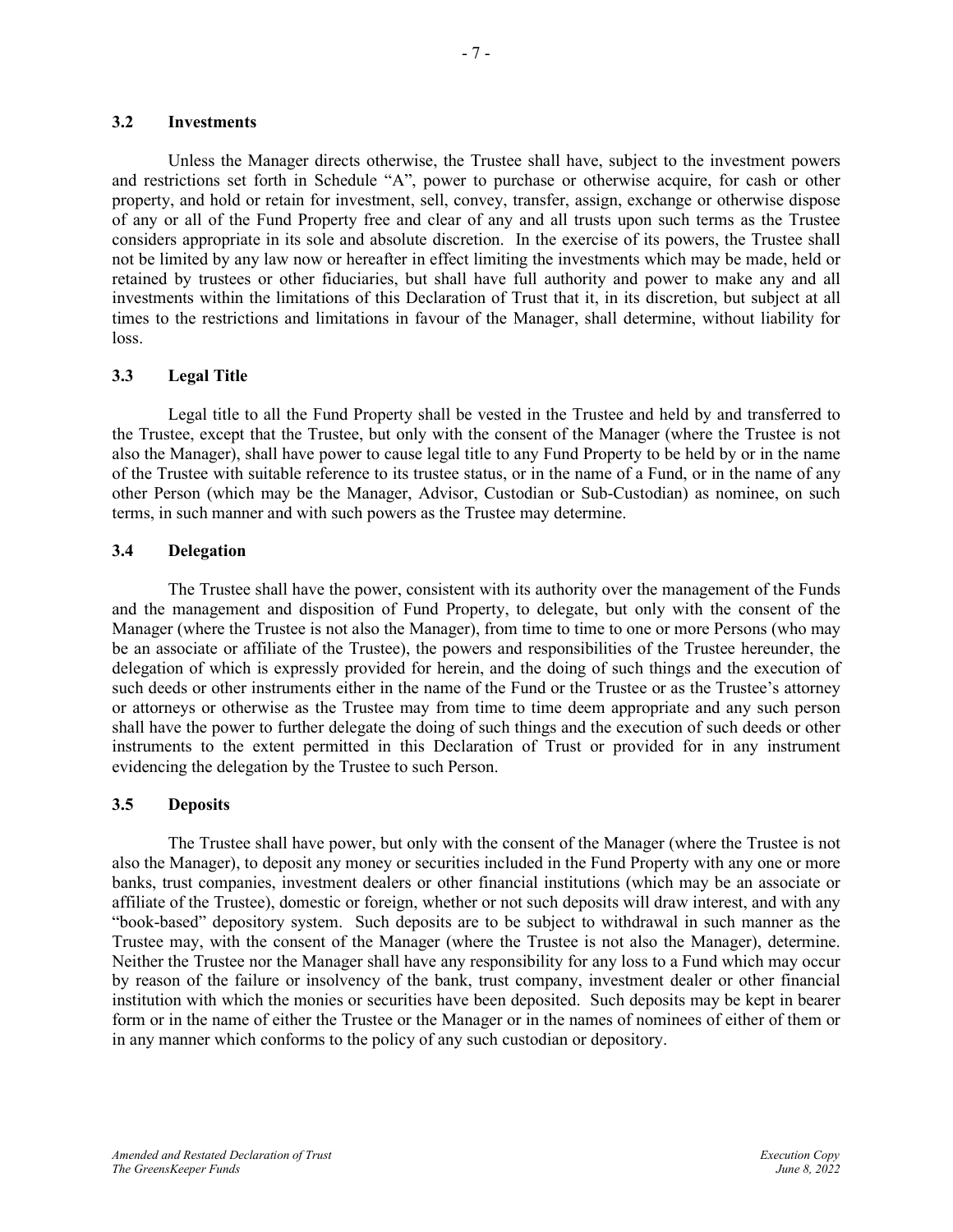<span id="page-10-0"></span>Without limiting the powers granted in sections [3.4](#page-9-2) and [3.5,](#page-9-3) the Trustee shall have the power, but only with the consent of the Manager (where the Trustee is not also the Manager), to appoint, employ or contract with any Person (including, without limitation, any associate or affiliate of or successor to the Trustee) as the Trustee may deem necessary or desirable for the transaction of the business of any Fund to carry out on behalf of the Trustee any power or authority granted to the Trustee hereunder.

## <span id="page-10-1"></span>**3.7 Insurance**

The Trustee shall, but only with the consent of the Manager (where the Trustee is not also the Manager), have the power to purchase, and pay for entirely out of Fund Property, insurance for the protection of the Unitholders, the Trustee, the Manager, Custodians, Sub-Custodians, Advisors and the directors, officers, employees and agents of any of the foregoing and any other Persons who undertake any action, obligation or responsibility on behalf of a Fund. All such insurance shall be in such amounts and with such insurers as the Manager may determine and each Fund may duly pay all premiums and other sums of money payable for that purpose with such contribution, if any, by those insured (excluding Unitholders) as may be determined by the Manager. Notwithstanding the foregoing, neither the Trustee nor the Manager shall have any liability to any Fund or to any Unitholder or to any of the foregoing Persons by reason of not having purchased insurance or insuring a potential risk pursuant to this section [3.7.](#page-10-1)

## <span id="page-10-2"></span>**3.8 Distributions**

The Trustee shall have power, but only at the direction of the Manager (where the Trustee is not also the Manager), to declare and pay distributions to Unitholders in accordance with the applicable provisions hereof.

## <span id="page-10-3"></span>**3.9 Indemnification**

In addition to the mandatory indemnification provided for in section [11.3,](#page-26-1) the Trustee, on behalf of any Fund, shall have power, but only with the consent of the Manager (where the Trustee is not also the Manager), to indemnify or enter into agreements with respect to indemnification by a Fund of any Person who undertakes any action, obligation or responsibility on behalf of the Fund including, without limitation, the Manager or Advisor, and any associates or affiliates of any of them, to indemnify such Person against:

- (a) any liability and all costs, charges and expenses that such Person sustains or incurs in respect of any claim, action, suit or proceeding that is proposed or commenced against such Person for or in respect of anything done or permitted or omitted to be done by such Person in respect of the execution of the duties of such Person; and
- (b) all other costs, charges and expenses that such Person sustains or incurs in respect of the affairs of the Fund;

provided, however, that no such Person shall be indemnified by a Fund and its assets for a breach of any duty or responsibility imposed by this Declaration of Trust or any contract entered into by the Fund unless such Person has achieved complete or substantial success as a defendant in any action brought against such Person before the courts. No such right of indemnity shall be satisfied except out of the Fund Property of the Fund that such Person had dealings with and no Unitholder shall be personally liable to any Person with respect to any claim for indemnity or otherwise.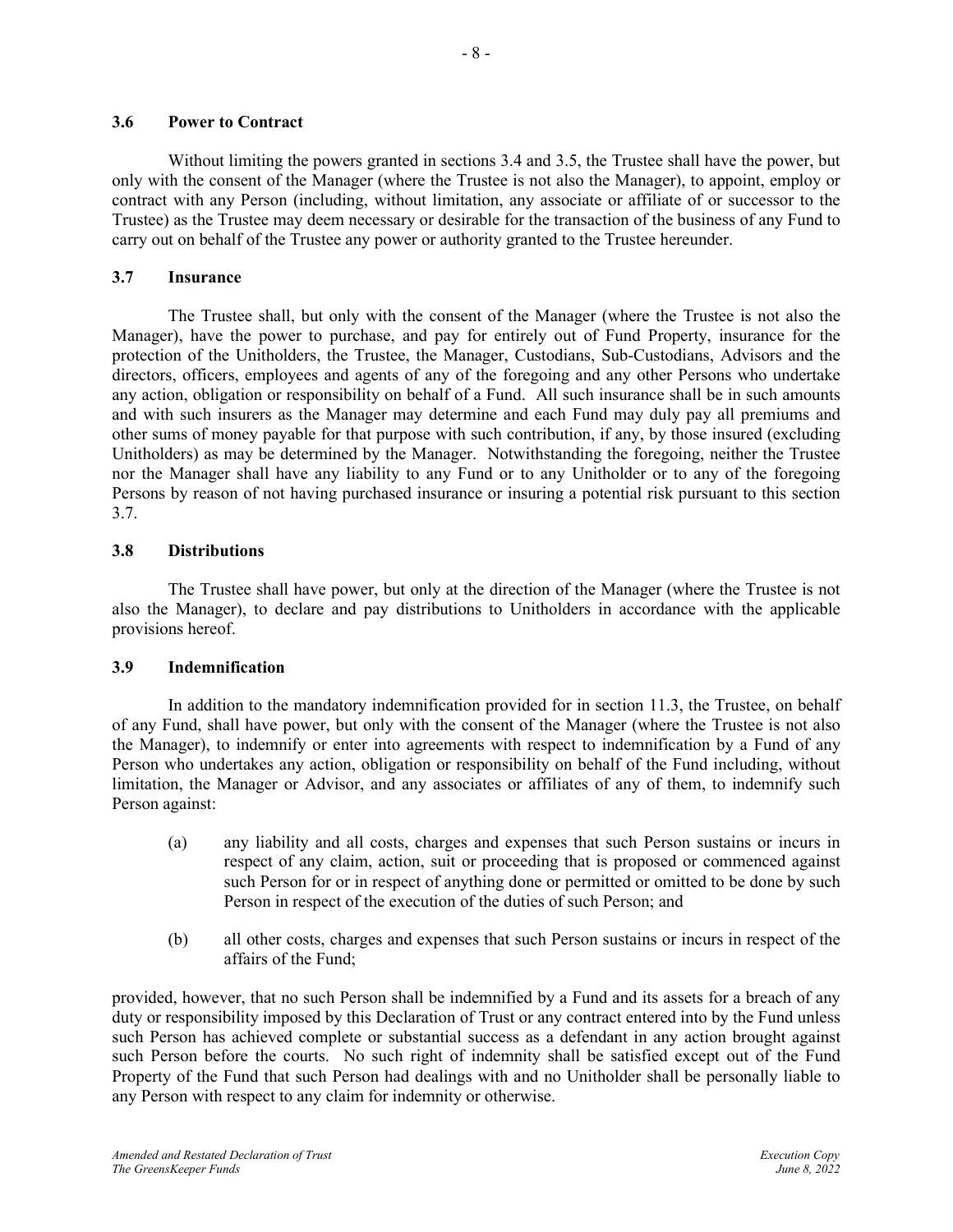#### <span id="page-11-0"></span>**3.10 Expenses**

The Trustee shall have the power, but only with the consent of the Manager (where the Trustee is not also the Manager), to incur and pay out of Fund Property any charges or expenses which, in the sole opinion of the Manager, are necessary or incidental to or proper for carrying out any of the purposes of this Declaration of Trust, including without limitation, any charges or expenses arising pursuant to section [11.3,](#page-26-1) and to pay compensation from the appropriate Fund Property to Persons with whom any Fund has contracted or transacted business or for special services provided to a Fund including, without limitation, services as a broker, transfer agent, registrar, or custodian, whether performed by the Trustee or any Person associated or affiliated with it, or for legal, accounting or other professional services, as the Manager acting in good faith deems reasonable.

## <span id="page-11-1"></span>**3.11 Remuneration of Trustee**

The Trustee, or any Person to whom it has delegated such duties, to the extent that such duties can be delegated, shall be paid from Fund Property for acting as trustee and custodian of Fund Property, and for trustee services performed by it from time to time, such amounts as it normally charges for comparable services. The Trustee has agreed to waive any fees associated with its role as Trustee.

## <span id="page-11-2"></span>**3.12 Further Powers**

The Trustee shall have power, but only at the direction of the Manager (where the Trustee is not also the Manager), to do all such other matters and things and execute all such instruments as it deems necessary, proper or desirable in order to carry out, promote or advance the interests of a Fund, notwithstanding that such matters or things are not herein specifically mentioned, including without limitation, power:

- (a) to exercise all rights of ownership in respect of each Fund's portfolio securities, including the right to vote, to give general or special proxies or powers of attorney with or without power of substitution, to exercise any conversion privileges, subscription rights or other options and to make any payments incidental thereto, to oppose or consent to or otherwise participate in corporate reorganizations or other changes affecting corporate securities and to delegate discretionary powers and to pay any assessments or charges in connection therewith;
- (b) to borrow or raise money for the purposes of a Fund in such amount, and upon such terms and conditions as the Trustee in its sole discretion shall deem advisable including, without limitation, the right to encumber any Fund Property of the Fund and issue promissory notes in its capacity as trustee of a Fund;
- (c) to make fully collateralized loans of portfolio securities;
- (d) to make, execute, acknowledge and deliver any and all documents of transfer and conveyance and any and all instruments that may be necessary or appropriate to carry out the powers herein granted;
- (e) to settle, compromise or submit to arbitration any claims, debts or damages due or owing to or from a Fund, to commence, defend, compromise or settle suits or legal or administrative proceedings and to represent each Fund in all claims, suits and legal administrative proceedings;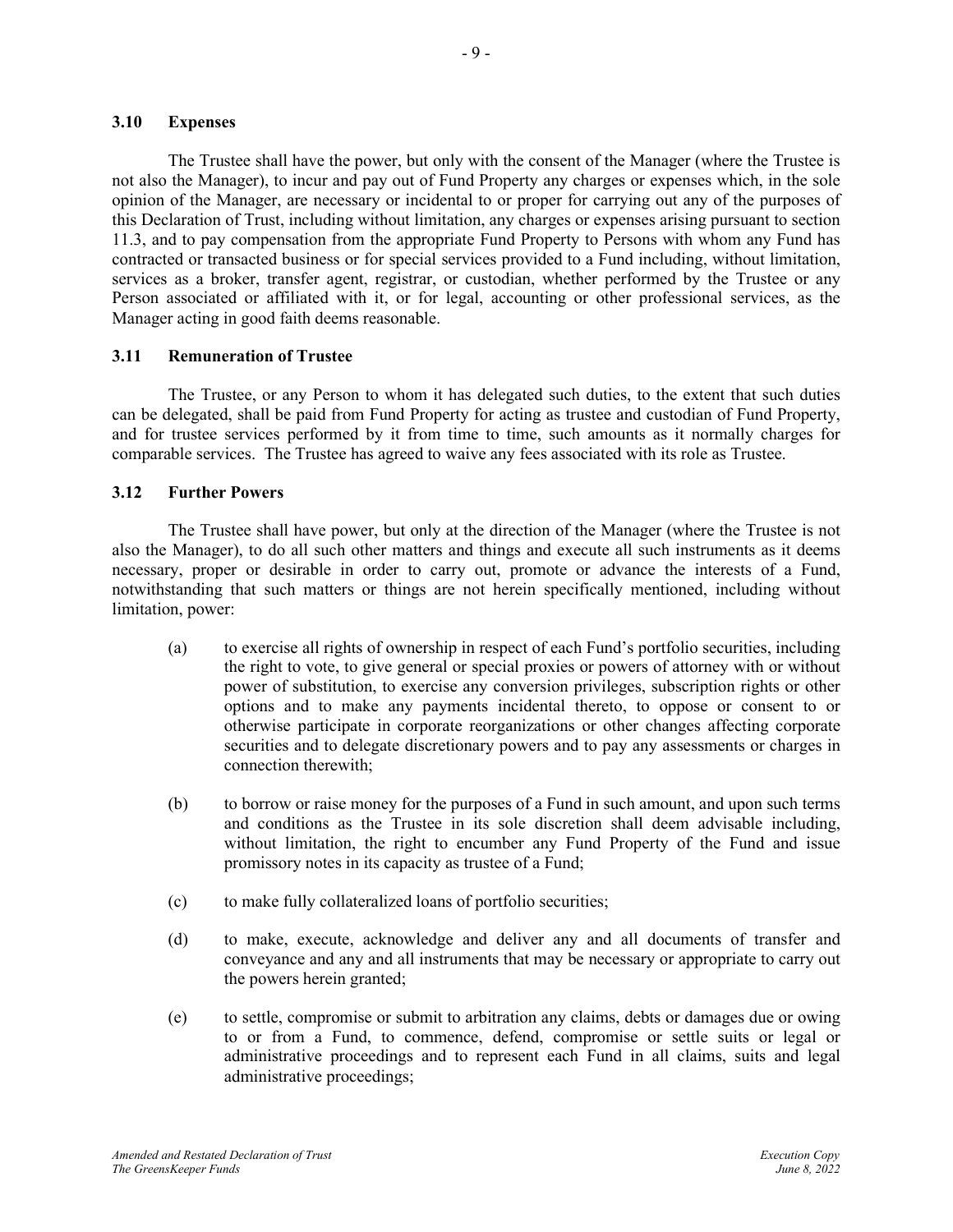- (f) to employ agents and counsel (who may be counsel for the Trustee, the Manager or any of their associates or affiliates or counsel to a Fund ) and to pay their reasonable fees and expenses;
- (g) to make elections under the Tax Act as it deems to be in the best interests of any Fund and the Unitholders;
- (h) to amalgamate, merge, collaborate or combine any or all of the Funds with any other investment unit trust and to purchase, assume or acquire the assets and/or liabilities of any other investment unit trust on behalf of any of the Funds;
- (i) to pay from Fund Property any and all present and future taxes, levies, imposts, stamp taxes, duties, sales, consumption, commodity, value-added, goods and services and use taxes, withholdings and any tax of whatsoever nature or kind of any jurisdiction including, without limitation, all Canadian federal, provincial and municipal taxes together with any and all interest charges and penalties and other payments of any nature or kind relating thereto; and
- (j) to comply with any law now or hereafter in force applying to any Fund or Fund Property.

Any determination made by the Trustee in good faith as to what is in the best interests of a Fund shall be conclusive and binding upon the Unitholders of that Fund. In construing the provisions of this Declaration of Trust, the presumption shall be in favour of a grant of power to the Trustee. The Trustee shall not be required to obtain any court order to deal with Fund Property or to obtain legal or other professional advice as to any action pursuant hereto. Subject to section 11.2, the Trustee shall not be bound to act upon the advice or opinion of its counsel or counsel to any Fund or its other professional advisors.

## <span id="page-12-0"></span>**3.13 Holding of Fund Property**

The Fund Property shall be held in the custody of a Custodian or Sub-Custodian which may be the Trustee on any of its associates or affiliates. Any Custodian or Sub-Custodian shall be entitled to charge such fees as are normally charged by it for custodial services and it may, without diminishing its responsibility hereunder, appoint a chartered bank, trust company or other depositary in Canada to hold any portion of the Fund Property.

## <span id="page-12-1"></span>**3.14 Restriction Regarding Trustee**

Notwithstanding anything contained in this Declaration of Trust, the Trustee or any affiliate may act, but only at the direction of the Manager (where the Trustee is not also the Manager), as custodian of any Fund Property.

## **ARTICLE IV - TRUSTEE**

## <span id="page-12-3"></span><span id="page-12-2"></span>**4.1 Qualification**

The Trustee shall hold office until its resignation or removal in accordance with the applicable provisions hereof or its bankruptcy or other incapacity to exercise the duties of the office of a trustee. Any Trustee subsequently appointed or elected in accordance with section 4.2 shall hold office upon the same terms.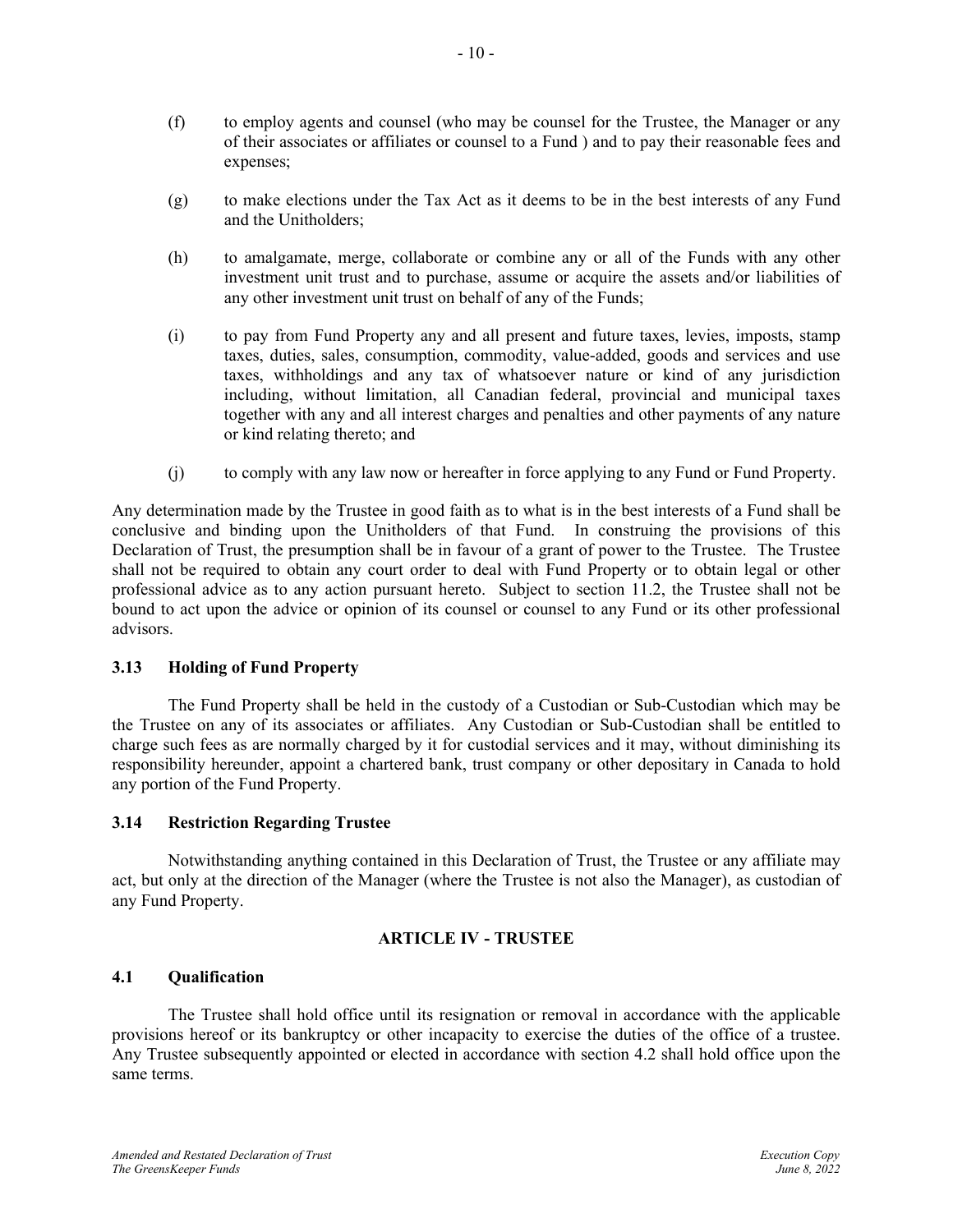#### <span id="page-13-0"></span>**4.2 Resignation**

The Trustee may resign from the trust created by this Declaration of Trust by an instrument in writing signed by it and delivered or mailed to the Unitholders and any Manager and such resignation shall be effective 90 days following the day such notices are delivered or mailed. Upon the resignation of the Trustee or its otherwise ceasing to be Trustee, the Manager shall appoint and designate a successor trustee and the Trustee shall be required to convey to the successor trustee the Fund Property. If a successor trustee has not been appointed within 45 days following the giving of notice by the Trustee of its resignation (or within 45 days following the Trustee's bankruptcy or other incapacity to exercise the duties of the office of a trustee), then, subject to applicable law, the Unitholders shall appoint and designate a successor trustee within a further period of 45 days, failing which the Fund shall be deemed to have been terminated pursuant to section 15.1. Upon the incapacity of the Trustee, its legal representatives shall execute and deliver on its behalf such documents as the foregoing conveyance may require.

## <span id="page-13-1"></span>**4.3 Removal of Trustee**

The Trustee may be removed as trustee of a Fund and a successor trustee appointed by a Special Resolution of Unitholders. The termination of the Trustee and appointment of such successor trustee shall take effect on the date specified in such Special Resolution of Unitholders, if adopted, or if no such date is specified, upon the expiration of 120 days following the date on which such Special Resolution of Unitholders is effective. The Manager shall have the right to convene a meeting of Unitholders to remove the Trustee.

## <span id="page-13-2"></span>**4.4 Trustee May Have Other Interests**

- (a) Without affecting or limiting the duties and responsibilities or the limitations, exculpations and indemnities provided in this Declaration of Trust, the Trustee is hereby expressly permitted, but only with the consent of the Manager or as directed by the Manager (where the Trustee is not also the Manager):
	- (i) subject to the investment restrictions of a Fund, to be, or to be an associate or affiliate of, a Person from whom any Fund Property has been or is to be purchased or to whom any Fund Property has been or is to be sold by the Fund;
	- (ii) to use, in other capacities, knowledge gained in its capacity as Trustee, without liability in law or equity to the Manager, any Advisor, any Unitholders or any Fund;
	- (iii) to be, or to be an associate or affiliate of, any Person with whom any Fund contracts or deals with or which supplies services to any Fund including, without limitation, underwriters, financiers, consultants and counsel;
	- (iv) to acquire, hold and dispose of, for its own individual account, any property, real or personal, even if such property is of a character which could be held by a Fund, and to exercise all rights of an owner of such property as if it were not a trustee;
	- (v) to have personal business interests of any nature and to continue such business interests while Trustee including the rendering of professional or other services and advice to other Persons for gain; and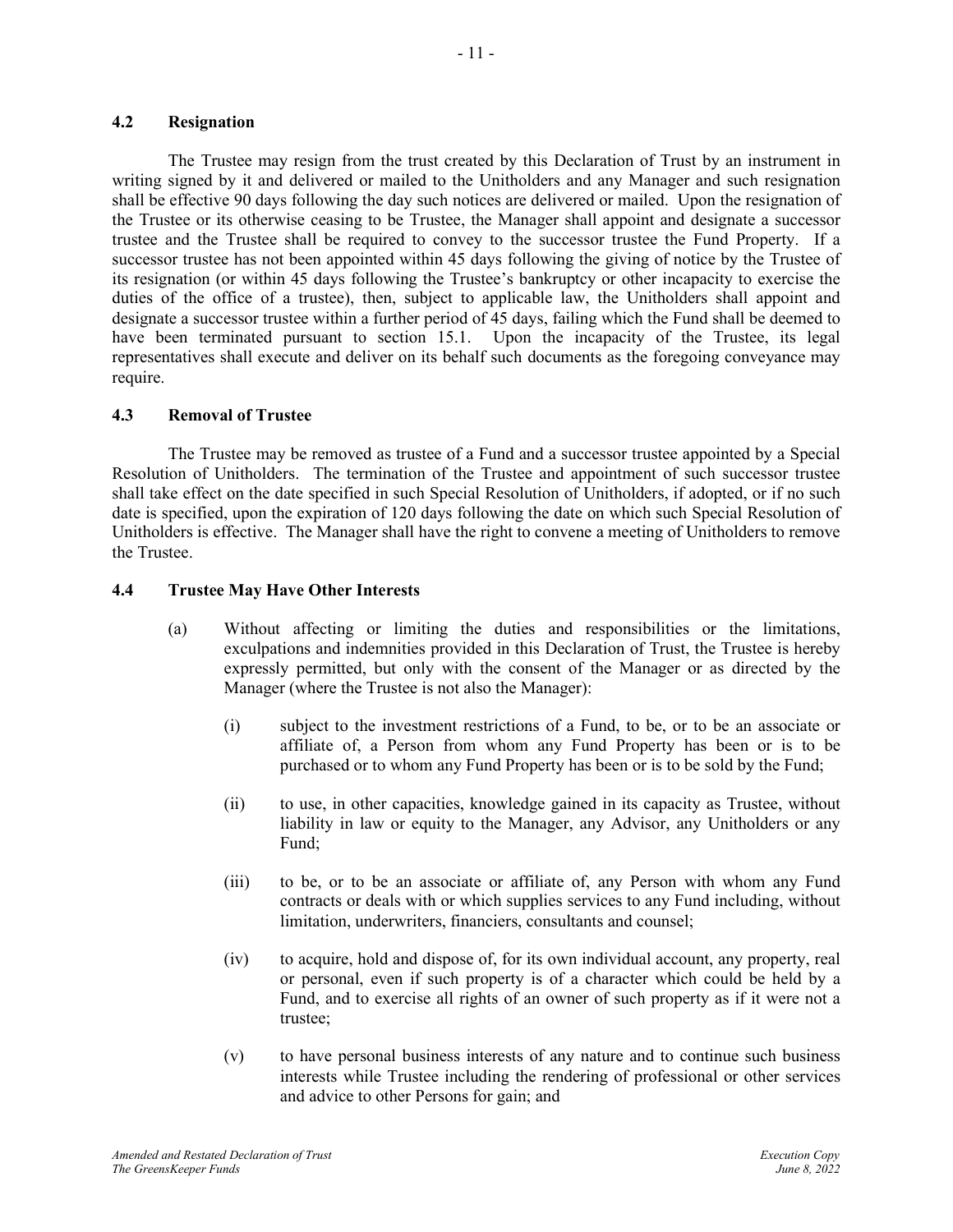- (vi) to hold Units for its own account or for the accounts of its clients.
- (b) The Trustee is hereby expressly permitted (notwithstanding any liability which might otherwise be imposed by law or in equity upon it as a trustee) to derive direct or indirect benefit, profit or advantage from time to time as a result of dealing with a Fund or the relationships, matters, contracts, transactions, affiliations or other interests permitted in paragraph (a) above. The Trustee shall not be liable, at law or in equity, to pay or account to a Fund or to any Unitholder (whether acting individually or on behalf of all Unitholders as a class), the Manager or Advisor for any such direct or indirect benefit, profit or advantage, nor shall any contract or transaction be void or voidable at the instance of a Fund or any Unitholder or any other Person as a consequence of the Trustee having any such direct or indirect benefit, profit or advantage.

# <span id="page-14-0"></span>**4.5 Interests of Officers and Others**

Any director, officer, employee, consultant or agent of a Fund, the Trustee, the Manager or Advisor may, while so engaged:

- (a) acquire, hold and dispose of any property for its own individual account even if such property is of a character which could be held by such Fund and may exercise all rights of an owner of such property as if it were not a director, officer, employee, consultant or agent, as the case may be; and
- (b) have personal business of any nature and may continue such business interests for its own account including the rendering of professional or other services and advice to other persons for gain;

and such activities shall be deemed not to conflict with its duties as director, officer, employee, consultant or agent of or to the Fund, the Trustee, the Manager or Advisor. Except as otherwise specifically agreed with a Fund, no such director, officer, employee, consultant or agent shall have any duty to present to the Fund any investment opportunity which may be received in any capacity other than as such director, officer, employee, consultant or agent. Failure to present to a Fund any such investment opportunity shall not make such director, officer, employee, consultant or agent liable in law or in equity to pay or account to the Fund or to any Unitholder (whether acting individually or on behalf of all Unitholders as a class) for any benefit, profit or advantage derived therefrom.

# **ARTICLE V - THE MANAGER**

# <span id="page-14-2"></span><span id="page-14-1"></span>**5.1 Powers of the Manager**

The Manager reserves and retains the exclusive power to manage and direct the investment of the Fund Property of each Fund and the powers necessary to perform its duties as set forth in this Article V or elsewhere in this Declaration of Trust.

# <span id="page-14-3"></span>**5.2 Duties**

In addition to the powers and authorities granted to the Manager elsewhere in this Declaration of Trust, the Manager shall, with respect to each Fund, have and perform the following duties: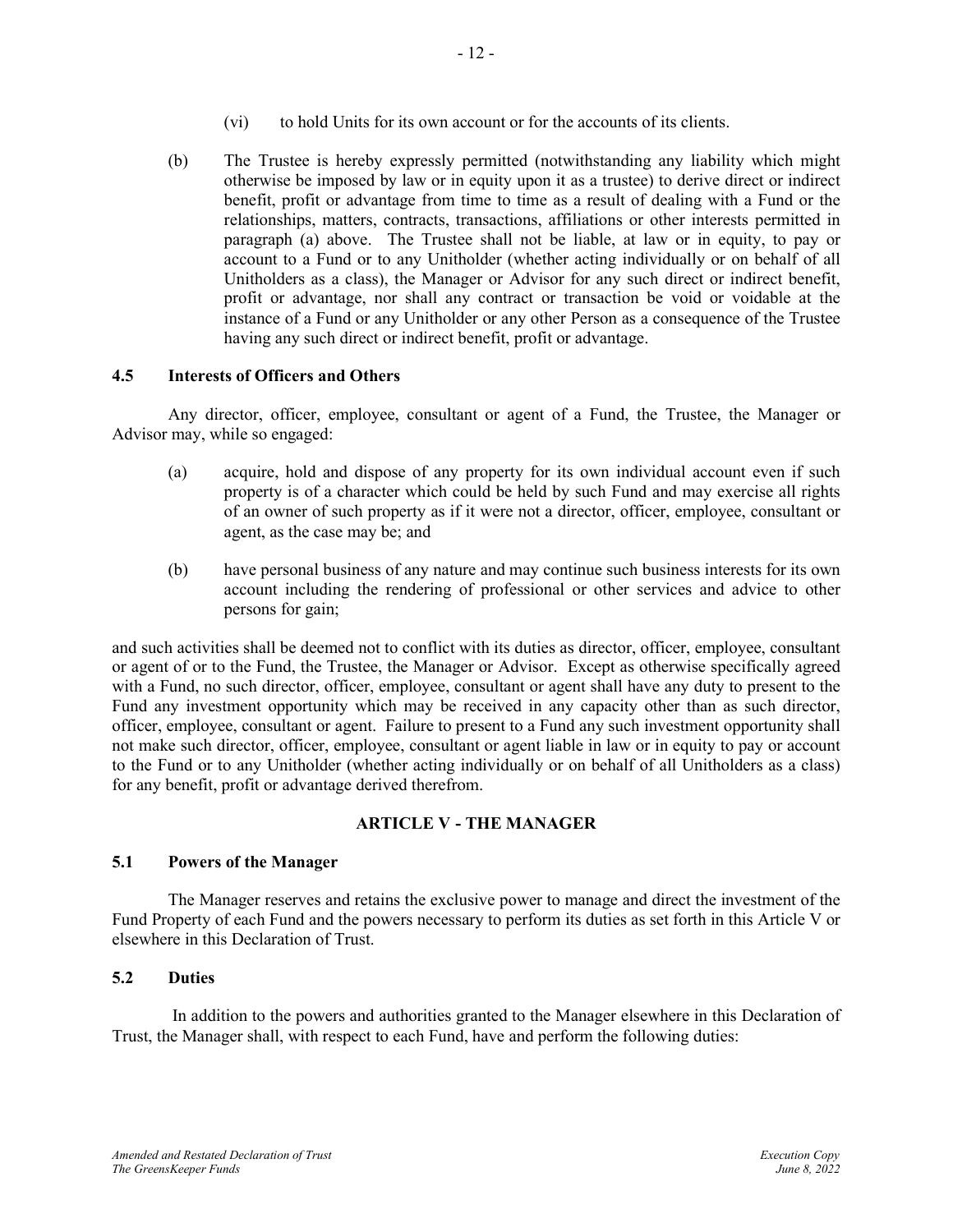- (a) furnish investment research and analysis, make directions to the Trustee with respect to the selection of securities for purchase and sale or select securities on a discretionary or "managed account" basis;
- (b) make day-to-day investment decisions relating to the acquisition and disposition of investments for a Fund and the execution of all portfolio transactions, including selection of market, dealer or broker and negotiation, where applicable, of commissions, in accordance with and subject to the provisions of this Declaration of Trust, including the investment policies and restrictions applicable to a Fund and, without limiting the generality of the foregoing, the Manager shall have the authority and discretion to negotiate the payment of additional commissions to dealers and brokers who provide research or any other services to the Funds in addition to the execution of trades;
- (c) conduct day-to-day relations, on behalf of the Funds, with other Persons including consultants, lenders, brokers, bankers and management of the issuers of the securities outlined by the Fund from time to time;
- (d) act on behalf of the Funds in negotiating, structuring, acquiring, monitoring and disposing of securities investments, paying debts and fulfilling the obligations of the Fund and handling, prosecuting and settling any claims of a Fund;
- (e) calculate the Net Asset Value of each Fund and the Net Asset Value per Unit of each Fund;
- (f) determine the net income and the net realized capital gains of each Fund and the amount of distributions to be made to Unitholders and make such distributions;
- (g) prepare the financial statements of each Fund;
- (h) prepare income tax returns of each Fund and to prepare forms required to be sent by the Funds to Unitholders to enable Unitholders to prepare their income tax returns;
- (i) provide office space, equipment and all necessary administrative and clerical services required by the Funds;
- (j) provide information to and communicate with Unitholders;
- (k) ensure that all applicable securities legislation is complied with in connection with the operation of the Funds;
- (l) act as attorney-in-fact, nominee or agent in purchases or sales of Fund Property, in fulfilling the obligations of a Fund, in the execution of documents and in the enforcement of rights attaching to Fund Property;
- (m) transact the banking business of the Fund and enter into deposit arrangements or similar transactions with respect to monies of a Fund with banks, trust companies, investment dealers or other financial institutions and any Custodian (including the Trustee, any affiliate, associate or successor) and negotiate the rates of interest and the terms of such deposit and similar transactions;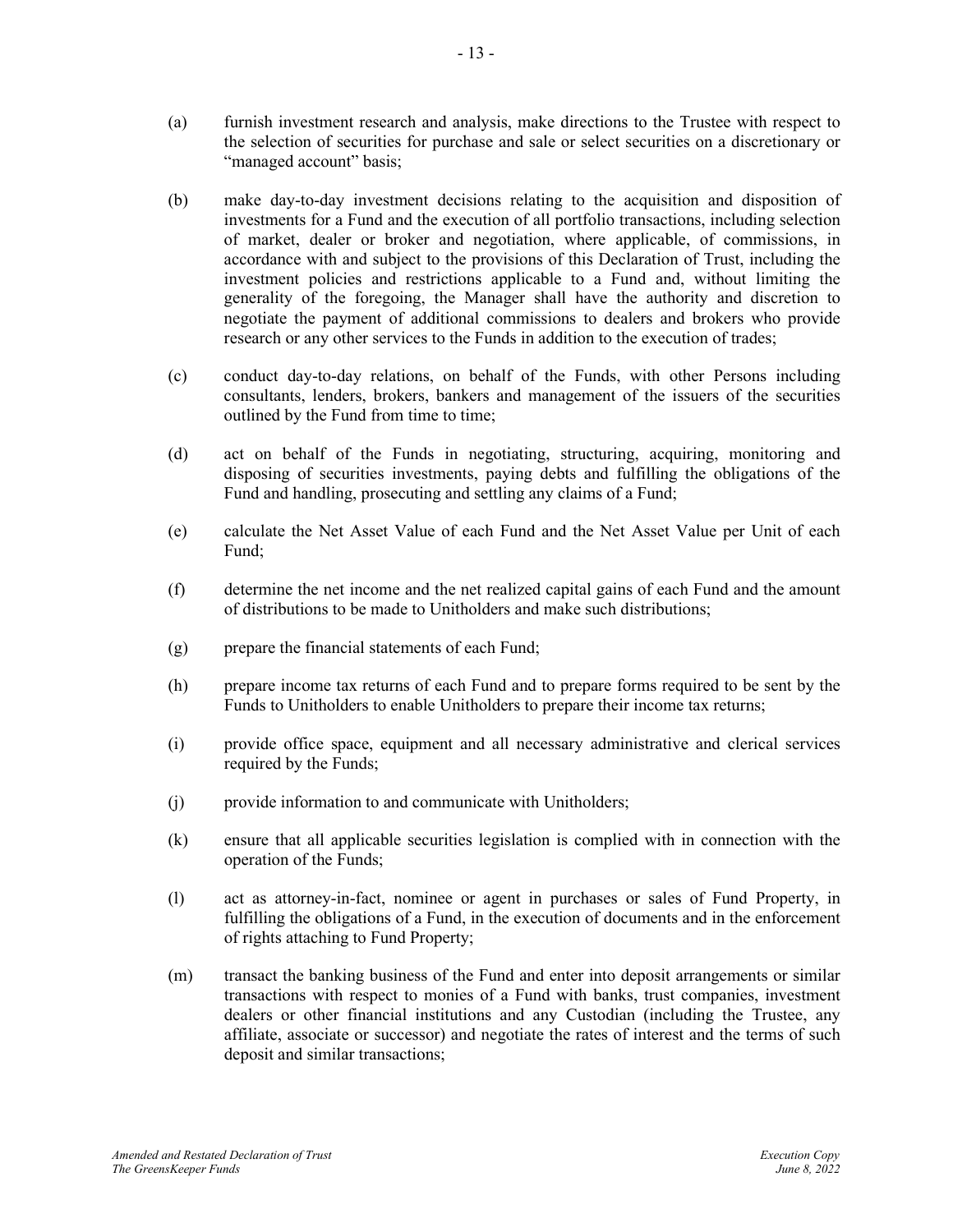- (n) maintain a register for each Fund of the names and addresses of all Unitholders and the number of Units held by them and provide transfer facilities; and
- (o) appoint, employ or contract with any Person (including, without limitation, the Trustee or any associate or affiliate) as the Manager may deem necessary or desirable in order for the Manager to properly carry out the above duties, including any Person or Persons who may, amongst other things:
	- (i) provide investment advisory, management and administrative services to any Fund;
	- (ii) serve as a Fund's investment manager, investment advisor or consultant in connection with investment decisions;
	- (iii) furnish reports to the Manager and provide research, economic and statistical data in connection with a Fund's investments;
	- (iv) act as consultants, accountants, auditors, correspondents, lenders, bankers, technical advisors, lawyers, brokers, underwriters, corporate fiduciaries, escrow agents, depositories, custodians or sub-custodians with the power to appoint nominees to hold any Fund Property, agents for collection, insurers or insurance agents, registrars or paying agents for Units, or in any other capacity deemed by the Manager necessary or desirable;
	- (v) investigate, select and deal with Persons and pay fees to, and enter into contracts with, or employ, or retain them to perform services in connection with the investments acquired, sold or otherwise disposed of, or committed, negotiated or contemplated to be acquired, sold or otherwise disposed of;
	- (vi) act as attorney-in-fact, nominee or agent in the purchase or sale or other disposition of investments, and in the handling, prosecuting or settling of any claims by or against a Fund;
	- (vii) act as broker for the effecting of securities transactions for a Fund;
	- (viii) assist in the performance of functions necessary in the administration and management of a Fund;
	- (ix) act as a distributor of Units of any or all of the Funds;
	- (x) prepare tax information for Unitholders;
	- (xi) receive and record all Unit purchases, receive and process all Unit redemptions and record all transactions in Unitholder accounts; and
	- (xii) provide Unitholder recordkeeping services;

and the Manager shall have the power to substitute any other Person for any such Person. Any fees, expenses, commissions or other compensation arising from any such appointment, employment or contract shall be paid out of Fund Property, unless the Manager otherwise determines in its absolute discretion.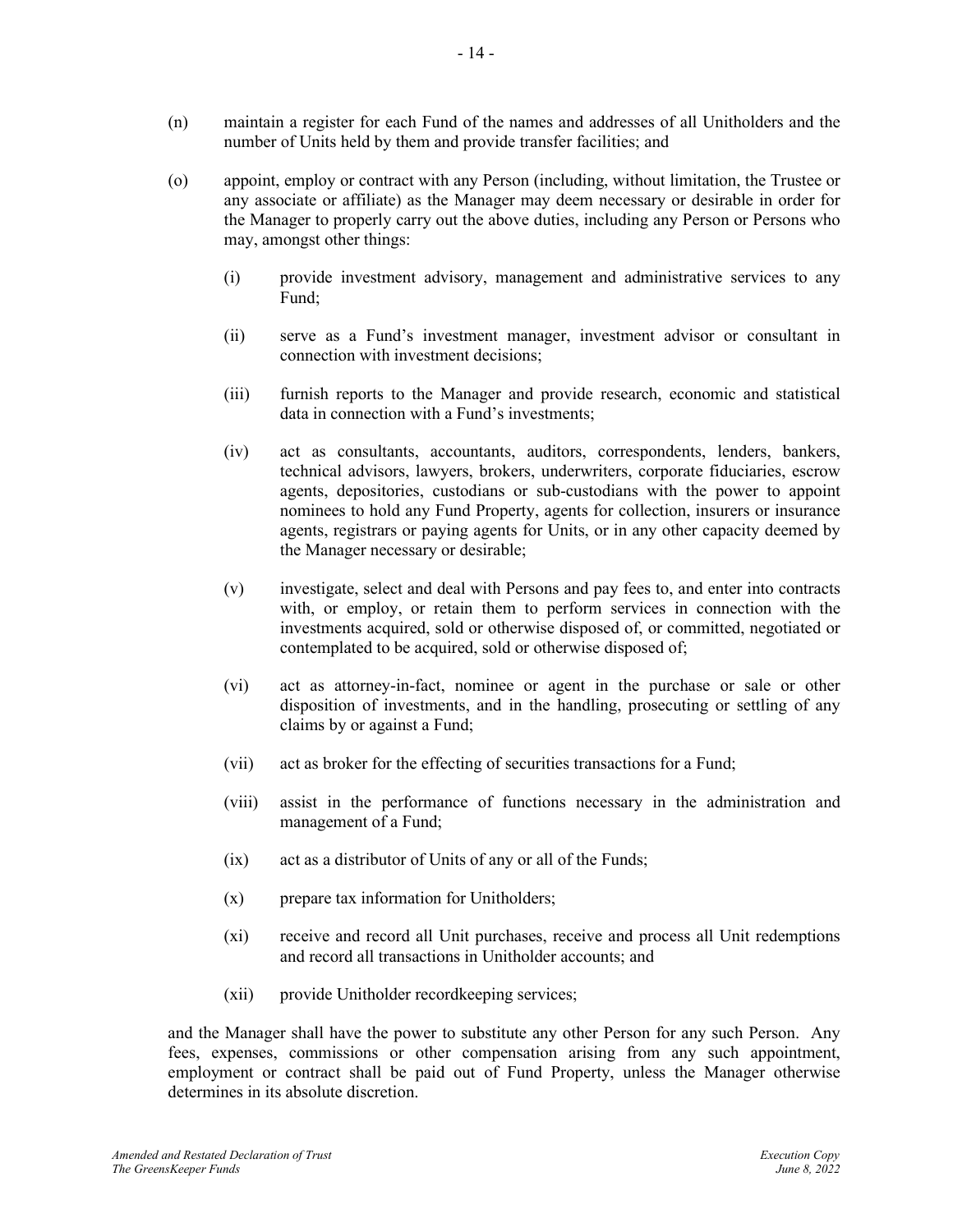#### <span id="page-17-0"></span>**5.3 Delegation**

Notwithstanding the provisions of section [5.2,](#page-14-3) the Manager shall at all times have the authority and discretion to delegate any one or more of the duties set out in section 5.2 to the Trustee or another Person, and such delegation shall be made from time to time and shall be in effect for such period as determined by the Manager.

## <span id="page-17-1"></span>**5.4 Other Activities**

The Manager may have other business interests and may engage in other activities similar or in addition to those relating to the activities to be performed for a Fund, including without limitation, the rendering of services and advice to other Persons and the management of investments for other Persons.

## <span id="page-17-2"></span>**5.5 Resignation**

The Manager may resign as manager of any Fund at any time by giving to the Trustee and the Unitholders 90 days' (or less with the written consent of the Trustee) written notice of its intention to resign from the office of manager hereunder. If the Manager shall at any time become insolvent or bankrupt or go into liquidation either voluntarily or under an order of a court of competent jurisdiction or make a general assignment for the benefit of its creditors or otherwise acknowledge its insolvency it shall be deemed to have given written notice of its resignation 90 days prior to such act of insolvency. Upon the resignation of the Manager or its otherwise ceasing to be Manager, the Trustee may, but is not required to, appoint and designate a successor manager (which could be the Trustee). The successor manager's appointment will be effective upon appointment by the Trustee.

## <span id="page-17-3"></span>**5.6 Removal of the Manager**

With respect to any Fund, the Trustee may, if so directed by a Special Resolution of Unitholders, remove the Manager and appoint a successor manager. The termination of the Manager and appointment of such successor manager shall take effect on the date specified in such Special Resolution of Unitholders, if adopted, or if no date is specified, upon the expiration of 90 days following the date on which such Special Resolution of Unitholders is effective. The terminated manager at its own cost and expense shall, by such documents of transfer and assignment as counsel may advise, transfer and assign all its rights, interests, duties and obligations hereunder to the successor manager and the terminated manager shall be relieved from any duties and obligations hereunder and thereunder as of the date of termination provided herein.

If no successor manager is appointed by the Unitholders hereunder, the Fund in question shall be terminated upon the effective date of termination of the Manager; the assets of such Fund shall be distributed in accordance with the provisions of Article XV; and the Trustee shall continue to act as trustee of such Fund until all of the assets of such Fund have been so distributed.

## <span id="page-17-4"></span>**5.7 Retention of Benefits by the Manager**

The Manager is hereby expressly permitted (notwithstanding any liability which might otherwise be imposed by law or in equity upon the Manager as an agent of the Trustee) to derive direct or indirect benefit, profit or advantage from time to time as a result of its activities hereunder and under section [5.4](#page-17-1) unless such direct or indirect profit or advantage was obtained as a result of the Manager's fraud, negligence, wilful misconduct or a breach of the *Securities Act* (Ontario) or any other applicable securities laws. The Manager shall not be liable in law or in equity to pay or account to any Fund, the Trustee or to any Unitholder (whether acting individually or on behalf of all Unitholders as a class) for any such direct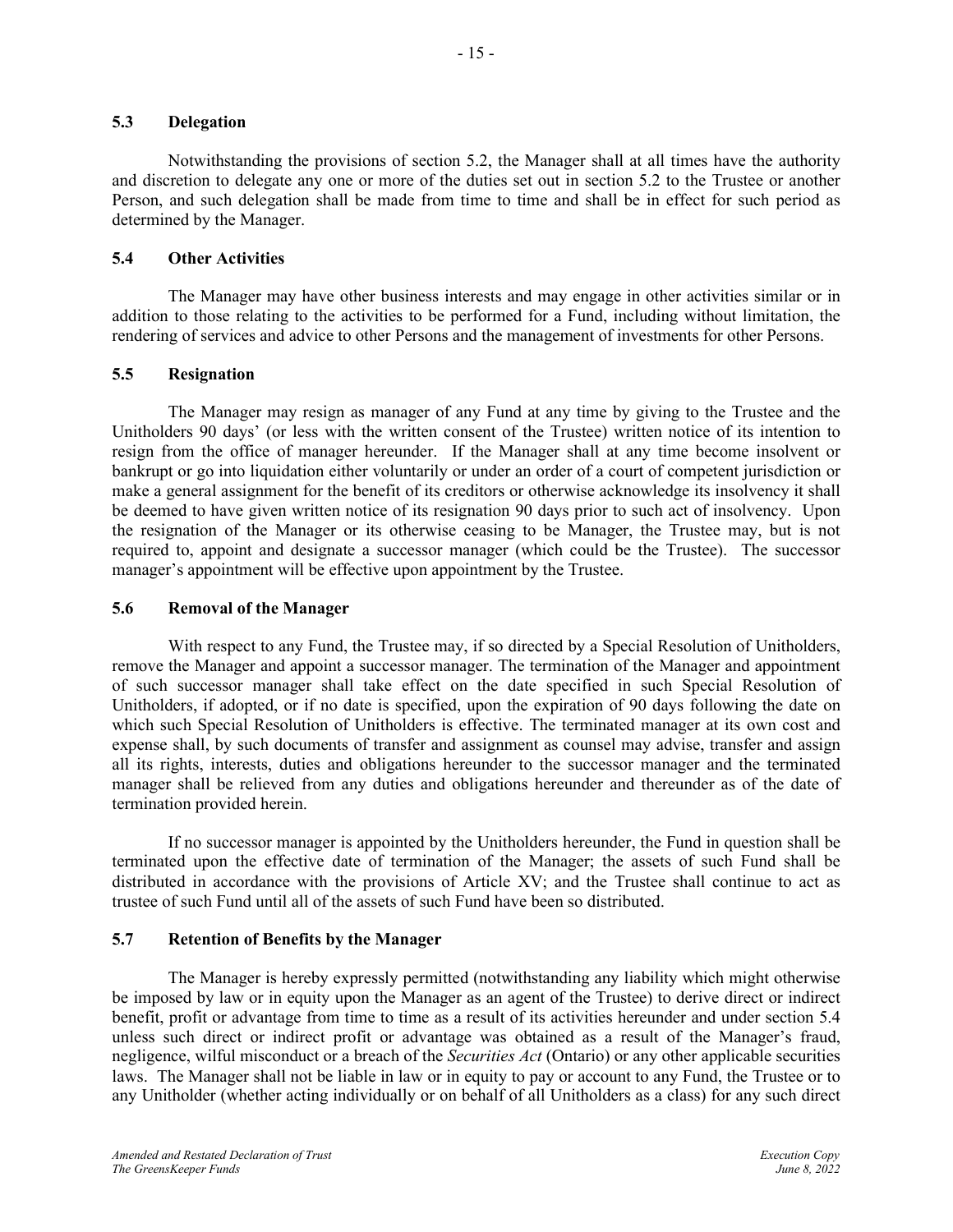or indirect benefit, profit or advantage nor shall any contract or transaction be void or voidable at the instance of any Fund, the Trustee or any Unitholder or any other Person as a consequence of the Manager having any such direct or indirect benefit, profit or advantage.

## <span id="page-18-0"></span>**5.8 Remuneration of the Manager**

- (a) The Manager shall be paid out of the Fund Property such fees and reimbursed for such expenses incurred in connection with the provisions of its services to the Funds as specified in Schedule "A".
- (b) Any change in the fees payable to the Manager or the basis of payment or calculation of the fees payable to the Manager, regardless of whether it results in an increase in the fees payable to the Manager by a Fund, may be made without the approval of Unitholders provided that notice of such change is given to Unitholders of the affected Fund at least 60 days prior to the effective date of such change.
- <span id="page-18-5"></span>(c) If the Manager agrees to reduce the fee that it otherwise would be entitled to receive from a Fund pursuant to the Management Agreement with respect to a Unitholder's investment in a Fund on condition that the amount of this reduction is distributed by a Fund to such Unitholder ("**Management Fee Distributions**"), the Fund will pay the amount of such Management Fee Distributions as determined by the Manager from time to time to the relevant Unitholders in accordance with sectio[n 10.4.](#page-25-2)

## <span id="page-18-1"></span>**5.9 Management Agreement**

Any Management Agreement entered into by the Manager to act as Manager of a Fund shall comply with the terms of this Declaration of Trust.

## **ARTICLE VI - ADVISORS**

## <span id="page-18-3"></span><span id="page-18-2"></span>**6.1 Retaining of Advisor**

Without limiting its responsibility pursuant to this Declaration of Trust, the Manager shall have the sole power, subject to the provisions of section 6.3, to appoint, employ or contract with any Person (which may be an associate or affiliate of the Trustee or the Manager) to provide investment advisory, investment management and administrative services to any Fund, each such Person being herein referred to as an "Advisor".

## <span id="page-18-4"></span>**6.2 Duties**

The Manager may, with respect to any Fund, grant or delegate to any Advisor such authority as the Manager, in its sole discretion, deems necessary or desirable, including, without limitation, authority to:

- (a) furnish investment research and analysis, present and make recommendations to the Manager with respect to the selection of securities for purchase and sale or select securities on a discretionary or "managed account" basis;
- (b) make day-to-day investment decisions relating to the acquisition and disposition of investments for the Fund and the execution of all portfolio transactions including selection of market, dealer or broker and negotiation, where applicable, of commissions,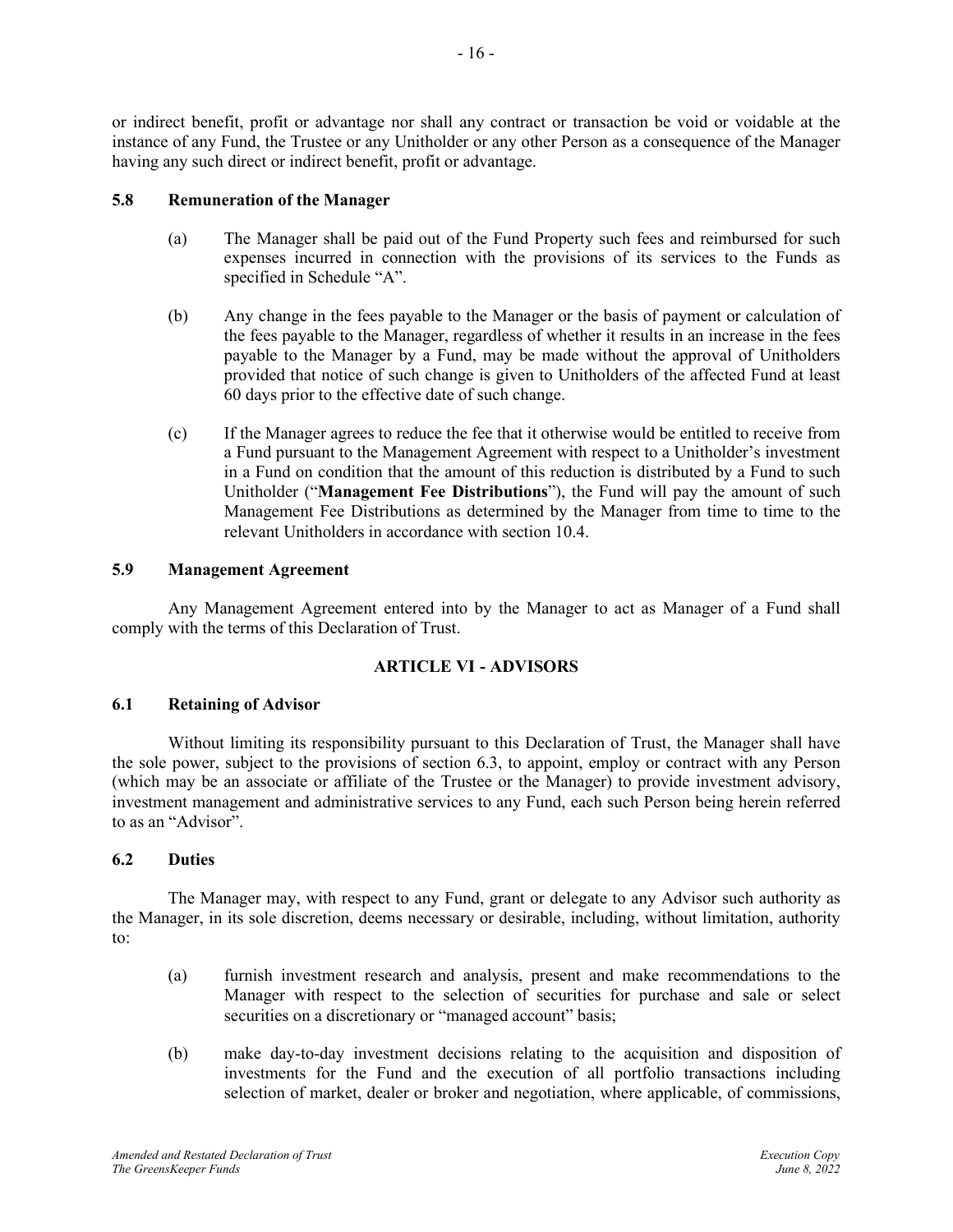in accordance with and subject to the provisions of this Declaration of Trust, including the investment policies and restrictions applicable to the Fund;

- (c) provide on a timely basis such information as may be required by the Manager to calculate the Net Asset Value, Net Asset Value of a Class, Net Asset Value of a Series and Net Asset Value per Unit;
- (d) act as attorney-in-fact, nominee or agent in purchases or sales of Fund Property, in fulfilling the obligations of a Fund, in the execution of documents and in the enforcement of rights attaching to Fund Property; and
- (e) enter into deposit arrangements or similar transactions with respect to monies of a Fund with banks, trust companies or other financial institutions and negotiate the rates of interest and the terms of such deposit and similar transactions.

#### <span id="page-19-0"></span>**6.3 Advisory Agreement**

Any Advisory Agreement entered into by the Manager with an Advisor shall comply in form, content and terms with applicable laws and regulations as enacted from time to time.

#### <span id="page-19-1"></span>**6.4 Other Activities**

An Advisor may have other business interests and may engage in other activities similar or in addition to those relating to the activities to be performed for a Fund, including, without limitation, the rendering of services and advice to other Persons and the management of investments for other Persons.

#### <span id="page-19-2"></span>**6.5 Retention of Benefits by Advisor**

Each Advisor is hereby expressly permitted (notwithstanding any liability which might otherwise be imposed by law or in equity upon the Advisor as an agent of the Trustee or Manager) to derive direct or indirect benefit, profit or advantage from time to time as a result of the relationships, matters, contracts, affiliations or other interests permitted under section 6.4. The Advisor shall not be liable in law or in equity to pay or account to any Fund, the Manager, the Trustee or to any Unitholder (whether acting individually or on behalf of all Unitholders as a class) for any such direct or indirect benefit, profit or advantage nor shall any contract or transaction be void or voidable at the instance of any Fund, the Manager, the Trustee, any Unitholder, or any other Person as a consequence of the Advisor having any such direct or indirect benefit, profit or advantage.

#### <span id="page-19-3"></span>**6.6 Remuneration of Advisor**

The fees of and expenses incurred by the Advisor shall be paid out of the Fund Property unless an agreement entered into by a Unitholder respecting the acquisition of Units otherwise provides.

#### <span id="page-19-4"></span>**6.7 Appointment of Sub-Advisor**

Any Advisor may appoint sub-advisors to give investment advice to or make investment recommendations for the Advisor, or to manage, with discretionary authority, all or a portion of the assets of a Fund over which such Advisor has investment discretion.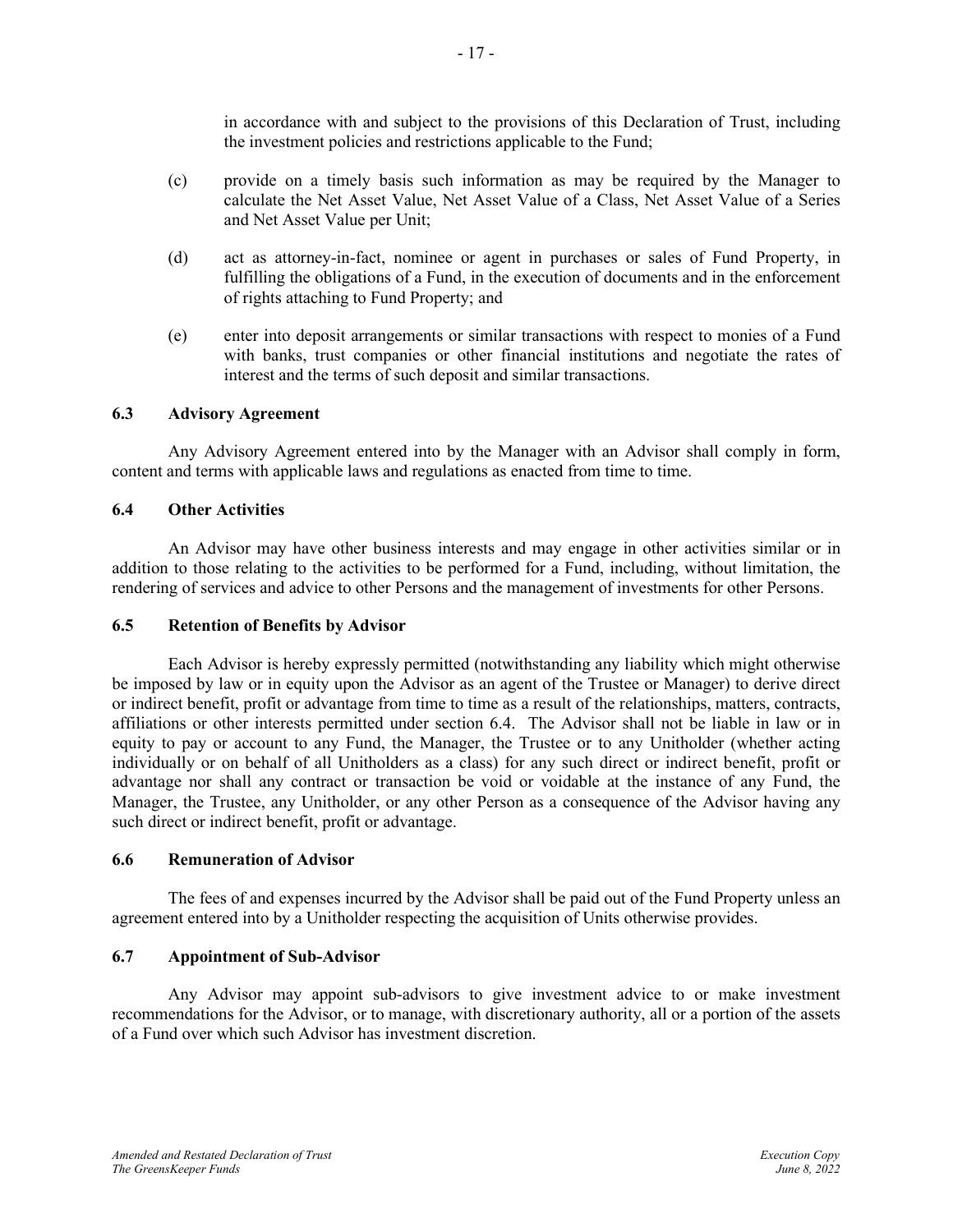#### **ARTICLE VII - INVESTMENTS**

#### <span id="page-20-1"></span><span id="page-20-0"></span>**7.1 Investment Objectives, Strategies and Restrictions**

The investment objectives and strategies and restrictions applicable to each Fund shall be set forth in Schedule "A".

## **ARTICLE VIII - UNITHOLDERS**

#### <span id="page-20-3"></span><span id="page-20-2"></span>**8.1 Meetings of Unitholders**

- (a) Meetings of the Unitholders (of one or more Funds) or of holders of a specific Class of Unit may be called at any time by either the Trustee or the Manager in their respective absolute discretion and in accordance with the following notice provisions.
- (b) Meetings of the Unitholders (of one or more Funds) or of holders of a specific Class of Unit shall be convened to consider and approve any matter which pursuant to securities legislation must be submitted to such Unitholders for approval.
- (c) The business which may be transacted at any meeting of Unitholders shall be only the business as such Unitholders are entitled to vote upon. Meetings of Unitholders shall be held at the principal office of the Manager or such other place as the Manager may determine.

#### <span id="page-20-4"></span>**8.2 Notice of Meetings, Quorum, Adjournment and Chair of Meetings**

- (a) Any notice of meeting required to be given to a Unitholder under this Declaration of Trust may be effectively given by ordinary post addressed to each Unitholder entitled to attend and vote at such meeting at the Unitholder's last address appearing on the register of Unitholders, and shall be conclusively deemed to have been received by the Unitholder three business days after the notice is mailed, and in proving notice, it shall be sufficient if it is proven that the notice was properly addressed, stamped and mailed.
- (b) A notice convening a meeting of Unitholders shall be given in accordance with securities legislation, if applicable, and such notice shall state the time when and the place where the meeting is to be held and shall specify, in general terms, the nature of the business to be transacted thereat. Accidental error or omission in giving notice to any Unitholder shall not invalidate any action or proceeding founded on such notice.
- (c) Unless otherwise provided by securities legislation, at any meeting of Unitholders, a quorum shall consist of two or more individuals present in person holding personally, or representing as proxies, not less than 10% of the outstanding Units entitled to be voted at the meeting. In the event of such quorum not being present on the date for which the meeting is called within half an hour of the time appointed for the holding of such meeting, the meeting shall stand adjourned to such date, being not less than 14 business days later, and at such place and time as may be determined by the chairperson of the meeting. If at such adjourned meeting a quorum is not present within half an hour of the time appointed, the individuals present representing either personally, or by proxy, Units entitled to be voted at the meeting shall be deemed to constitute a quorum and any business may be brought before or dealt with at such an adjourned meeting which might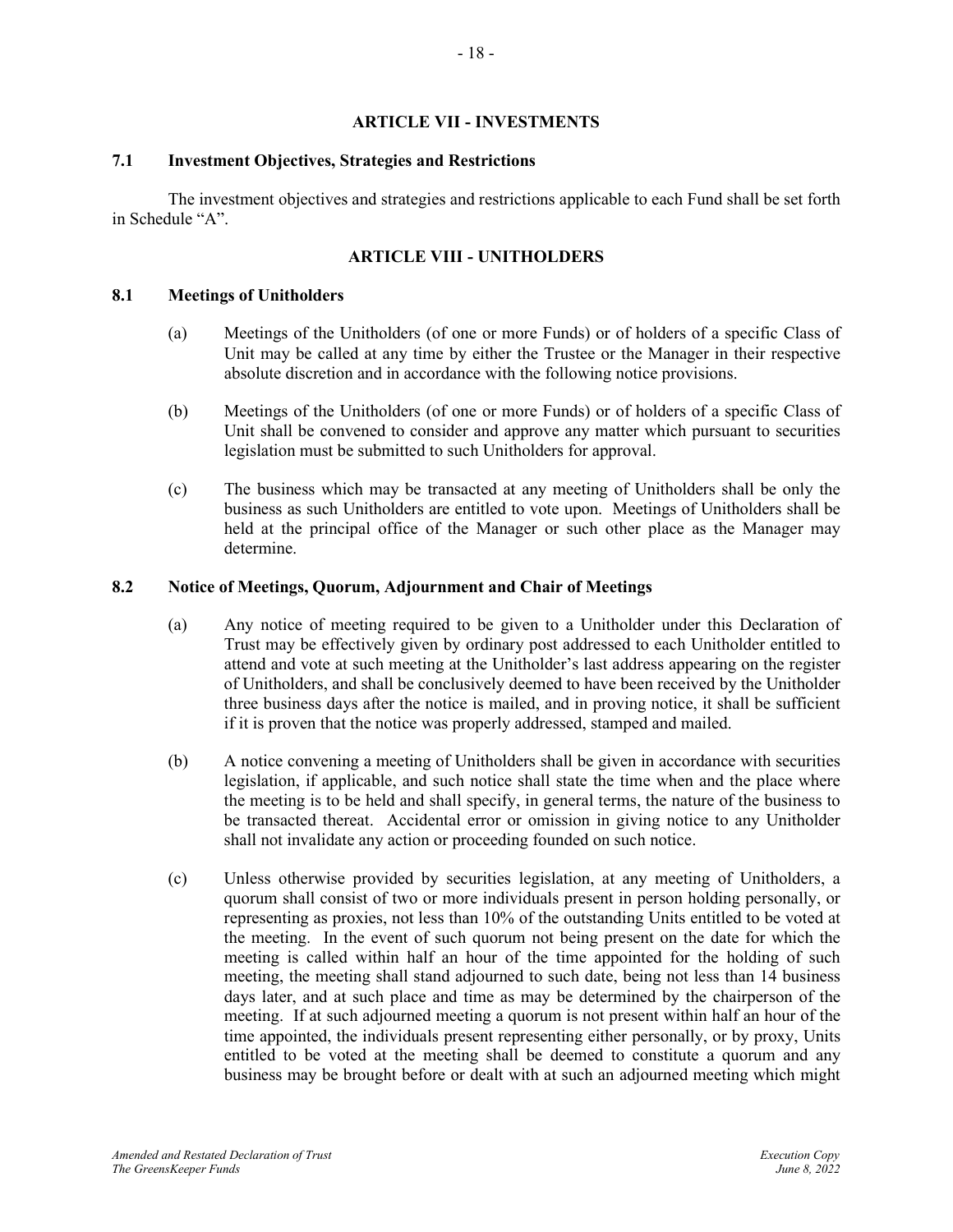have been brought before or dealt with at the original meeting in accordance with the notice calling same.

- (d) Any adjourned meeting may be held as adjourned without further notice. The accidental omission to give notice to or the non-receipt of notice by a Unitholder shall not invalidate any meeting of Unitholders or any action taken by the Unitholders at such meeting. Any Unitholder or a duly appointed proxy may waive any notice required to be given under the provisions of this paragraph and such waiver, whether given before, during or after the meeting shall cure any default in the giving of notice.
- (e) The chairperson of any meeting of Unitholders shall be designated by the Manager. The chairperson may or may not be, or represent, a Unitholder. If desired, the chairperson may appoint some Person, who need not be a Unitholder, to act as secretary of the meeting and one or more scrutineers, who need not be Unitholders.

## <span id="page-21-0"></span>**8.3 Voting Rights of Unitholders at Meetings**

- (a) At all meetings of Unitholders of a Fund, each holder of Units shall be entitled to one vote for each whole Unit held.
- (b) If required by securities legislation, or if the Manager determines that any matter would affect Unitholders of one or more particular classes or series, as the case may be, of Units of a Fund in a manner materially different from the Unitholders as a whole of a Fund, holders of such Unit of a Fund shall vote separately as a class or series, as the case may be, on any such matter.
- <span id="page-21-2"></span>(c) In respect of all other matters that may be considered at a meeting of Unitholders, no separate Class vote shall occur, and all Unitholders of a Fund shall vote together. Fractions of Units will not be entitled to vote. At meetings of Unitholders of more than one Fund, Unitholders shall be entitled to one vote for each \$1,000 of Net Asset Value (as at a Valuation Date determined by the Manager) represented by Units held.
- (d) If the Units are held jointly by two or more persons, any one of them present as aforesaid or represented by proxy at a meeting of Unitholders may, in the absence of the other or others, vote thereon, but if more than one of them is present or represented by proxy, they shall vote together on the Units jointly held.
- (e) No action taken by Unitholders at any meeting of Unitholders or by a written resolution shall in any way bind the Fund or the Trustee without the approval of the Trustee.

## <span id="page-21-1"></span>**8.4 Record Dates for Meetings and Other Matters**

- (a) Subject to compliance with securities legislation, the Manager may fix in advance a time and date as the record date for the determination of Unitholders entitled to receive notice of any meeting of Unitholders (the "**Notice Record Date**"). If no Notice Record Date is fixed by the Manager, the Notice Record Date shall be the close of business on the second business day immediately preceding the day on which such notice is given.
- (b) Subject to compliance with securities legislation, the Manager may also fix a time and date as the record date for the determination of Unitholders entitled to vote at any meeting of Unitholders (the "**Voting Record Date**"). If no Voting Record Date is fixed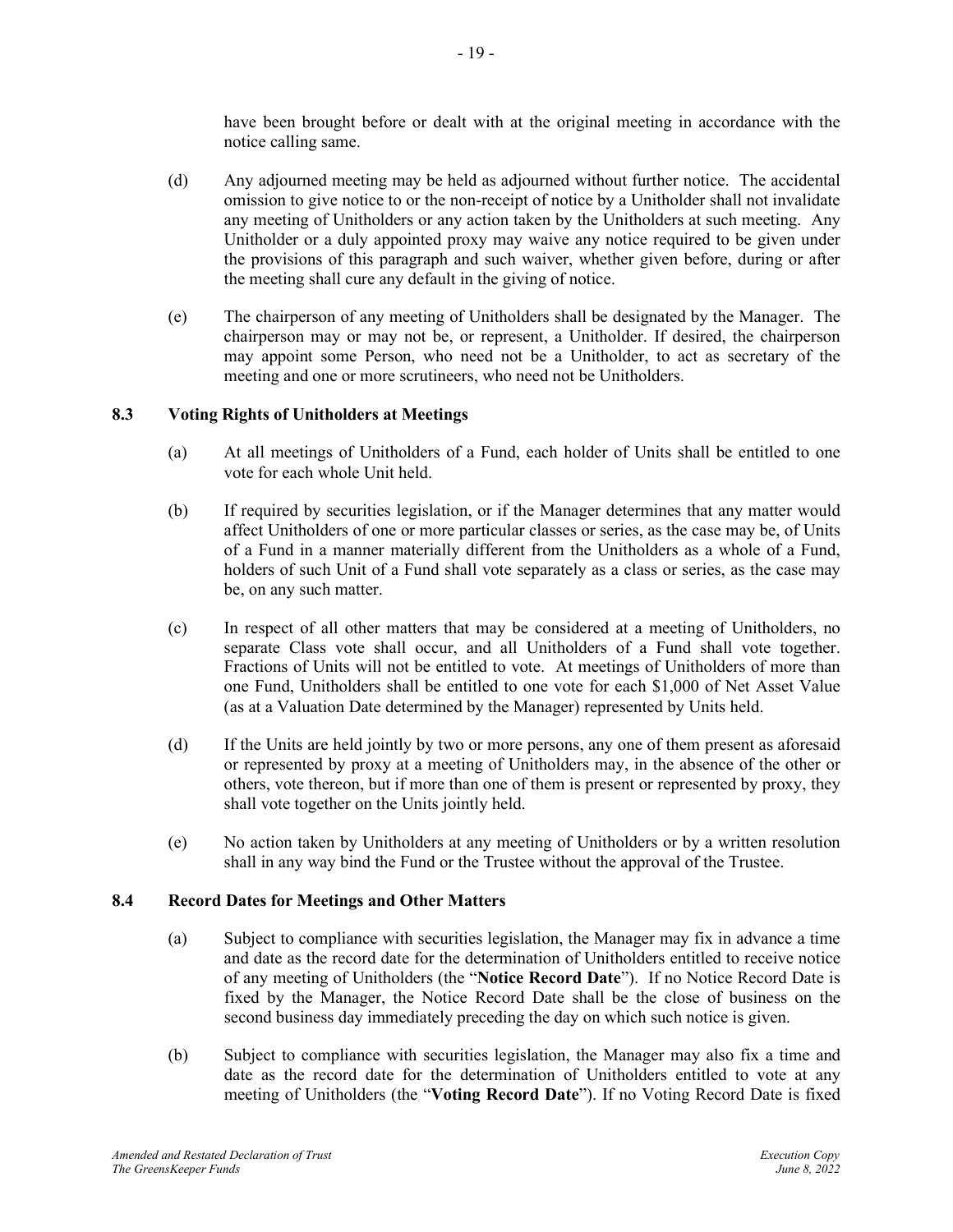by the Manager, the Voting Record Date shall be the close of business on the second business day immediately preceding the day on which any meeting is to be held.

(c) Any Unitholder who was a Unitholder at the close of business on either of the Notice Record Date or Voting Record Date shall be considered a Unitholder for notice or voting purposes, as the case may be, even though he/she may have sold or redeemed his/her Units subsequent to such record date. Any person purchasing Units after the Voting Record Date shall not be entitled to vote in respect of such Units at a meeting or any adjournment thereof.

## <span id="page-22-0"></span>**8.5 Proxies**

- (a) At any meeting of Unitholders, any holder of Units entitled to vote thereat may vote by means of a proxy appointing a Person, who need not be a Unitholder, as the Unitholder's nominee to attend, act and vote at the meeting in the manner, to the extent and with the power conferred by the proxy; provided, however, that no proxy shall be voted at any meeting unless it shall have been placed on file with the Manager, or with such other officer or agent of the Fund as the Manager may direct, prior to the commencement of such meeting.
- (b) If approved by the Manager, proxies may be solicited by a Fund, naming one or more of the officers of the Manager or Manager as proxy. The cost of such solicitation may be paid out of Fund Property.
- (c) The instrument appointing any proxy shall be in such form and executed in such manner as the Manager may from time to time determine.

## <span id="page-22-1"></span>**8.6 Written Resolution**

- (a) Except as may be required by securities legislation, any business which may be conducted at a meeting of Unitholders of a Fund may be approved by a resolution in writing in lieu thereof. Notice of such resolution shall be given to all Unitholders of a Fund and approval of such resolution shall be evidenced by the signature of any such resolution or counterpart thereof by the required percentage of Unitholders of a Fund for the matter to be determined.
- (b) Every resolution signed by Unitholders in accordance with this section shall be binding upon all Unitholders, or if the resolution was limited or if the resolution was limited to Unitholders of a particular class or series, as the case may be of Units, then on the Unitholders of the applicable class or series of Units, whether signatories thereto or not.

## <span id="page-22-2"></span>**8.7 Trustee, Manager and Advisor as Unitholders**

The Trustee, the Manager and any Advisor may be Unitholders.

## <span id="page-22-3"></span>**8.8 Status of Unitholders**

(a) Until such time as a Fund qualifies as a "mutual fund trust" within the meaning of the Tax Act, if such Fund earns "designated income" within the meaning of Part XII.2 of the Tax Act, then no Unitholder of such Fund may be a "non-resident" of Canada or otherwise a "designated beneficiary" within the meaning of the Tax Act, and no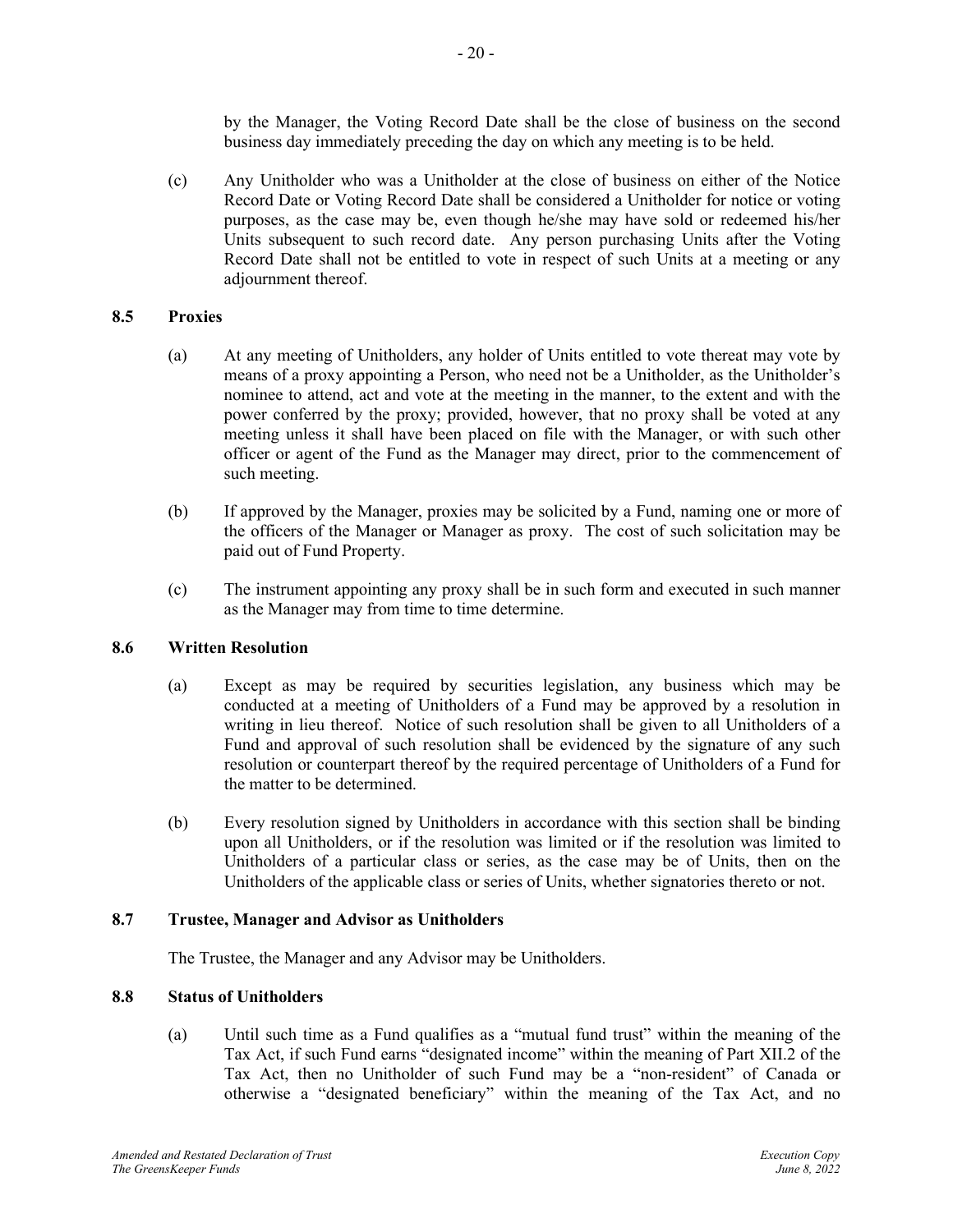Unitholder of such Fund shall change its status or transfer or purport to transfer its Units to any Person if such change or transfer would have the effect of making the Unitholder, or the transferee, a "designated beneficiary" within the meaning of the Tax Act.

- (b) Once a Fund qualifies as a "mutual fund trust", the Manager may, in its discretion, refuse to admit a "non-resident" to become a holder of Units.
- (c) The Manager shall have the power from time to time to request from each Unitholder evidence as to its status, in order to determine whether the Unitholder is a "designated beneficiary" under the *Tax Act* and has the power to require the Unitholder to redeem its Units in accordance with the provisions of Section 12.4, *mutatis mutandis*.

## **ARTICLE IX - ACCOUNTS, RECORDS, REPORTS AND AUDITORS**

#### <span id="page-23-1"></span><span id="page-23-0"></span>**9.1 Accounts**

The Manager shall keep accurate accounts of all investments, receipts and disbursements and other transactions in connection with each Fund at the principal office of the Manager and all records relating thereto shall be open to inspection at reasonable times by a Unitholder of such Fund or its duly authorized representative.

## <span id="page-23-2"></span>**9.2 Financial Statements and Reports**

- (a) Financial statements for each Fund shall be prepared by the Manager as at the end of each Fiscal Year in accordance with generally accepted accounting principles and shall be reported on by the auditors of such Fund. The Manager may, in its discretion, or shall if required by law or governing regulatory policies, also prepare and send to Unitholders interim unaudited financial statements for each Fund. A copy of the audited financial statements of each Fund for each Fiscal Year shall be forwarded together with the report of the auditors thereon, within 90 days of the end of the Fiscal Year to which they refer to each Unitholder of record of such Fund as at the close of business on the day preceding the date such statements are sent. In addition, each Unitholder will be advised of the annual amount of income distributions and capital gains distributions, if any, paid or payable to such Unitholder. The Manager may also provide to Unitholders such periodic reports as it determines.
- (b) Unaudited financial statements for the first six months (the "**interim period**") of each Fiscal Year of a Fund shall be forwarded within 60 days of the end of the interim period to each Unitholder of record of such Fund as at the close of business on the day preceding the date such statements are sent.
- (c) In the event of the resignation of the Trustee or the Manager or the termination of a Fund, the Manager shall, within 90 days of such event, furnish audited financial statements as at the date of such resignation or termination.
- (d) Each Unitholder who is not tax exempt will be mailed annually no later than March 31, the information necessary to enable such Unitholder to complete an income tax return with respect to amounts paid or payable by a Fund in the preceding taxation year of the Fund.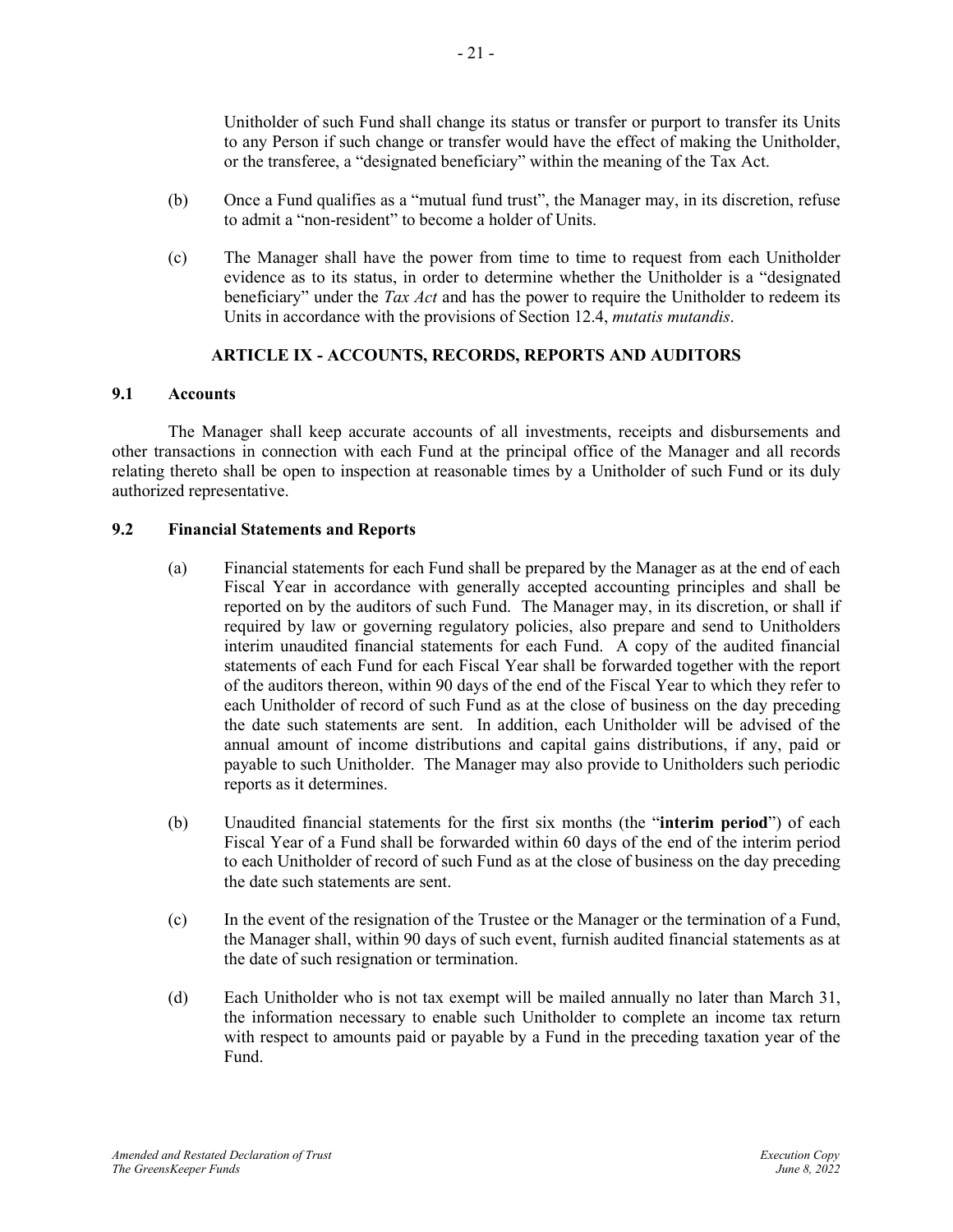## <span id="page-24-0"></span>**9.3 Auditors**

- (a) The Manager shall from time to time appoint a firm of professional accountants licensed to practise public accounting in Ontario to act as the auditors of the Funds, to make a report to the Manager and the Unitholders on the annual financial statements of the Funds and to fulfil such other responsibilities as they may be properly called upon to assume.
- (b) The auditors may at any time resign or be removed by the Manager with the approval of a majority of the votes cast by Unitholders at a meeting of Unitholders duly called for the purpose and, upon the resignation or the removal of the auditors as aforesaid, new auditors shall be appointed by the Manager with the approval of a majority of votes cast by Unitholders at a meeting duly called for the purpose.

#### <span id="page-24-1"></span>**9.4 Records**

The Manager will keep such financial records and books of the Funds as it considers appropriate or as may be required by law or governing regulatory requirements.

## **ARTICLE X - DISTRIBUTIONS TO UNITHOLDERS**

#### <span id="page-24-3"></span><span id="page-24-2"></span>**10.1 Distribution of Net Income and Net Realized Capital Gains**

- (a) As of each Valuation Date or such other periodic dates selected by the Manager in its sole and absolute discretion, the Manager shall, in such manner and using such methods as the Manager, in its sole discretion, from time to time deems appropriate, determine the net income of each Fund for the period since the last preceding Valuation Date (or in the case of the first Valuation Date, from the inception of the Fund).
- (b) Net income of each Fund shall be distributed to Unitholders of that Fund in accordance with section [10.3.](#page-25-1) For such purposes, the Manager shall determine the Proportionate Share of the net income of the Fund for each Unitholder who was a Unitholder of record of that Fund at the close of business on the relevant Valuation Date.
- (c) As of 5:00 p.m. (Toronto time) on the last Valuation Date in each calendar year, or more frequently in the sole discretion of the Manager or at such other times as may be provided in Schedule "A", the Manager shall, in such manner and using such methods as it in its sole discretion from time to time prescribes, determine the net realized capital gains of each Fund for the year, being the realized capital gains in the year less the aggregate sum of current capital losses in that year and the capital losses of the Fund carried forward from prior taxation years as computed in accordance with the Tax Act and other applicable federal and provincial taxation acts. The Manager shall, in its sole and absolute discretion, determine the Proportionate Share of the net realized capital gains of each Fund for each Unitholder who was a Unitholder of record at the close of business on the last Valuation Date in each year and shall distribute same in accordance with section [10.3.](#page-25-1)
- <span id="page-24-4"></span>(d) All amounts allocated for distribution to Unitholders pursuant to this section [10.1,](#page-24-3) less any taxes withheld, shall automatically be reinvested in additional Units or fractions of Units of the same Fund in the name of the Unitholder at the Net Asset Value per Unit on the Valuation Date in respect of which the allocation is being made.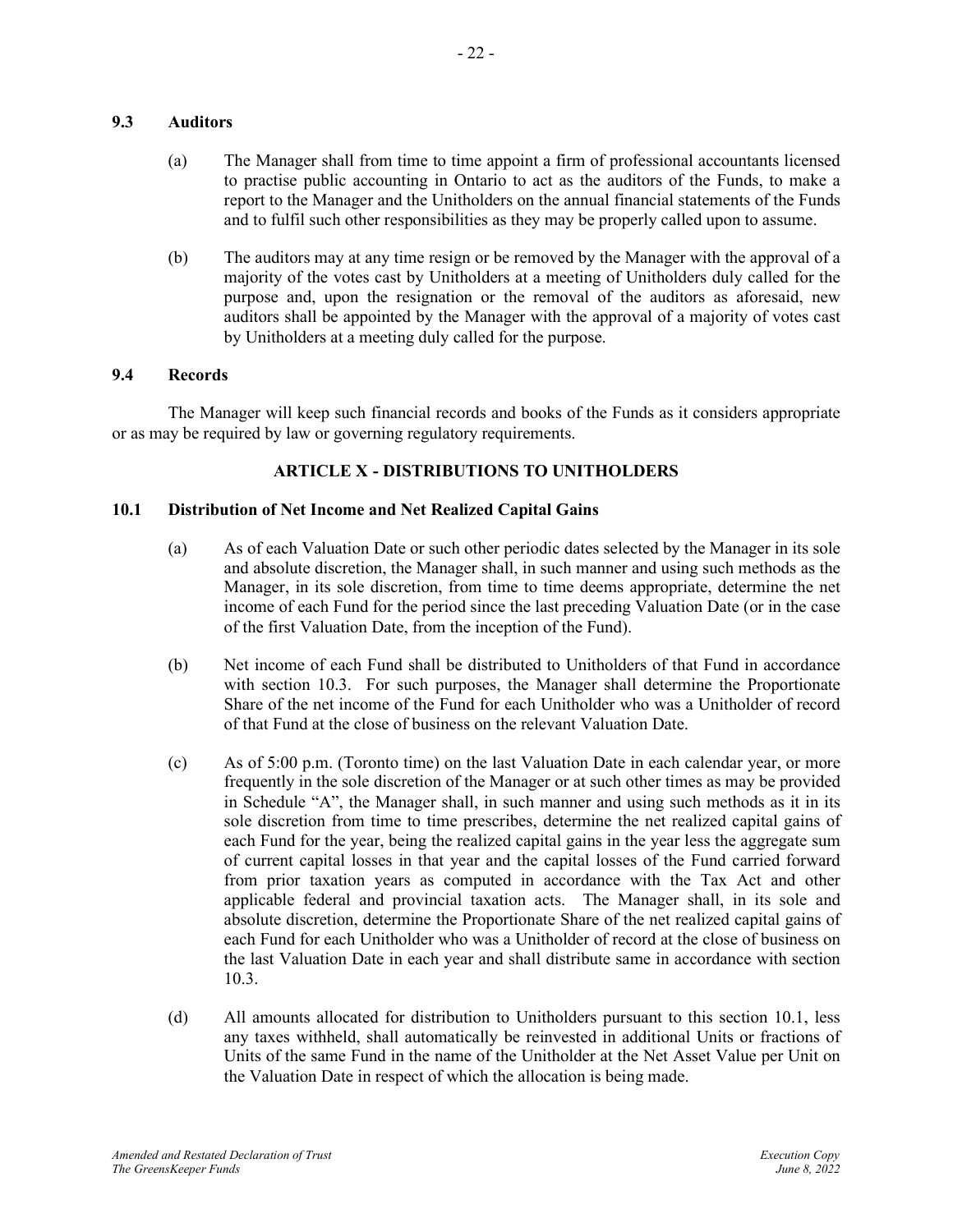- (e) Until reinvested in Units as provided hereunder, the amounts referred to in clauses (a) and (c) of this section [10.1](#page-24-3) shall be a liability of the Fund as of the relevant Valuation Dates referred to therein.
- (f) Distributions in any year shall be made first out of net income and then out of net realized capital gains on investments. In the event distributions actually made exceed the foregoing, they will be made out of contributed capital.
- (g) The Trustee or Manager will withhold and remit to the applicable authorities all withholding and other like taxes as may be required to be withheld from any Unitholder.

## <span id="page-25-0"></span>**10.2 Right to Distributions**

On the last Valuation Date in each calendar year, each Unitholder shall have the legal right to enforce payment of its Proportionate Share for that calendar year of such of the undistributed net realized capital gains and income of a Fund to the extent necessary to ensure that the Fund is not taxable under Part I of the Tax Act, as determined by the auditors of the Fund, without adding to such income any amount under paragraph 82(l)(b) of the Tax Act. Any amounts to be reinvested pursuant to clause [10.1\(d\),](#page-24-4) shall be deemed to have been distributed.

#### <span id="page-25-1"></span>**10.3 Distribution Policy**

The Manager shall allocate and distribute to Unitholders all of the net income and net realized capital gains so that the Funds will not be liable for tax under Part 1 of the Tax Act and such amounts shall be due and payable on the last Valuation Date of each Fiscal Year. If there is any change in the tax treatment of the Funds in this regard, the Manager may alter the method of distribution or discontinue the present distribution policy upon at least 60 days' notice to the Unitholders.

#### <span id="page-25-2"></span>**10.4 Management Fee Distributions**

Management Fee Distributions shall be accrued in the same manner as the fee payable to the Manager under section [5.8](#page-18-0) is accrued and shall be paid at least quarterly in arrears by a Fund to a Unitholder entitled to Management Fee Distributions. The Manager, in its discretion, shall determine whether any Unitholder is entitled to receive any Management Fee Distribution and the amount of such Management Fee Distribution. Management Fee Distributions shall be paid by a Fund first out of income and capital gains and then out of capital. If part of the holdings in the Fund of a Unitholder entitled to receive Management Fee Distributions as aforesaid is redeemed, accrued Management Fee Distributions in respect of the redeemed Units will be paid at the regular time of distribution. In the event, however, that all of a Unitholder's holdings in the Fund are redeemed, Management Fee Distributions will be paid in cash to such beneficial owner at the same time the redemption proceeds are paid.

## **ARTICLE XI - LIMITATION OF LIABILITY**

## <span id="page-25-4"></span><span id="page-25-3"></span>**11.1 Limitation of Liability of Unitholders**

No Unitholder shall be subject to any personal liability whatsoever, due solely by reason of being a Unitholder, in tort, contract or otherwise, to any Fund or to the other Unitholders, the Trustee, the Manager or Advisor, to the directors, officers, employees or agents of any Fund or any of the Trustee, Manager or Advisor, or to any other Person in connection with Fund Property or the obligations or affairs of a Fund. All such other Unitholders, the Trustee, Manager, Advisor and their directors, officers, employees or agents shall look solely to the Fund Property of a Fund for satisfaction of claims of any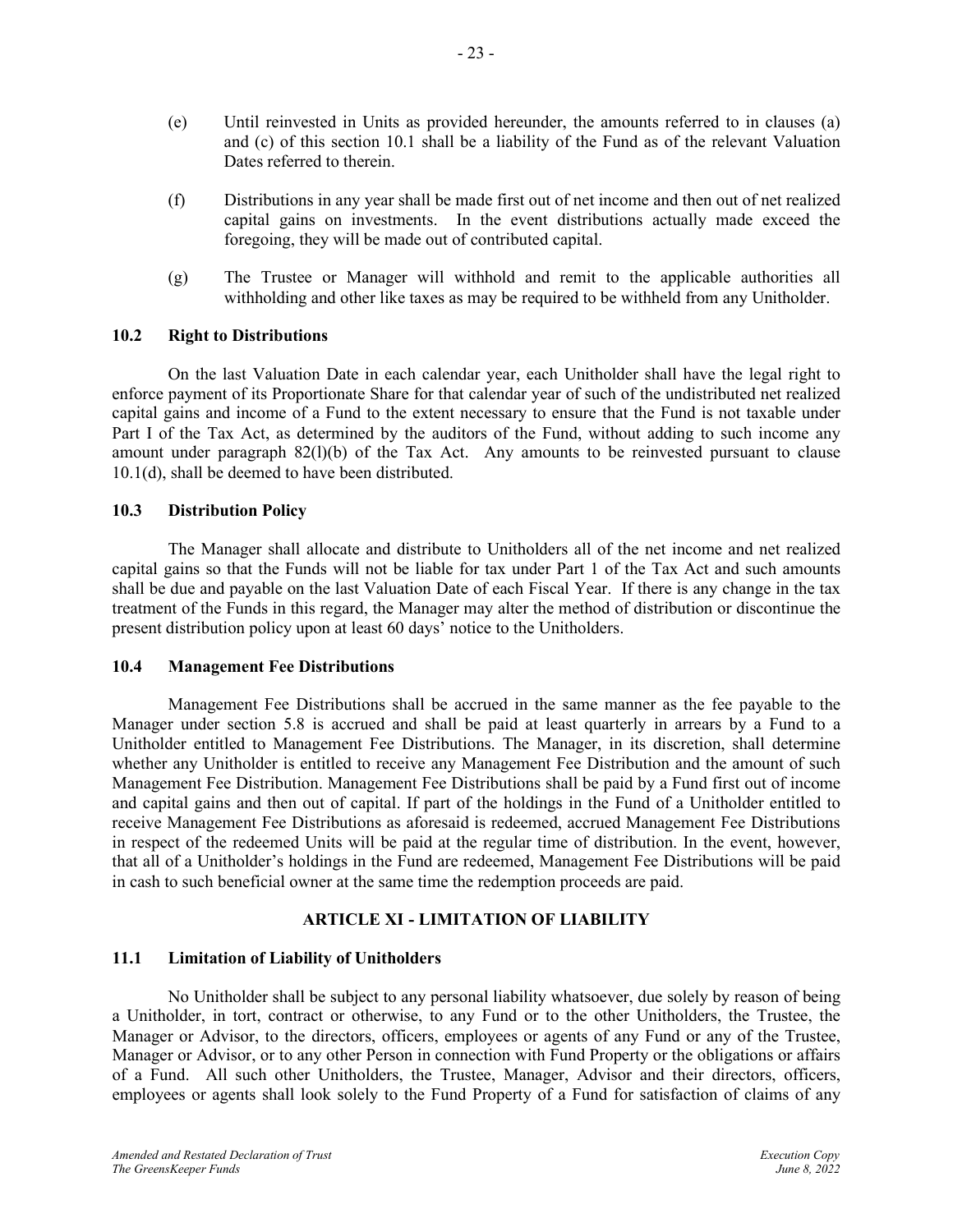nature arising out of or in connection therewith and the Fund Property of such Fund only shall be subject to levy or execution.

## <span id="page-26-0"></span>**11.2 Limitation of Liability of Trustee and Others**

- (a) Neither the Trustee, the Manager, Advisor, Custodian or Sub-Custodian, nor any director, officer, employee or agent thereof or any Fund (collectively, the "**Responsible Parties**") shall be subject to any liability whatsoever, in tort, contract or otherwise, in connection with Fund Property or the affairs of any Fund, including without limitation in respect of any loss or diminution in value of any Fund Property, to any Fund or to any Responsible Party or to Unitholders, or any of them, or to any other Person for anything done or omitted to be done by any of them including, without limitation, the failure to compel in any way any former or acting Trustee to redress any breach of trust in respect of the execution of the duties of its office or in respect of the affairs of any Fund, except only that arising from its own dishonesty, bad faith, wilful misconduct, gross negligence or reckless disregard of duty.
- (b) The Responsible Parties, in doing anything or omitting to do anything in respect of the execution of the duties of their offices or in respect of the affairs of a Fund, are and shall be conclusively deemed to be acting as trustee, manager, advisor, custodian, subcustodian, directors, officers, employees or agents as the case may be, of the Fund and not in their own individual capacities. Except to the extent provided in this section 11.2, no Responsible Party shall be subject to any personal liability for any debts, liabilities, obligations, claims, demands, judgments, costs, charges or expenses against or with respect to any Fund arising out of anything done or omitted by any of them to be done in respect of the execution of the duties of their respective offices or for or in respect of the affairs of a Fund.
- (c) Each Fund shall be solely liable therefor and resort shall be had solely to the Fund Property of such Fund for the payment or performance thereof. Notwithstanding the foregoing, all Responsible Parties shall exercise the powers and discharge the duties of their respective offices honestly, in good faith and in the best interests of the respective Funds and, in connection therewith, shall exercise the degree of care, diligence and skill that a reasonably prudent person would exercise in comparable circumstances.
- (d) The Trustee shall not be liable for the acts or omissions of any Manager, any Advisor or any other Person to whom responsibilities in respect of any Fund are delegated, unless the Trustee is held to be grossly negligent in the choice of such Person or in such delegation.

## <span id="page-26-1"></span>**11.3 Indemnification**

(a) Each Fund shall indemnify and save harmless the Unitholders of such Fund and each of them and each of their heirs, administrators, executors and other legal personal representatives from and against any and all claims, demands, costs, charges, expenses, liabilities and obligations, whether they proceed to judgment or are compromised or otherwise brought to a conclusion, to which such Unitholders may become subject solely by reason of their being or having been Unitholders of that Fund. Each Fund shall pay or reimburse its Unitholders for all legal and other costs, charges and expenses reasonably incurred by them in connection with any and all such claims, demands, costs, expenses, liabilities and obligations; provided, however, that a Fund shall have no liability to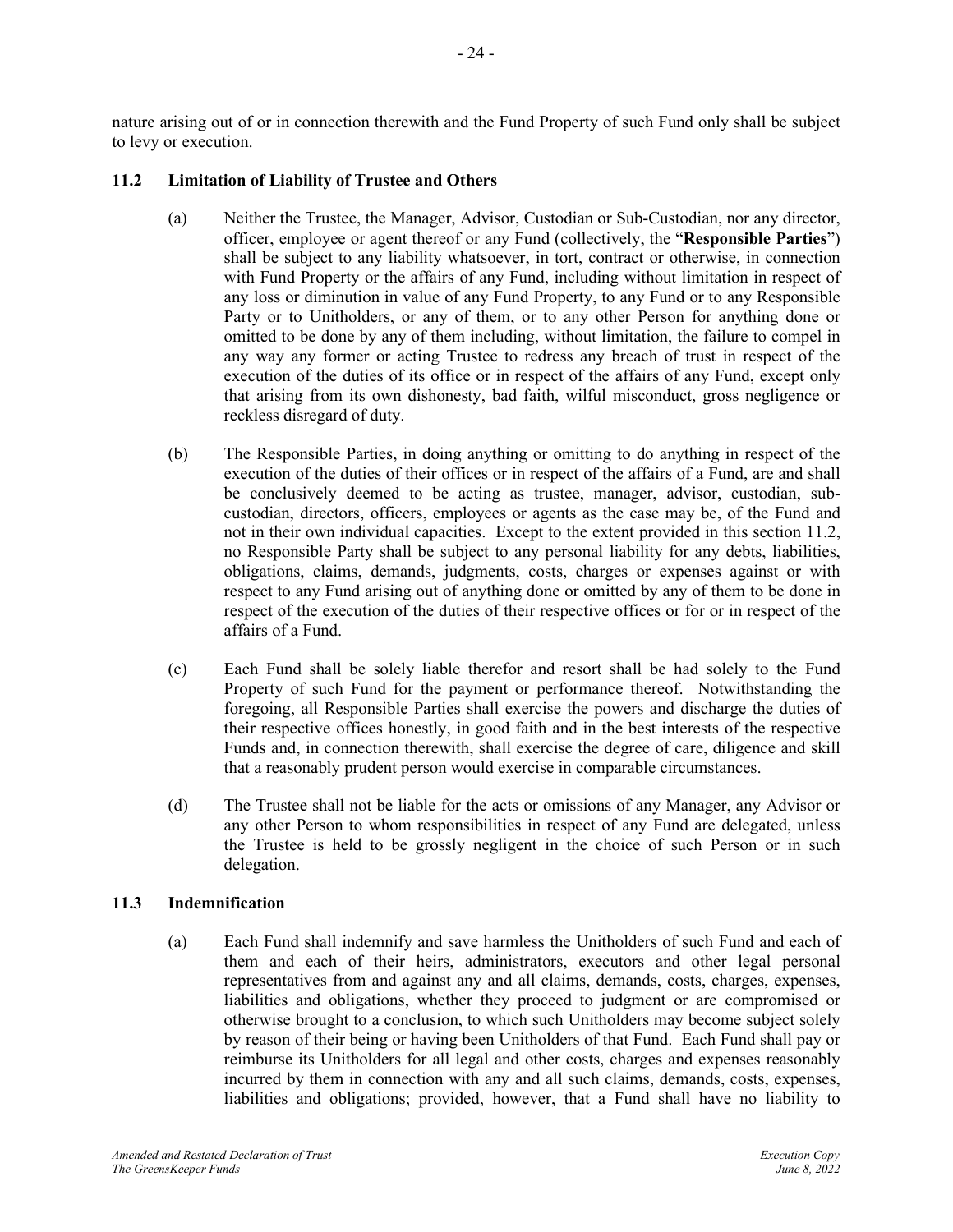reimburse the Unitholders or any of them for taxes of any kind assessed against them by reason of their ownership of Units, nor for any losses suffered by reason of changes in the value of Fund Property.

- (b) Each Fund shall indemnify and save harmless the Responsible Parties and other Persons who undertake any action, obligation or responsibility on behalf of such Fund and each of them and each of their heirs, executors, administrators and other legal representatives from and against:
	- (i) any liability and all costs, charges and expenses that they or any of them sustain or incur in respect of any claim, action, suit or proceeding that is proposed or commenced against them or any of them for or in respect of anything done, permitted or omitted by them or any of them in respect of the execution of the duties of their respective offices; and
	- (ii) all other costs, charges and expenses that they or any of them sustain or incur in respect of the affairs of a Fund;

provided, however, that no Person shall be indemnified by a Fund in respect of any liability, cost, charge or expense arising from its own dishonesty, bad faith, wilful misconduct, negligence or reckless disregard of duty. No right of indemnity or reimbursement granted herein may be satisfied except out of Fund Property and no Unitholder shall be personally liable to any Person with respect to any claim for indemnity or reimbursement or otherwise. The Trustee hereby constitutes itself as a trustee for itself, its affiliates and each of their respective directors, officer, employees and agents of the indemnity under this section and agrees to hold and enforce such indemnity on behalf of such persons.

(c) The Trustee and the Manager shall be fully protected in relying upon any instructions or directions given by an officer, director, employee or agent of the Manager, Advisor, Custodian or Sub-Custodian or by a broker or any Unitholder, or by such other parties as may be authorized by a Fund to give instructions or directions to the Trustee. If required by the Manager or the Trustee, any such party shall file with the Manager and the Trustee a certificate of incumbency setting forth the names of persons authorized to give instructions or directions to the Manager or the Trustee together with specimen signatures of such persons and the Manager and the Trustee shall each be entitled to rely on the latest certificate of incumbency filed with it. The Trustee and the Manager shall be fully protected in acting upon any instrument, certificate or paper believed by it to be genuine and signed or presented by the proper person or persons and it shall be under no duty to make any investigation or inquiry as to any statement contained in any such writing, but may accept the same as conclusive evidence of the truth and accuracy of the statements therein contained.

## <span id="page-27-0"></span>**11.4 Provisions Regarding Liability**

Any written instrument creating an obligation of a Fund shall be conclusively deemed to have been executed by the Trustee only in its capacity as trustee or the Manager only in its capacity as manager of a Fund. Any written instrument creating an obligation of a Fund shall refer to this Declaration of Trust and contain a provision to the effect that the obligations thereunder are not personally binding upon, nor shall resort be had to the private property of any Responsible Party or any Unitholders, but that the Fund Property of such Fund or a specific portion thereof only shall be bound, and may contain any further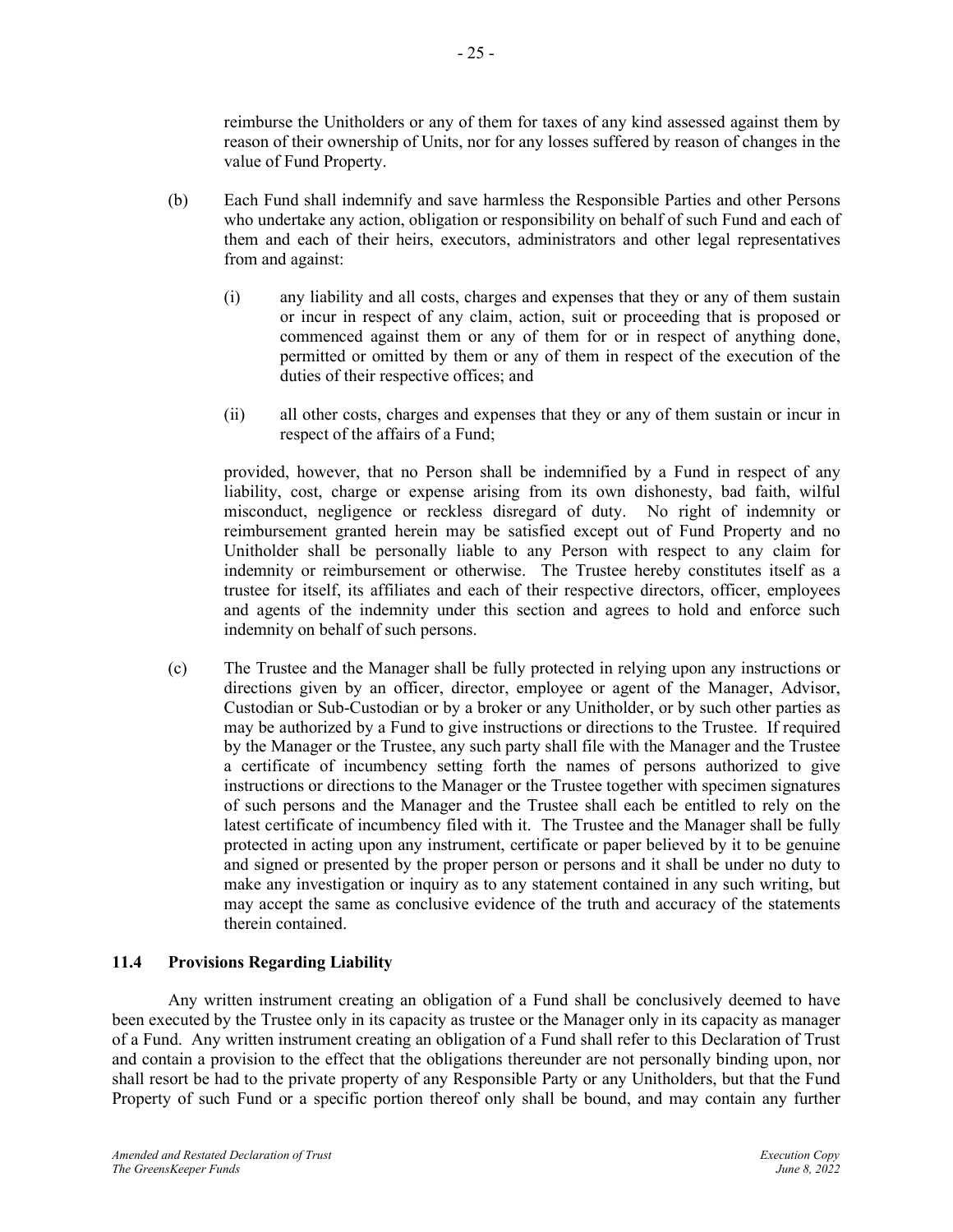provision which they or it may deem appropriate. The omission of such provision in any such written instrument shall not operate to impose personal liability on any of the Trustee, Manager, Advisor or the Unitholders, directors, officers, employees or agents of the Fund or of the Trustee, Manager or Advisor.

## <span id="page-28-0"></span>**11.5 Apparent Authority**

No purchaser, lender, registrar or other Person dealing with the Trustee, the Manager or any director, officer, employee or agent of a Fund or of the Trustee, Manager or Advisor shall be bound to make any enquiry concerning the validity of any transaction purporting to be made by the Trustee, Manager and Advisor or by such director, officer, employee or agent or make inquiry concerning or be liable for the application of money or property paid, loaned or delivered to or on the order of the Trustee, Manager or Advisor or of such director, officer, employee or agent.

## <span id="page-28-1"></span>**11.6 Cessation of Trustee's and Others Liability in Certain Circumstances**

Notwithstanding anything herein contained, upon the expiration of 90 days from the sending of financial statements pursuant to section 9.2, the Trustee shall be forever released and discharged from liability or accountability to Unitholders with respect to the propriety of the Trustee's acts and transactions shown in any such account except with respect to acts or transactions as to which a written statement objecting thereto has been delivered to the Trustee within that 90 day period. Notwithstanding the foregoing, the Trustee shall have the right to elect to have its account settled by judicial proceeding whether or not any written objection to its accounts has been filed.

## <span id="page-28-2"></span>**11.7 Limitation of Liability of Trustee and Others Respecting Tax Consequences**

None of the Responsible Parties shall be subject to any liability whatsoever, in tort, contract, equity or otherwise, in connection with any taxes paid or payable by a Unitholder of any Fund or any change in the tax status of a Unitholder in any Fund. The Responsible Parties shall not give, and shall not be taken to have given, tax advice to any Unitholder or prospective Unitholder.

## **ARTICLE XII - UNITS**

## <span id="page-28-4"></span><span id="page-28-3"></span>**12.1 Units**

- (a) The beneficial interest in the rights and interests of each Fund shall be divided into Units of one or more classes or series.
- (b) The Units authorized for each Fund shall be as shown on Schedule "A" hereto (which may be amended from time to time) and the attributes of such Units shall be set out in the offering documents of the applicable Fund.
- (c) The Units of a Fund shall be without par value, and shall entitle the holders of a class or series thereof to equal distribution, liquidation and other rights as among holders of such class or series.
- (d) The number of Units authorized to be issued under this Declaration of Trust shall be unlimited.
- (e) Units of a class or series of any Fund may be subdivided or consolidated if authorized by the Manager.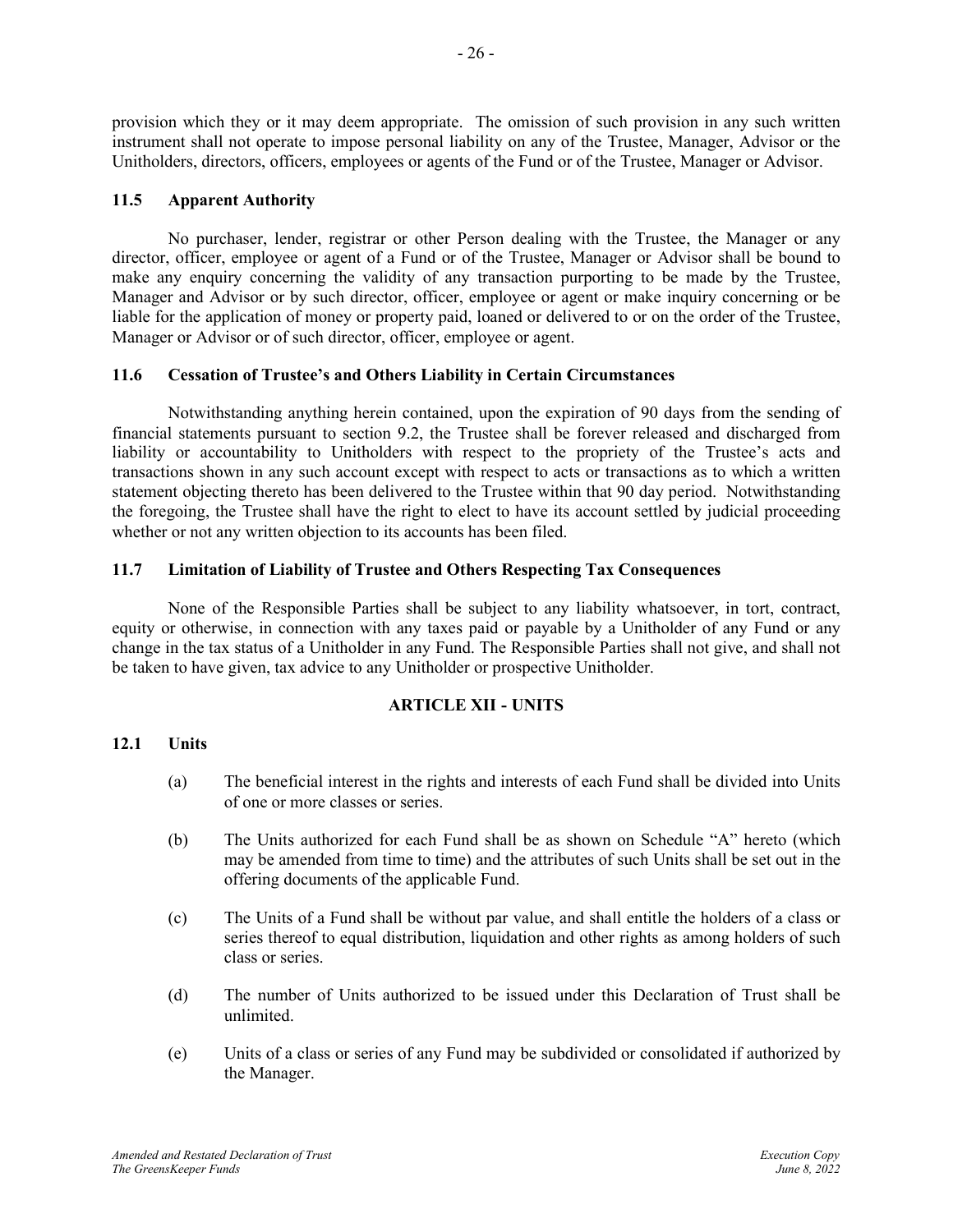- (f) The Units may be issued as whole or fractional Units. Subject to section [8.3\(c\),](#page-21-2) each fraction of a Unit shall be entitled to the same rights and be subject to the same conditions as apply to Units but in the proportion which such fractions bear to one Unit.
- (g) The Units shall not be represented by certificates except in the discretion of the Trustee.

## <span id="page-29-0"></span>**12.2 Issue of Units**

- (a) The Units or fractions of Units may be allotted and issued at such time or times and in such manner and to such persons as the Manager may determine. Units and fractions of Units shall not be issued otherwise than as fully paid and a Unit or fraction of a Unit is not fully paid until all consideration therefor, whether in cash or kind, has been received by or on behalf of the Fund.
- (b) Units of each Fund will be offered for sale on a continuous basis, subject to any applicable Criteria, at a purchase price per Unit based on the Net Asset Value per Unit determined after receipt by the Manager at its head office of a completed subscription form, provided that any completed subscriptions received by the Manager after that certain time specified by the Manager from time to time on a Business Day, or on a day which is not a Business Day, will be deemed to be received on the next Business Day following the day of actual receipt. The Manager shall have the right to set minimum amounts for initial and subsequent investments as well as minimum balances to be held in each Fund. No interest will be paid on monies tendered in advance of the Valuation Date on which the Units are purchased.
- (c) The Manager shall have the right to accept or reject any subscription in whole or in part. Any decision to reject a subscription will be made within two Business Days after receipt of the purchase order. If a subscription is rejected all amounts received will be returned without interest to the investor immediately or in any event within two days of receipt.
- (d) The Manager may authorize any Persons, including associates or affiliates of the Manager, to act as a distributor of the Units.

## <span id="page-29-1"></span>**12.3 Valuation of Units**

Net Asset Value per Unit shall be determined as at the Valuation Time on each Valuation Date.

## <span id="page-29-2"></span>**12.4 Redemption of Units**

(a) A Unitholder may require a Fund to redeem as of a Valuation Date any or all of the Units of such Fund registered in the Unitholder's name at the Net Asset Value per Unit, less an amount which represents an estimate of the Unitholder's Proportionate Share of the costs of disposition, including selling brokerage commissions and such other costs as may be specified in Schedule "A", of the Fund Property of that Fund necessary to honour such redemption (the "**Redemption Value**"), by completing a request for redemption in a form acceptable to the Manager and delivering the same to the Manager. Each request for redemption must be duly signed by the Unitholder with, where required by the Manager, satisfactory evidence of authorization. Any request for redemption may not be revoked without the consent of the Manager (where the Trustee is not also the Manager).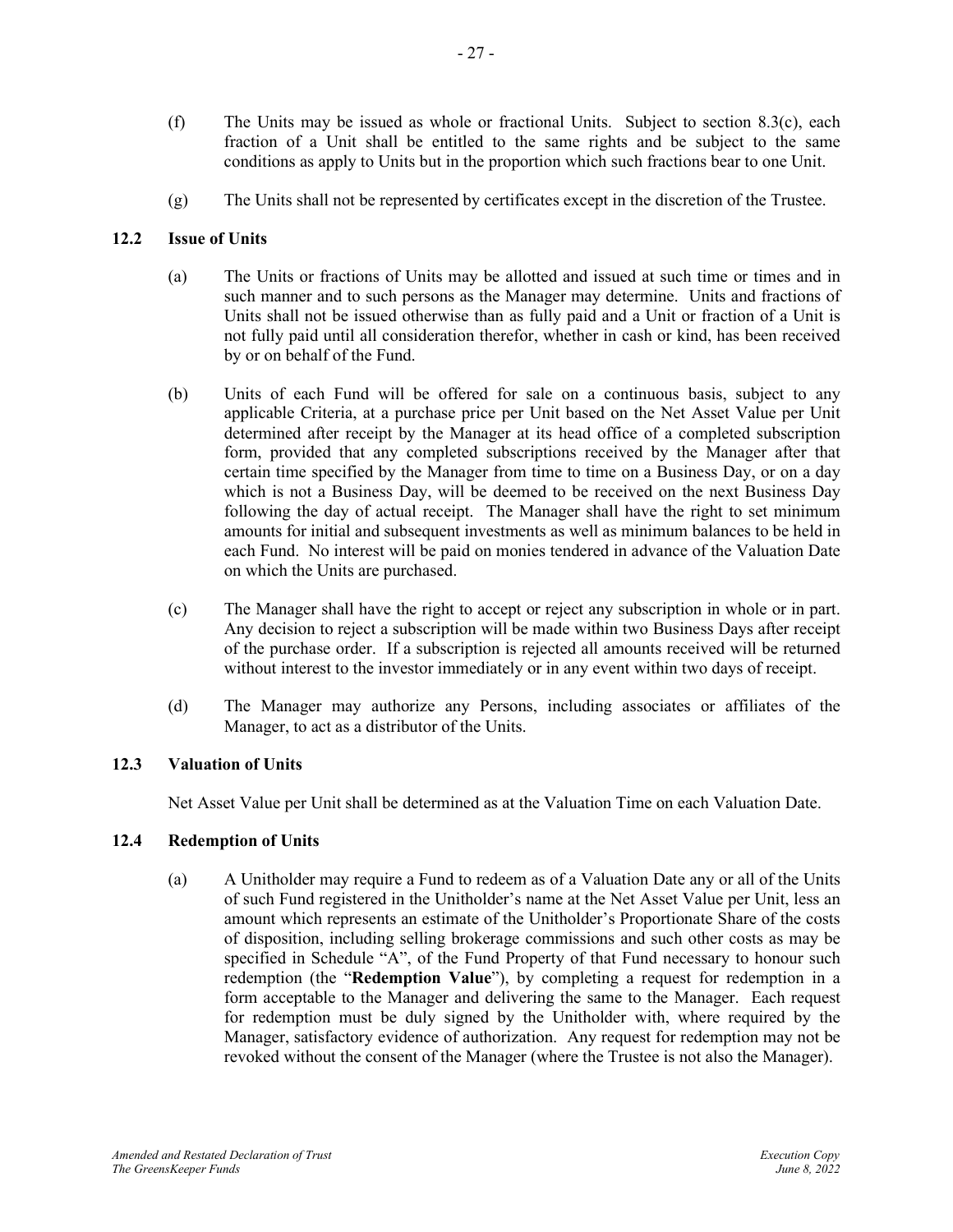- (b) The Redemption Value for any Unit tendered for redemption shall be determined as of the next Valuation Date provided that if such Valuation Date is less than 10 Business Days subsequent to the date of tender of such Unit the Redemption Value shall be determined as of the next following Valuation Date.
- (c) The price payable by a Fund on redemption of a Unit shall be the Redemption Value per Unit. A Unitholder shall not be entitled to any interest or income on or appreciation of redeemed Units after the Valuation Date as of which the Redemption Value is determined.
- (d) Payment by a Fund for any Units redeemed in accordance with the foregoing shall be made to the holder of record, in Canadian currency or in kind, no later than five (5) days following the relevant Valuation Date as of which they are redeemed.
- (e) Notwithstanding the foregoing, the Manager may suspend the redemption of Units of a Fund in the following circumstances:
	- (i) during any period when normal trading is suspended on any stock exchange, options exchange or futures exchange within or outside Canada on which securities are listed and traded, or on which derivatives are traded, if those securities and derivatives represent more than 50% by value or underlying market exposure of the total assets of a Fund, without allowance for liabilities; or
	- (ii) at such other times as the Manager is of the opinion that the Net Asset Value cannot reasonably be determined. In the event of a suspension of redemption, the Manager will give notice to Unitholders of such suspension.

Any suspension shall take effect at such time as the Manager shall declare and thereafter there shall be no redemption of Units until the Manager shall declare the suspension at an end or the first Business Day after the date on which the circumstances which gave rise to the suspension cease to exist, whichever is earlier. In case of suspension of the right of redemption, a Unitholder may withdraw the redemption request or receive payment based on the Redemption Value of the Units next determined after the termination of the suspension.

- (f) In the event a Unitholder should deliver a notice of redemption the effect of which, on redemption, would be to reduce the aggregate Net Asset Value of the Units held by such Unitholder to less than \$50,000, the Manager may, subject to giving 30 days' notice in writing, require such Unitholder to redeem all of such remaining Units as of the Valuation Date immediately following the expiration of such 30 day period of notice.
- (g) Upon payment by a Fund to a Unitholder of the Redemption Value for the Unitholder's Units, the Fund shall be released and forever discharged from all liability with respect to such redeemed Units.
- (h) Any Fund may, at the Manager's option, pay all or any part of the Redemption Value of any Units in portfolio securities of the Fund.
- (i) At the discretion of the Manager, all or a portion of the redemption proceeds paid to a particular Unitholder for Units of a Fund may be considered to be paid out of the net income or net realized capital gains of the Fund for income tax purposes.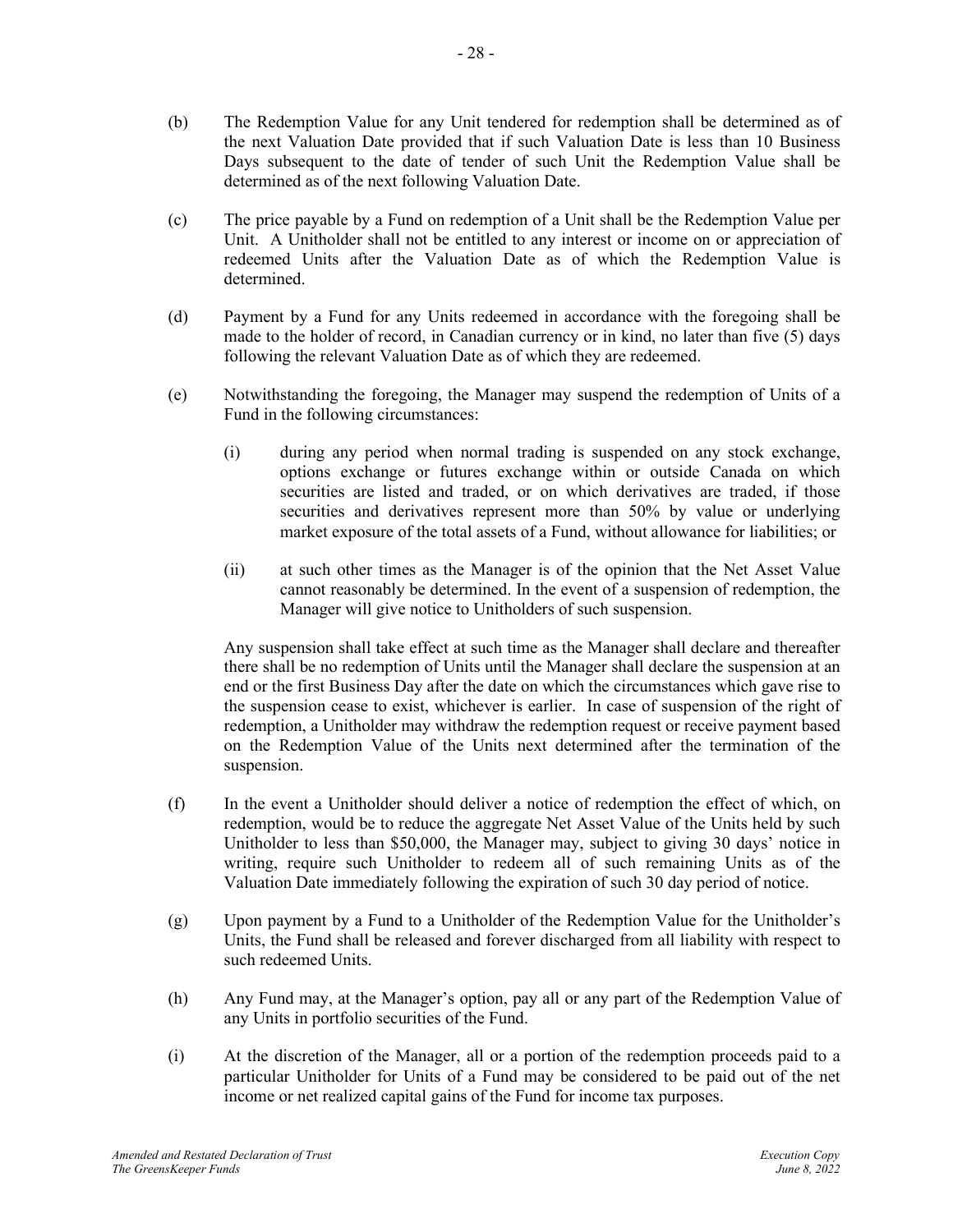## <span id="page-31-0"></span>**12.5 Transfer of Units**

Upon the giving of at least 24 hours' prior written notice, a Unitholder may require a Fund at any time and from time to time to transfer any or all of the Units in that Fund registered in the Unitholder's name, by completing a request for transfer on a form approved by the Manager and delivering the same or surrendering the same to the transfer agent as provided in section [13.1.](#page-31-3) Transmissions of any Units in consequence of the death or transfers pursuant to the bankruptcy or insolvency of any Unitholder or otherwise by operation of law may only be effected through the office of the said transfer agent.

## <span id="page-31-1"></span>**12.6 Switches or Reclassification of Units**

Upon the satisfaction of any Criteria and upon the request of the Unitholder thereof, from time to time, Units of a particular class or series of a Fund held by a Unitholder may be switched into a class or series of Units of a different Fund or reclassified between classes or series of the same Fund commencing with the offering by the Fund of the Units of that other class. If Criteria exist in respect of a class or series and a Unitholder subsequently ceases to meet that Criteria, at the option of the Trustee, the Units will be reclassified back to Units of the class or series of the Fund specified by the Trustee, unless the Unitholder meets the Criteria for another class or series of the Fund in which case the Units may be reclassified as Units of that class or series or unless otherwise directed by the Unitholder. Whenever Units of a class or series of a Fund are to be reclassified as Units of another class or series of that Fund, the number of Units to be received on the reclassification will be equal to the aggregate Net Asset Value of the Units being reclassified, determined as at the Valuation Time immediately following the reclassification request, divided by the Net Asset Value per Unit of the class or series into which the Units are being reclassified, determined as at the same Valuation Time.

## **ARTICLE XIII - REGISTER OF UNITS**

## <span id="page-31-3"></span><span id="page-31-2"></span>**13.1 Unit Register**

A register for each Fund shall be kept which shall contain the names, addresses and email addresses of the Unitholders and the number of Units held by them respectively. The Manager shall have the power to employ any Person to keep the register and to provide transfer facilities in the City of Toronto and, if the Manager so determines, branch transfer and registration facilities in any other place. Only Unitholders whose Units are recorded on such a register shall be entitled to receive distributions or otherwise exercise or enjoy the rights of Unitholders. No Unitholder shall be entitled to receive any distribution, nor to have notice given to it as herein provided, until it has given its address to the registrar or such other agent of the Fund as shall keep the register for entry thereon.

## <span id="page-31-4"></span>**13.2 Owner of Record**

Any person becoming entitled to any Units in consequence of the death, bankruptcy or insolvency of any Unitholder, or otherwise by operation of law, shall be recorded as the holder of such Units upon production of the proper evidence thereof and, if required, appropriate succession duty and tax disposal permits or releases. Until such record is made, the Unitholder of record shall be deemed to be the holder of such Units for all purposes hereof. None of the Trustee, the Manager nor any transfer agent or registrar nor any agent of a Fund shall be affected by any notice of death, bankruptcy, insolvency or other event affecting a Unitholder, but they may nevertheless upon becoming aware of any such event take such action as any of them may deem appropriate to ensure compliance with the law and they shall not become liable to a Unitholder for so doing.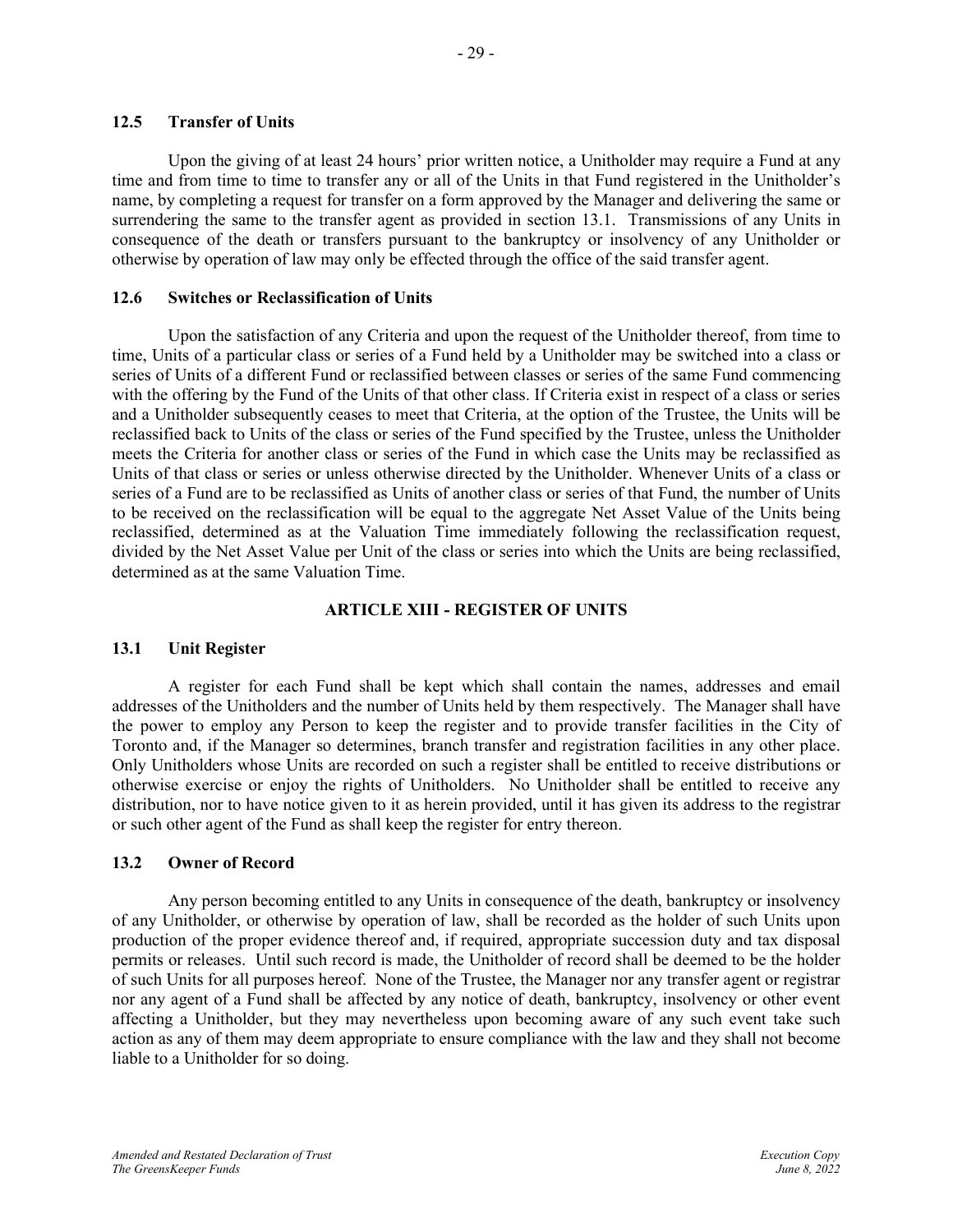## <span id="page-32-0"></span>**13.3 Limitation of Fiduciary Responsibility**

The Trustee and Manager shall not, nor shall the Unitholders or any director, officer, employee, or transfer agent, registrar or other agent of a Fund, be bound to see to the execution of any trust, express, implied or constructive, or of any charge, pledge or equity to which any of the Units or any interest therein are subject, or to recognize any Person as having any interest therein except the Persons recorded on the Unit register as Unitholders. The receipt by the Person in whose name any Unit is recorded, or, if such Unit is recorded in the names of more than one Person, the receipt by any one of such Persons or of the duly authorized agent or agents of any such Person shall be a sufficient discharge for all money, securities and other property payable, issuable or deliverable in respect of such Unit and from all liability to see to the proper application thereof.

## <span id="page-32-1"></span>**13.4 Notice to Trustee and Manager**

Any notice, report or other communication required or permitted to be given hereunder shall be in writing and shall be given to the parties hereto at their respective addresses as set forth below (or at such other address as the party in question shall have specified in the manner herein provided for the giving of notice) and in all cases delivered by hand (which includes delivery by commercial overnight courier) or sent by facsimile or mailed by prepaid registered post. Any notice, report or other communication so given shall be conclusively deemed to have been given and received when sent, if sent by facsimile (provided a copy thereof simultaneously is delivered to a commercial overnight courier), 24 hours after the time of delivery to a commercial overnight courier, if so delivered, or five (5) Business Days after mailing, if mailed by prepaid registered post (except under circumstances where postal services shall have been generally interrupted).

Addresses of the Trustee:

GreensKeeper Asset Management Inc. Attention: Michael McCloskey 2010 Winston Park Drive, Suite 200 Oakville, ON L6H 5R7

Addresses of the Manager:

GreensKeeper Asset Management Inc. Attention: Michael McCloskey 2010 Winston Park Drive, Suite 200 Oakville, ON L6H 5R7

## **ARTICLE XIV - AMENDMENTS TO DECLARATION OF TRUST**

## <span id="page-32-3"></span><span id="page-32-2"></span>**14.1 Amendment by Unitholders**

Except as provided in sections [14.2](#page-33-0) or [14.3,](#page-33-1) this Declaration of Trust may be amended upon the approval of a majority of the votes cast at a meeting of the affected Unitholders duly called in accordance with Article VIII, with such amendment taking effect the first Valuation Date following such meeting unless otherwise specified in the relevant resolution of Unitholders.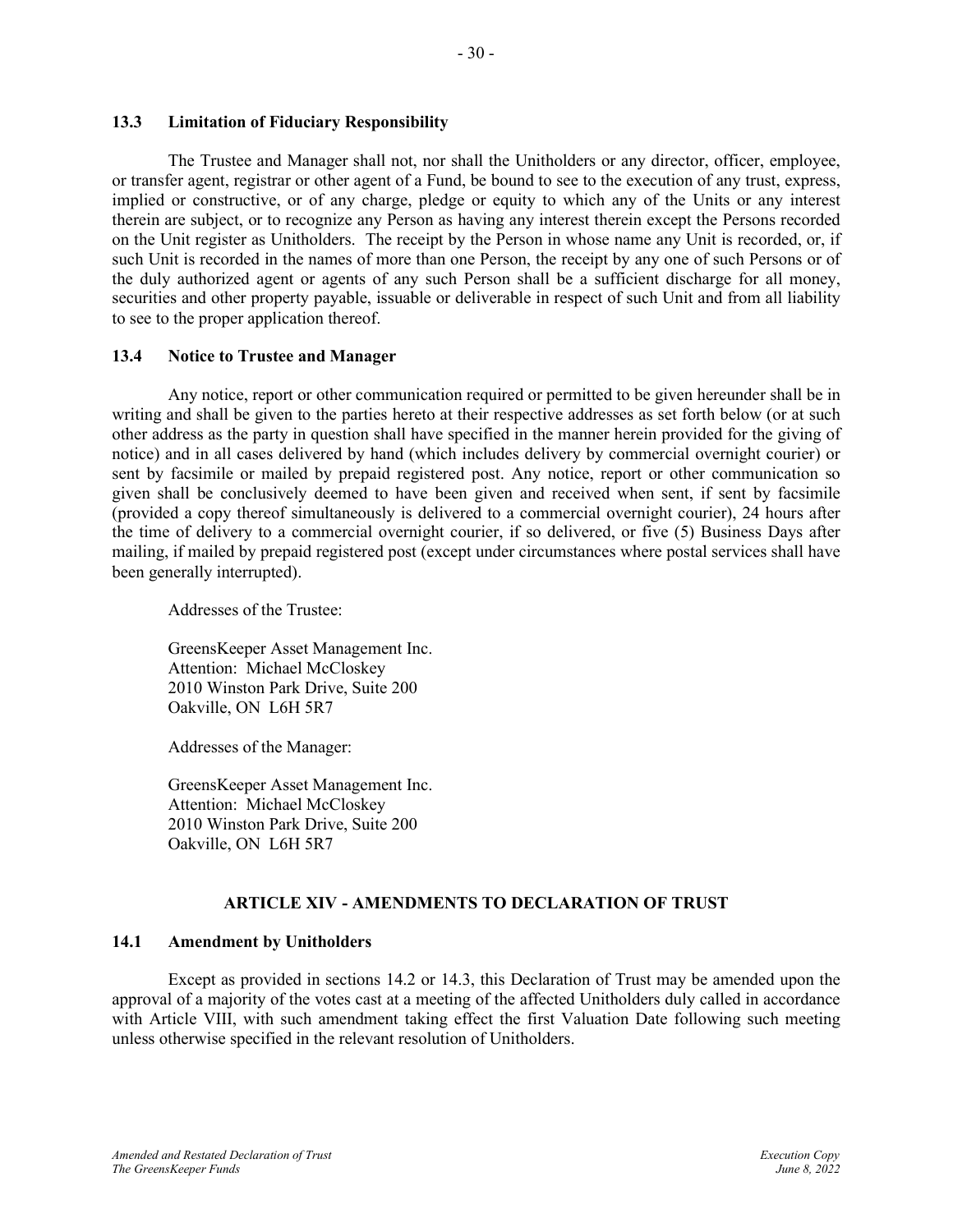## <span id="page-33-0"></span>**14.2 Amendment by Trustee and Manager**

The terms of this Declaration of Trust may be amended from time to time by the Trustee, but only with the consent of the Manager (where the Trustee is not also the Manager), upon at least 30 days' prior written notice to each Unitholder and without the approval of the Unitholders, provided the Trustee, with the consent of the Manager (where the Trustee is not also the Manager), determines such amendment to be in the best interests of the Unitholders of the affected Fund(s), in order to:

- 31 -

- (a) ensure continuing compliance with applicable laws affecting the Funds;
- (b) provide additional protection to Unitholders;
- (c) establish additional classes or series of Units of a Fund; or
- (d) make a change which in the opinion of the Trustee and Manager is not materially adverse to affected Unitholders' pecuniary interests.

## <span id="page-33-1"></span>**14.3 Amendments Without Notice**

The Trustee may, with the consent of the Manager (where the Trustee is not also the Manager), amend this Declaration of Trust without the approval of or notice to Unitholders where the amendment is to:

- (a) remove any conflicts or other inconsistencies which may exist between any of the terms of the Declaration of Trust; or
- (b) to make any change or correction in the Declaration of Trust which is of a typographical nature or is required to cure or correct any ambiguity or defective or inconsistent provision, clerical omission, mistake or manifest error contained therein.

## <span id="page-33-2"></span>**14.4 Amendment to Schedule "A"**

Schedule "A" may be amended from time to time in accordance with Section [14.1](#page-32-3) or [14.2,](#page-33-0) and any such amendment shall be appended hereto and shall supersede any prior Schedule "A".

## <span id="page-33-3"></span>**14.5 Amendment Not A Revocation or Resettlement**

Any amendment to the terms of this Declaration of Trust and any restatement thereof shall not be construed as a revocation of the trust and resettlement.

## **ARTICLE XV - TERMINATION**

#### <span id="page-33-5"></span><span id="page-33-4"></span>**15.1 Termination**

- (a) The Trustee, at the direction of the Manager (where the Trustee is not also the Manager), may terminate any or all of the Funds upon giving written notice to the affected Unitholders 90 days' prior to the effective date of termination.
- (b) Upon the termination of any Fund pursuant to paragraph (a) above:
	- (i) such Fund shall carry on no activity except for the purpose of winding up its affairs;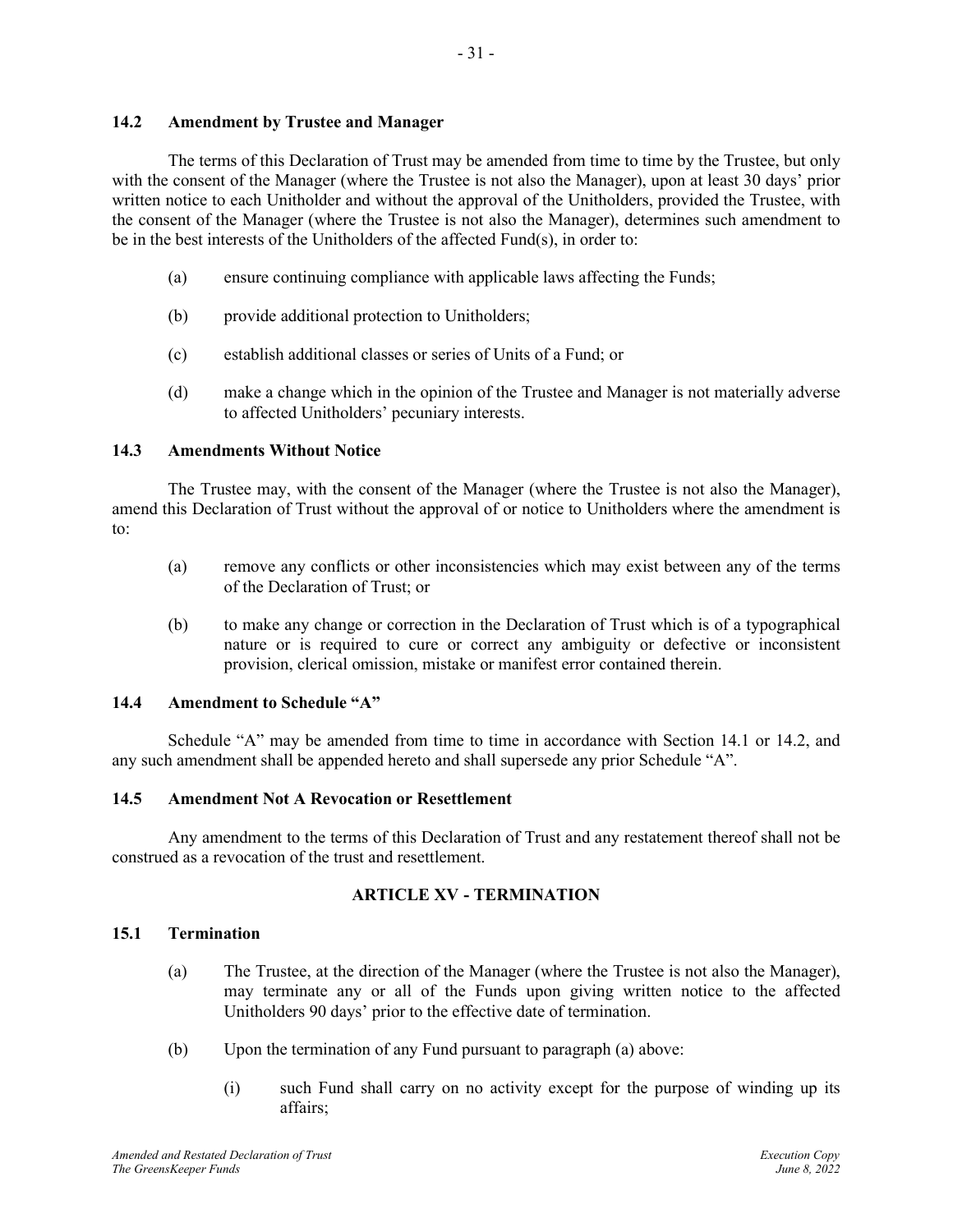- (ii) the Manager shall proceed to wind up the affairs of such Fund and dispose of the Fund's portfolio as expeditiously as prudent practice permits, and all the powers of the Trustee and the Manager under this Declaration of Trust shall continue until the affairs of such Fund shall have been so wound up, including without limitation the power to fulfil or discharge the contracts of such Fund, collect its assets, sell, convey, assign, exchange, transfer or otherwise dispose of all or any part of the remaining Fund Property of such Fund to one or more Persons at public or private sale for consideration which may consist in whole or in part of cash, securities or other property of any kind, discharge or pay its liabilities and do all other acts which the Trustee considers appropriate to liquidate its business; and
- (iii) after paying or adequately providing for the payment of all liabilities and upon receipt of such releases, indemnities and refunding agreements as it deems necessary for its protection, the Trustee or Manager, on its behalf shall distribute the remaining Fund Property, in cash or in kind, or partly in each, among the Unitholders of such Fund according to their Proportionate Share.

## **ARTICLE XVI - MISCELLANEOUS**

#### <span id="page-34-1"></span><span id="page-34-0"></span>**16.1 Severability**

If any provision of this Declaration of Trust shall be held invalid or unenforceable in any jurisdiction, such invalidity or unenforceability shall attach only to such provision in such jurisdiction and shall not in any manner affect or render invalid or unenforceable such provision in any other jurisdiction or any other provision of this Declaration of Trust in any jurisdiction.

## <span id="page-34-2"></span>**16.2 Execution and Effect of Restated Declaration of Trust**

A restated Declaration of Trust setting forth the terms of this Declaration of Trust as amended to the time of execution may be executed at any time or from time to time by the Trustee and such restated Declaration of Trust so executed shall thereafter be effective and may thereafter be referred to in lieu of the original Declaration of Trust as so amended; provided, however, that no such execution of a restated Declaration of Trust shall be deemed to constitute a termination or resettlement of the trusts created hereunder or this Declaration of Trust.

#### <span id="page-34-3"></span>**16.3 Counterparts**

This Declaration of Trust may be executed in any number of counterparts. Each executed counterpart shall be deemed to be an original; all executed counterparts taken together shall constitute one agreement.

#### <span id="page-34-4"></span>**16.4 Successors and Assigns**

This Declaration of Trust shall enure to the benefit of and be binding upon the Manager and the Trustee and their respective successors (including any successor by reason of amalgamation of either such party) and permitted assigns.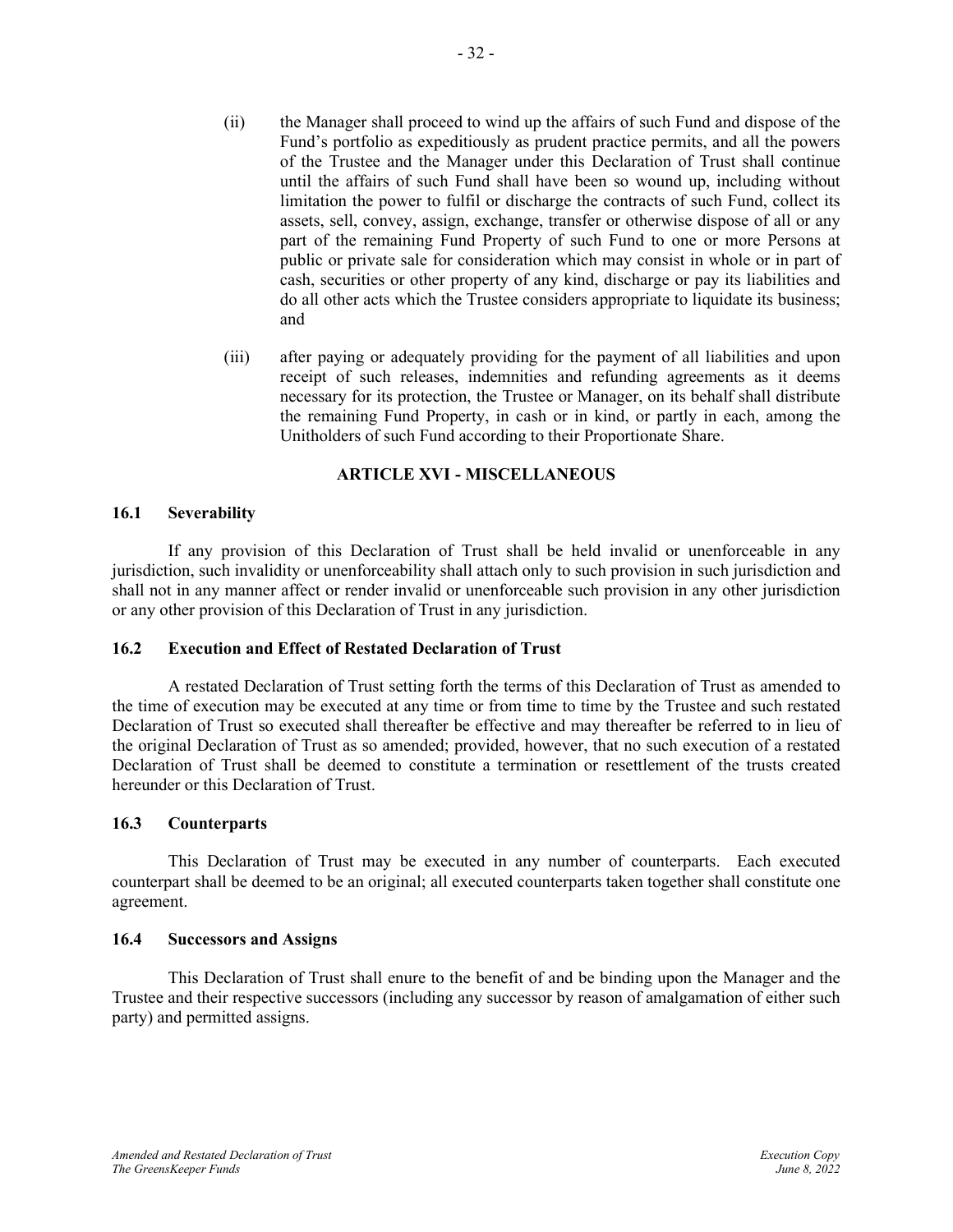## **ARTICLE XVII - DURATION OF THE TRUST**

#### <span id="page-35-1"></span><span id="page-35-0"></span>**17.1 Duration**

Any trust created hereby shall commence on the first receipt of Fund Property by the Trustee and shall continue until termination of the relevant Fund in accordance with the provisions hereof.

## **ARTICLE XVIII - LANGUAGE**

#### <span id="page-35-3"></span><span id="page-35-2"></span>**18.1 French Name**

Any Fund may be legally designated by the French form of its name.

## <span id="page-35-4"></span>**18.2 English Language**

This agreement and certain related documents have been drawn up and executed in English at the express wish of the parties. *Il est la volonte expresse des parties aux presentes que ce contrat et certains documents y relatifs soient rediges et signes en anglais.*

**IN WITNESS WHEREOF** this Declaration of Trust has been executed by the proper officers of the parties hereto duly authorized in that regard as of the date first above written.

**GreensKeeper Asset Management Inc., as Manager**

**GreensKeeper Asset Management Inc., as Trustee**

Per: Per:

Name: Michael P. McCloskey Title: President & CEO

Name: Michael P. McCloskey Title: President & CEO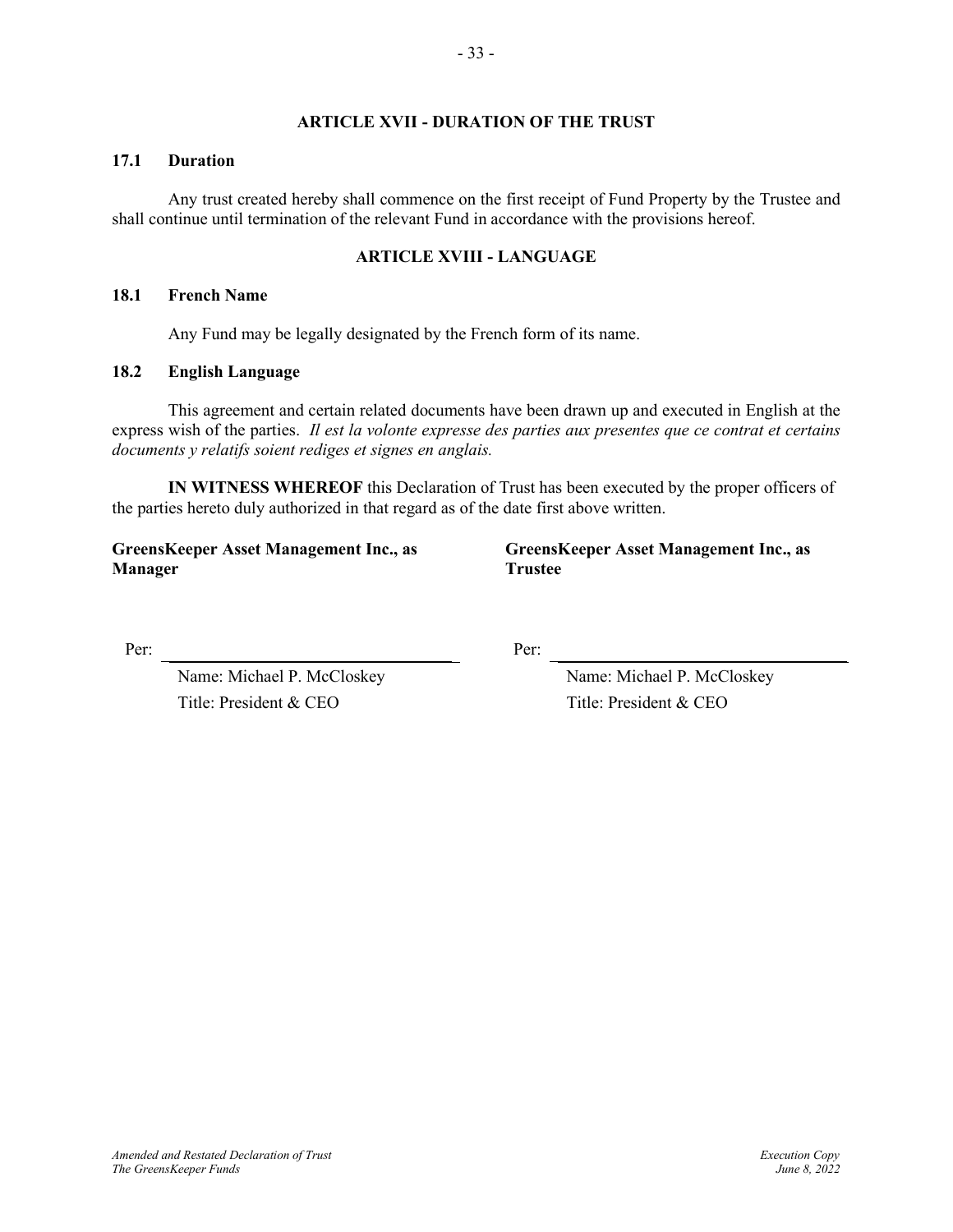# **Schedule "A"**

# **Current to June 8, 2022**

## **To the Amended and Restated Declaration of Trust dated as of June 8, 2022 of The GreensKeeper Funds**

## **LIST OF FUNDS**

| <b>Name of Fund</b>        | <b>GreensKeeper Value Fund</b>                                                                                                                                                                                                                                                                                                                                                                                                                                                                                                                                                                                                                                                                                                                                                                                                                                                                                                                                                                                                                                                                                                                                                                                                |
|----------------------------|-------------------------------------------------------------------------------------------------------------------------------------------------------------------------------------------------------------------------------------------------------------------------------------------------------------------------------------------------------------------------------------------------------------------------------------------------------------------------------------------------------------------------------------------------------------------------------------------------------------------------------------------------------------------------------------------------------------------------------------------------------------------------------------------------------------------------------------------------------------------------------------------------------------------------------------------------------------------------------------------------------------------------------------------------------------------------------------------------------------------------------------------------------------------------------------------------------------------------------|
| Date Established:          | January 1, 2011                                                                                                                                                                                                                                                                                                                                                                                                                                                                                                                                                                                                                                                                                                                                                                                                                                                                                                                                                                                                                                                                                                                                                                                                               |
| Investment<br>Objective:   | The investment objective of the Fund is to deliver absolute returns to unitholders<br>(net of all fees) in excess of both the S&P/TSX Index and the S&P500 Index<br>(measured in Canadian dollars) over the long term. The Fund seeks to accomplish<br>its set objective through investments in a concentrated portfolio, primarily in<br>equities from any sector and capitalization scale.                                                                                                                                                                                                                                                                                                                                                                                                                                                                                                                                                                                                                                                                                                                                                                                                                                  |
| <b>Classes Designated:</b> | Units of the Fund may be issued in the following classes:                                                                                                                                                                                                                                                                                                                                                                                                                                                                                                                                                                                                                                                                                                                                                                                                                                                                                                                                                                                                                                                                                                                                                                     |
|                            | <b>Class A</b><br><b>Class D</b><br><b>Class F</b><br><b>Class G</b>                                                                                                                                                                                                                                                                                                                                                                                                                                                                                                                                                                                                                                                                                                                                                                                                                                                                                                                                                                                                                                                                                                                                                          |
|                            | It shall be within the discretion of the Manager as to whom such Classes of Units<br>may be issued.                                                                                                                                                                                                                                                                                                                                                                                                                                                                                                                                                                                                                                                                                                                                                                                                                                                                                                                                                                                                                                                                                                                           |
| <b>Management Fee:</b>     | The Fund shall pay to the Manager an annual management fee (the<br>"Management Fee") based on a percentage of the Net Asset Value of the Fund<br>calculated and payable as of the last Business Day of each calendar month. The<br>table below sets out the Management Fee applicable to each class:                                                                                                                                                                                                                                                                                                                                                                                                                                                                                                                                                                                                                                                                                                                                                                                                                                                                                                                          |
|                            | <b>Class</b><br><b>Management Fee</b>                                                                                                                                                                                                                                                                                                                                                                                                                                                                                                                                                                                                                                                                                                                                                                                                                                                                                                                                                                                                                                                                                                                                                                                         |
|                            | 1.50%<br>A                                                                                                                                                                                                                                                                                                                                                                                                                                                                                                                                                                                                                                                                                                                                                                                                                                                                                                                                                                                                                                                                                                                                                                                                                    |
|                            | 1.50%<br>D                                                                                                                                                                                                                                                                                                                                                                                                                                                                                                                                                                                                                                                                                                                                                                                                                                                                                                                                                                                                                                                                                                                                                                                                                    |
|                            | F<br>1.00%                                                                                                                                                                                                                                                                                                                                                                                                                                                                                                                                                                                                                                                                                                                                                                                                                                                                                                                                                                                                                                                                                                                                                                                                                    |
|                            | G<br>N <sub>il</sub>                                                                                                                                                                                                                                                                                                                                                                                                                                                                                                                                                                                                                                                                                                                                                                                                                                                                                                                                                                                                                                                                                                                                                                                                          |
| <b>Performance Fee:</b>    | The Fund shall pay to the Manager performance fees ("Performance Fees") in<br>respect of Class A, Class D and Class F Units and shall accrue monthly and be<br>paid annually, and on redemption of a Class A, Class D or Class F Unit.<br>Performance Fees shall be calculated as 20% of any gain on Units of each class<br>over a hurdle of 6% p.a. (the "Hurdle Rate"). The gain is calculated as the<br>difference between the Net Asset Value before Performance Fee on each class and<br>the Unitholder equity in the class.<br>Unitholder equity is calculated by taking the Net Asset Value of the class at the<br>start of the current Fiscal Year, plus the value of all contributions (subscriptions<br>for Units) made in that class during the Fiscal Year and subtracting a pro-rata<br>share of equity on every redemption of Units in the class. The hurdle amount for<br>each year is calculated by applying the Hurdle Rate to the Unitholder equity, on<br>an annualized basis, and is subtracted from the gain as defined above. The<br>resulting positive difference in gain, if any, is multiplied by the Performance Fee<br>rate as per above and is payable to the Manager, plus GST/HST and any other |